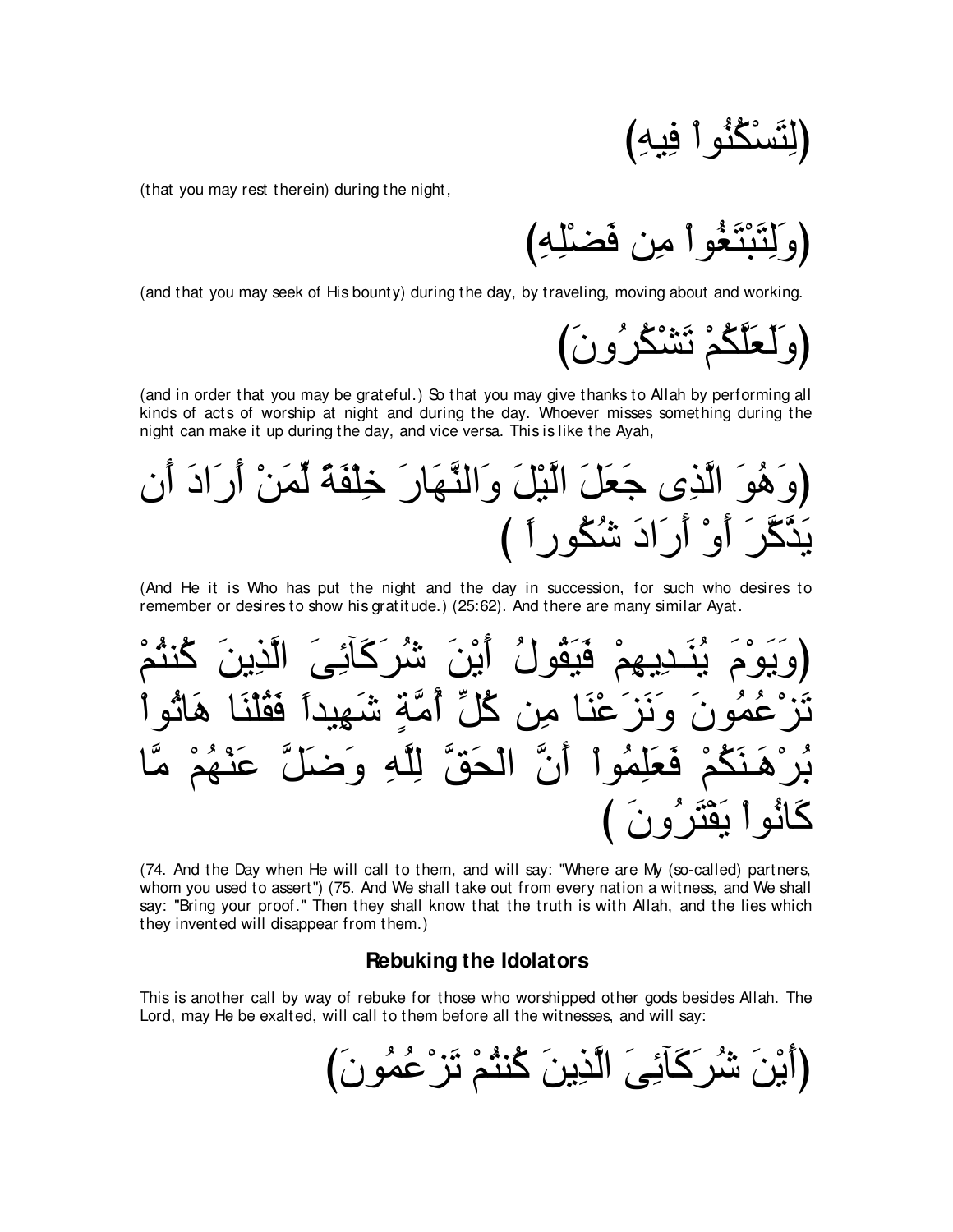(Where are My (so-called) partners, whom you used to assert) meaning, in this world.

(And We shall take out from every nation a witness,) Mujahid said, "This means a Messenger."

(and We shall say: "Bring your proof.") meaning, `of the truth of your claim that Allah had any partners.'

(فَعَلِمُو أَ أَنَّ الْحَقِّ لِلَّهِ)

(Then they shall know that the truth is with Allah,) meaning, that there is no god besides Him. Then they will not speak and they will not be able to find any answer.

(وَضَلَّ عَنْهُمْ مَّا كَانُواْ يَقْتَرُونَ)

(and the lies which they invented will disappear from them.) they will vanish and will be of no benefit to them.

ُنَ مِن قَوْمٍ مُوسَى اتْبَنَّاهُ مِنَ الْكُنُونَ مَا انَّ مَفَات ق َه لمُ نَصِيبِكَ مِن ه ا فنسب الفساد في نبع مِبُّ الْمُقْسِدِينَ )

(76. Verily, Carun was of Musa's people, but he behaved arrogantly towards them. And We gave him of the treasures, that of which the keys would have been a burden to a body of strong men. Remember when his people said to him: "Do not exult. Verily, Allah likes not those who exult.") (77. "But seek, with that which Allah has bestowed on you, the home of the Hereafter, and forget not your portion of lawful enjoyment in this world; and be generous as Allah has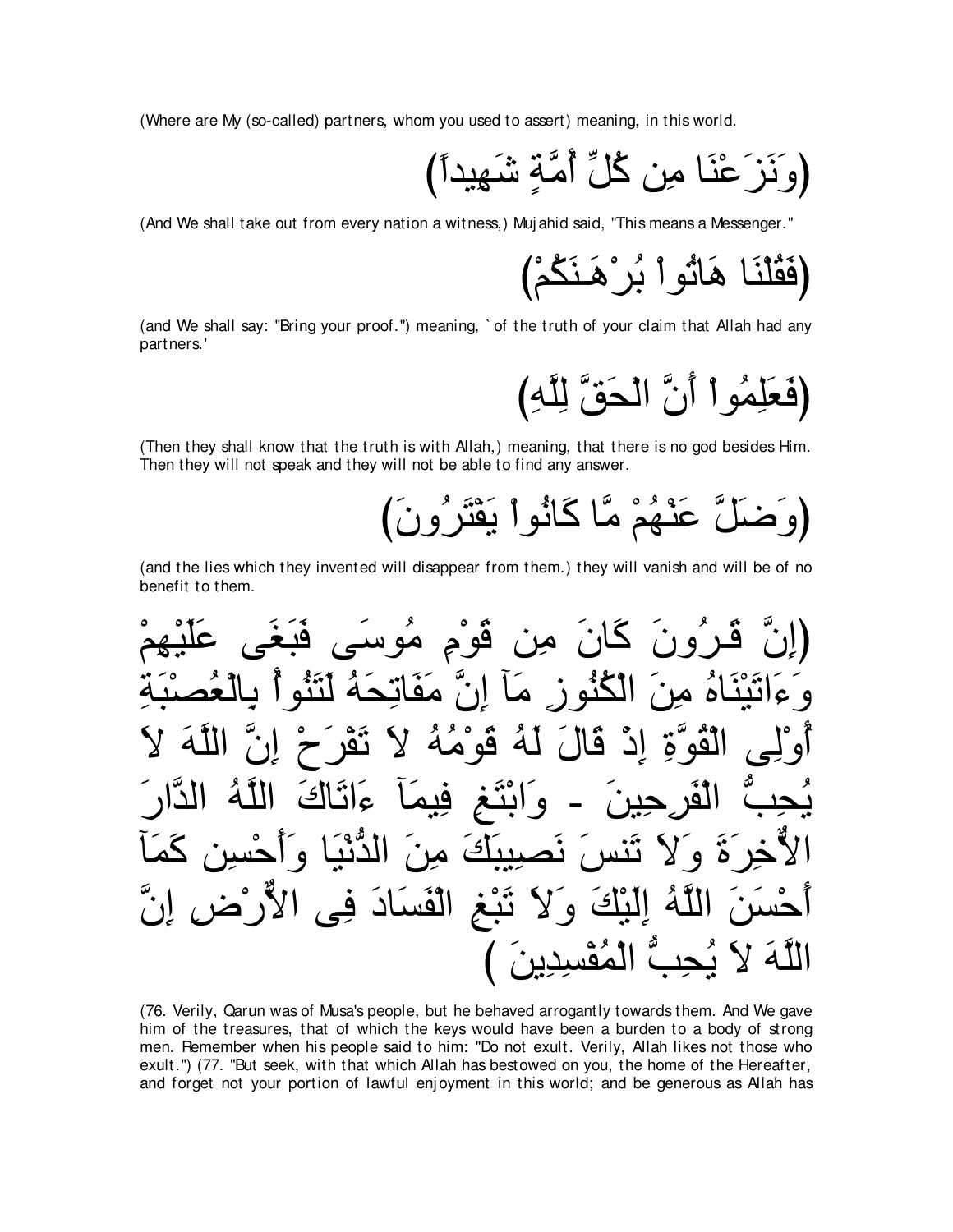been generous to you, and seek not mischief in the land. Verily, Allah likes not the mischiefmakers.'')

#### **Qarun and His People's exhortation**

It was recorded that Ibn ` Abbas said:

(إِنَّ قَـرٍ ُونَ كَانَ مِن قَوْمٍ مُوسَى)

(Verily, Qarun was of Musa's people,) "He was the son of his paternal uncle.'' This was also the view of Ibrahim An-Nakha` i, ` Abdullah bin Al-Harith bin Nawfal, Sammak bin Harb, Qatadah, Malik bin Dinar, Ibn Jurayj and others; they all said that he was the cousin of Musa, peace be upon him. Ibn Jurayj said: "He was Qarun bin Yashar bin Qahith, and Musa was the son of ` Imran bin Qahith.

(وَعَانَيْنَاهُ مِنَ الْكُنُوزِ *)* 

(And We gave him of the treasures,) meaning, of wealth;

(مَاۤ إِنَّ مَفَاتِحَهُ لَتَنُو الْعُصْبَةِ أُوْلِي الْقُوَّةِ)

(that of which the keys would have been a burden to a body of strong men.) Groups of strong men would not have been able to carry them because they were so many. Al-A` mash narrated from Khaythamah, "The keys of Qarun's treasure were made of leather, each key like a finger, and each key was for a separate storeroom. When he rode anywhere, the keys would be carried on sixty mules with white blazes on their foreheads and white feet.'' Other views were also given, and Allah knows best.

لهُ قَوْمُهُ لاَ تَقْرَحْ إِنَّ اللَّهَ لاَ يُ الْفَرِ حِينَ)

(Remember when his people said to him: "Do not exult. Verily, Allah likes not those who exult.'') means, the righteous ones among his people exhorted him. By way of sincere advice and guidance, they said: "Do not exult in what you have,'' meaning, ` do not be arrogant and proud of your wealth.'

(إِنَّ اللَّهَ لاَ يُحِبُّ الْفَرِ حِينَ)

(Verily, Allah likes not those who exult.) Ibn ` Abbas said, "This means, those who rejoice and gloat.'' Muj ahid said, "It means those who are insolent and reckless, and do not thank Allah for what He has given them." His saying: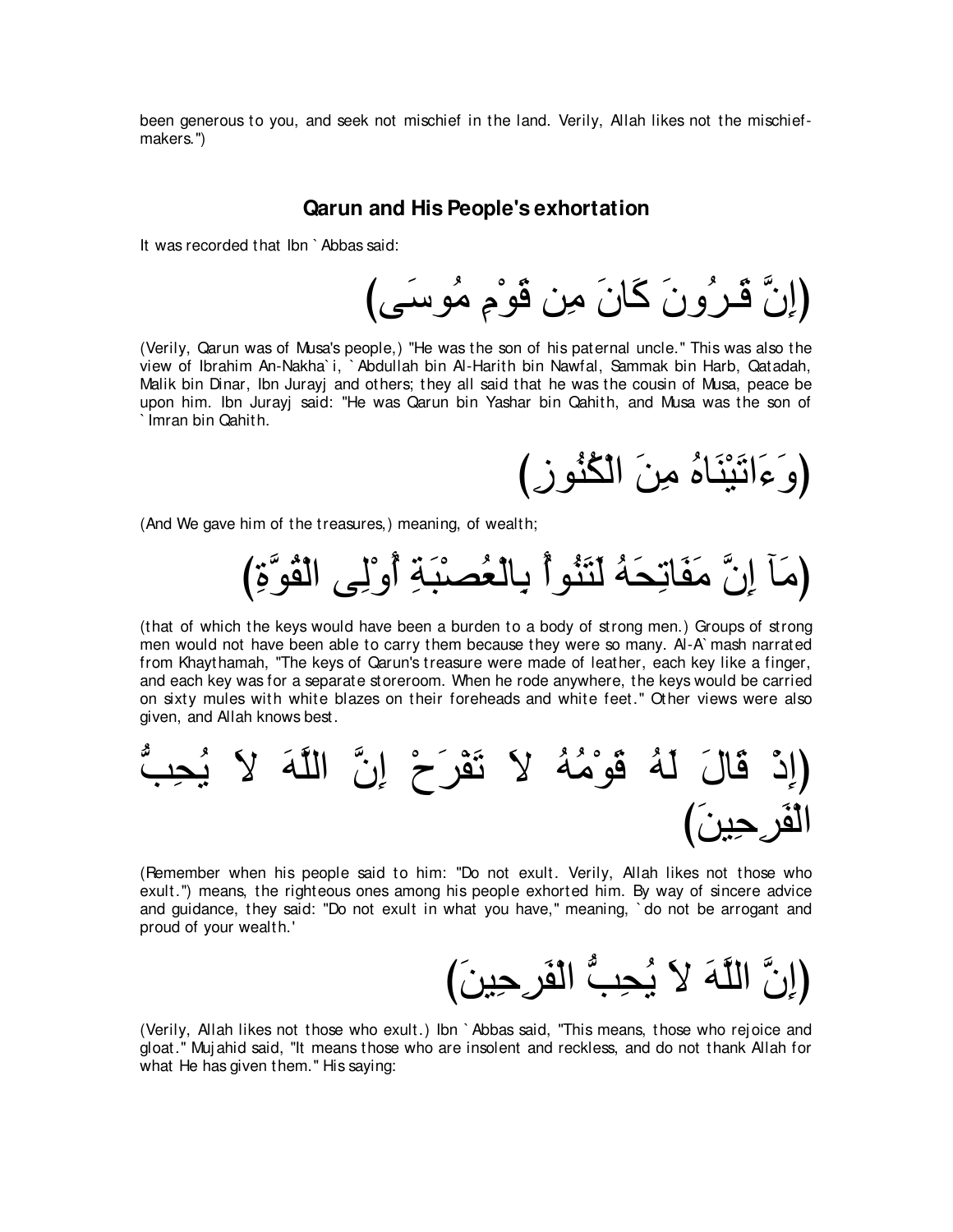(But seek, with that which Allah has bestowed on you, the home of the Hereafter, and forget not your portion of lawful enjoyment in this world;) means, 'use this great wealth and immense blessing Allah has given you to worship your Lord and draw closer to Him by doing a variety of good deeds which will earn you reward in this world and the Hereafter.'

(and forget not your portion of lawful enjoyment in this world;) `That which Allah has permitted of food, drink, clothing, dwelling places and women. Your Lord has rights over you, your self has rights over you, your family has rights over you, and your visitors have rights over you. So give each of them their due.'

(and be generous as Allah has been generous to you,) `Be generous to His creatures, as He has been generous to you.'

(وَلاَ تَبْغِ الْفَسَادَ فِي الأُّرْضِ)

(and seek not mischief in the land.) meaning: `do not let your aim be to spread corruption on earth and do harm to Allah's creation.'

(Verily, Allah likes not the mischief-makers.)

(قَالَ إِنَّمَاَ أُوِتِيِنُهُ عَلَى عِلَمٍ عِندِى أُوَلَمٌ يَعُلَمٌ أَنَّ
$$
\overline{5}
$$
]فَنَّهُ وَنَّلِهِ مِنَ الَقُرُون مَنٌ هُوَ أَشَدُّةُ $\overline{6}$  وَأكَتَرُ خَمُعاَ وَلَا مِنَ الَقُرُون مَنٌ هُوَ أَشَدُّةُ $\overline{6}$  وَأكَتَرُ خَمُعاَ وَلَا مِنَّا لَّهُنِنَ مَنٌ دُئُوِيَهُمُ

(78. He said: "This has been given to me only because of the knowledge I possess." Did he not know that Allah had destroyed before him generations, men who were stronger than him in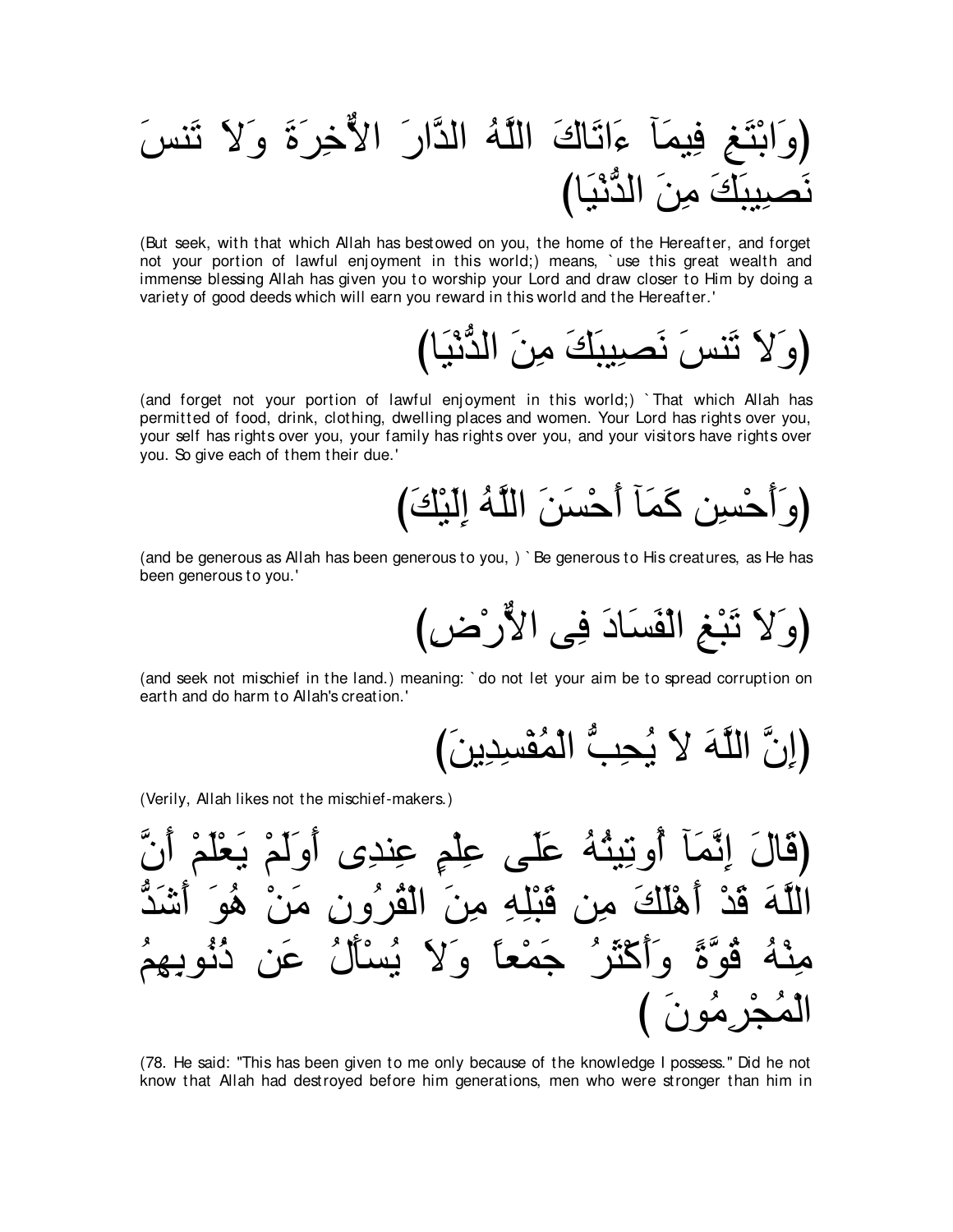might and greater in the amount they had collected But the criminals will not be questioned of their sins.)

# **Allah informs us how Qarun responded to the exhortations of his people when they sought to guide him to what is good.**

びン⌒ギレ⌒ハ ∃ユ∇ヤ⌒ハ ヴ∠ヤ∠ハ ⊥ヮ⊥わΒ⌒ゎヱ⊥ぺ べ∠ヨzル⌒ま ∠メゅ∠ホぴ

(He said: "This has been given to me only because of the knowledge I possess.'') meaning, ` I have no need of your advice; Allah has only given me this wealth because He knows that I deserve it and because He loves me. ' In other words: ` He has given it to me because He knows that I am fit for this.' This is like the Ayat:

⊥ヮ⇒∠レ∇ャzヲ∠カ や∠ク⌒ま zユ⊥を ゅ∠ルゅ∠ハ∠キ xゲ⊥ッ ∠リ⇒∠ジル⌒Ηや zザ∠ョ や∠ク⌒み∠プぴ び∃ユ∇ヤ⌒ハ ヴ∠ヤ∠ハ ⊥ヮ⊥わΒ⌒ゎヱ⊥ぺ べ∠ヨzル⌒ま ∠メゅ∠ホ ゅzレあョ ⇔る∠ヨ∇バ⌒ル

(When harm touches man, he calls upon Us; then when We have changed it into a favor from Us, he says: "Only because of knowledge I obtained it.'') (39:49) An alternative interpretation of this Ayah says that the meaning is: "Only because of what Allah knows about me did I obtain this favor.'' This is like His saying:

⊥ヮ∇わzジ∠ョ ∠¬へzゲ∠ッ ⌒ギ∇バ∠よ リ⌒ョ ゅzレあョ ⇔る∠ヨ∇ェ∠ケ ⊥ヮ⇒∠レ∇ホ∠ク∠ぺ ∇リ⌒ゃ∠ャ∠ヱぴ びヴ⌒ャ や∠グ⇒∠ワ zリ∠ャヲ⊥ボ∠Β∠ャ

(And truly, if We give him a taste of mercy from Us, after some adversity has touched him, he is sure to say: "This is from me.'') (41:50) meaning, "I deserved it.'' Imam ` Abdur-Rahman bin Zayd bin Aslam explained this Ayah very well. Concerning the phrase,

びン⌒ギレ⌒ハ ∃ユ∇ヤ⌒ハ ヴ∠ヤ∠ハ ⊥ヮ⊥わΒ⌒ゎヱ⊥ぺ べ∠ヨzル⌒ま ∠メゅ∠ホぴ

(He said: "This has been given to me only because of the knowledge I possess.'') He said: "Were it not for the fact that Allah is pleased with me and knows my virtue, He would not have given me this wealth.'' And He said:

⌒ラヱ⊥ゲ⊥ボ∇ャや ∠リ⌒ョ ⌒ヮ⌒ヤ∇ら∠ホ リ⌒ョ ∠マ∠ヤ∇ワ∠ぺ ∇ギ∠ホ ∠ヮzヤャや zラ∠ぺ ∇ユ∠ヤ∇バ∠Α ∇ユ∠ャ∠ヱ∠ぺぴ び⇔ゅバ∇ヨ∠ィ ⊥ゲ∠ん∇ミ∠ぺ∠ヱ ⇔りzヲ⊥ホ ⊥ヮ∇レ⌒ョ ぁギ∠セ∠ぺ ∠ヲ⊥ワ ∇リ∠ョ

(Did he not know that Allah had destroyed before him generations, men who were stronger than him in might and greater in the amount they had collected) This is what those who have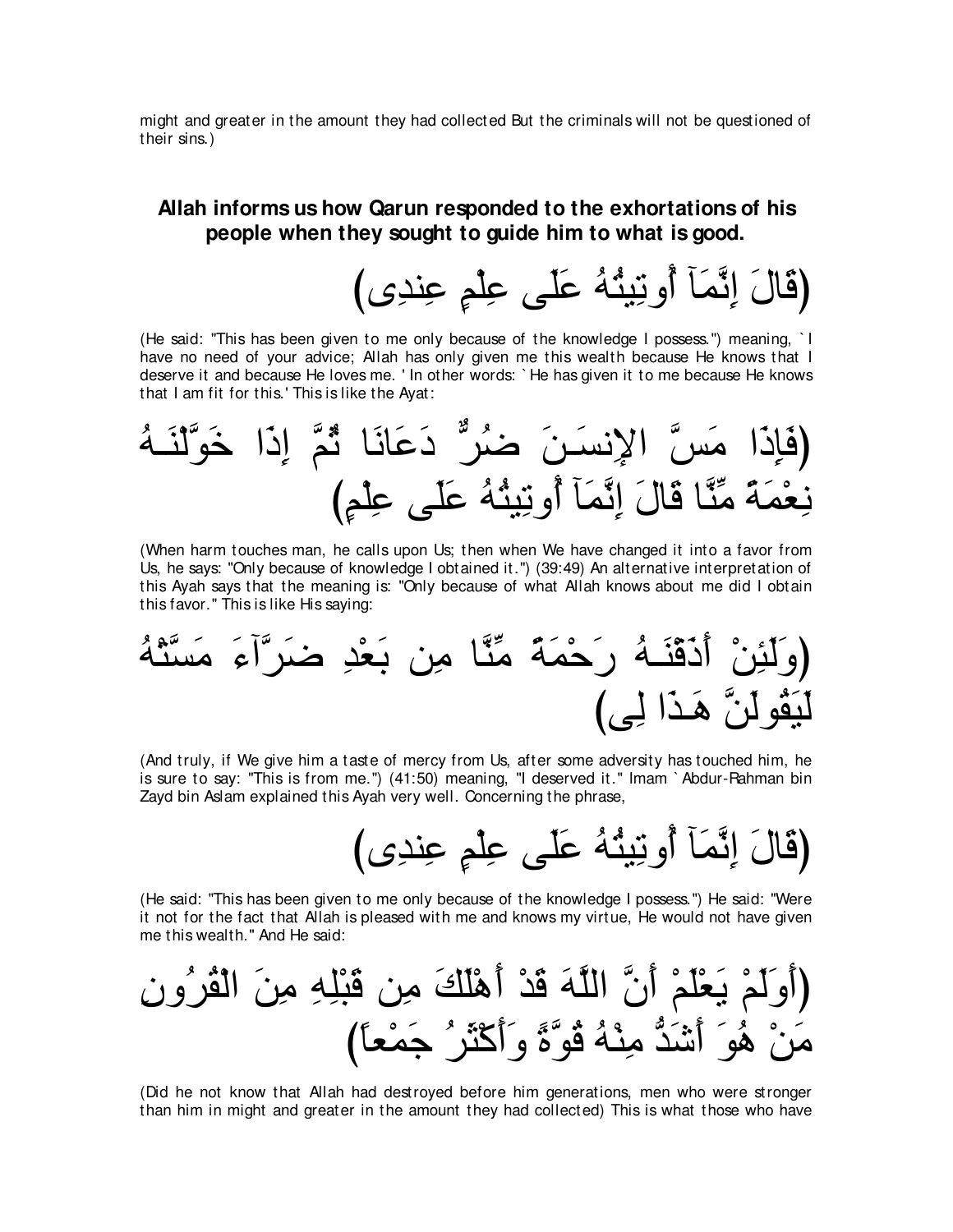little knowledge say when they see a person whom Allah has granted a lot of wealth; they say that if he did not deserve it, Allah would not have given it to him.

∠ラヱ⊥ギΑ⌒ゲ⊥Α ∠リΑ⌒グzャや ∠メゅ∠ホ ⌒ヮ⌒わ∠レΑ⌒コ ヴ⌒プ ⌒ヮ⌒ョ∇ヲ∠ホ ヴ∠ヤ∠ハ ∠ァ∠ゲ∠ガ∠プぴ ⊥ヮzル⌒ま ⊥ラヱ⊥ゲ⇒∠ホ ∠ヴ⌒ゎヱ⊥ぺ べ∠ョ ∠モ∇ん⌒ョ ゅ∠レ∠ャ ∠ろ∇Β∠ヤΑ ゅ∠Β∇ルぁギャや ∠りヲ∠Β∠エ∇ャや ∇ユ⊥ム∠ヤ∇Α∠ヱ ∠ユ∇ヤ⌒バ∇ャや ∇やヲ⊥ゎヱ⊥ぺ ∠リΑ⌒グzャや ∠メゅ∠ホ∠ヱ - ∃ユΒ⌒ヌ∠ハ yナ∠ェ ヱ⊥グ∠ャ ∠Ι∠ヱ ⇔ゅエ⌒ヤ⇒∠タ ∠モ⌒ヨ∠ハ∠ヱ ∠リ∠ョや∠¬ ∇リ∠ヨあャ ∀ゲ∇Β∠カ ⌒ヮzヤャや ⊥ゆや∠ヲ∠を び ∠ラヱ⊥ゲ⌒ら⇒zダャや zΙ⌒ま べ∠ワゅzボ∠ヤ⊥Α

(79. So, he went forth before his people in his finery. Those who were desirous of the life of the world, said: "Ah, would that we had the like of what Qarun has been given! Verily, he is the owner of a great fortune.'') e(80. But those who had been given knowledge said: "Woe to you! The reward of Allah is better for those who believe and do righteous deeds, and this none shall attain except the patient.'')

#### **How Qarun went forth in His Finery, and His People's Comments**

Allah tells us how Qarun went forth one day before his people with his magnificent regalia; wearing his fine clothes, accompanied by his fine horses, his servants and retinue. When those whose desires and inclinations were for the world saw his adornments and splendor, they wished that they could have the same as he had been given, and said:



(Ah, would that we had the like of what Qarun has been given! Verily, he is the owner of a great fortune.) meaning, ` he is very lucky and has a great share in this world.' When the people of beneficial knowledge heard this, they said to them:



(Woe to you! The reward of Allah is better for those who believe and do righteous deeds,) Allah's reward to His believing, righteous servants in the Hereafter is better than what you see,' as is reported in the authentic Hadith: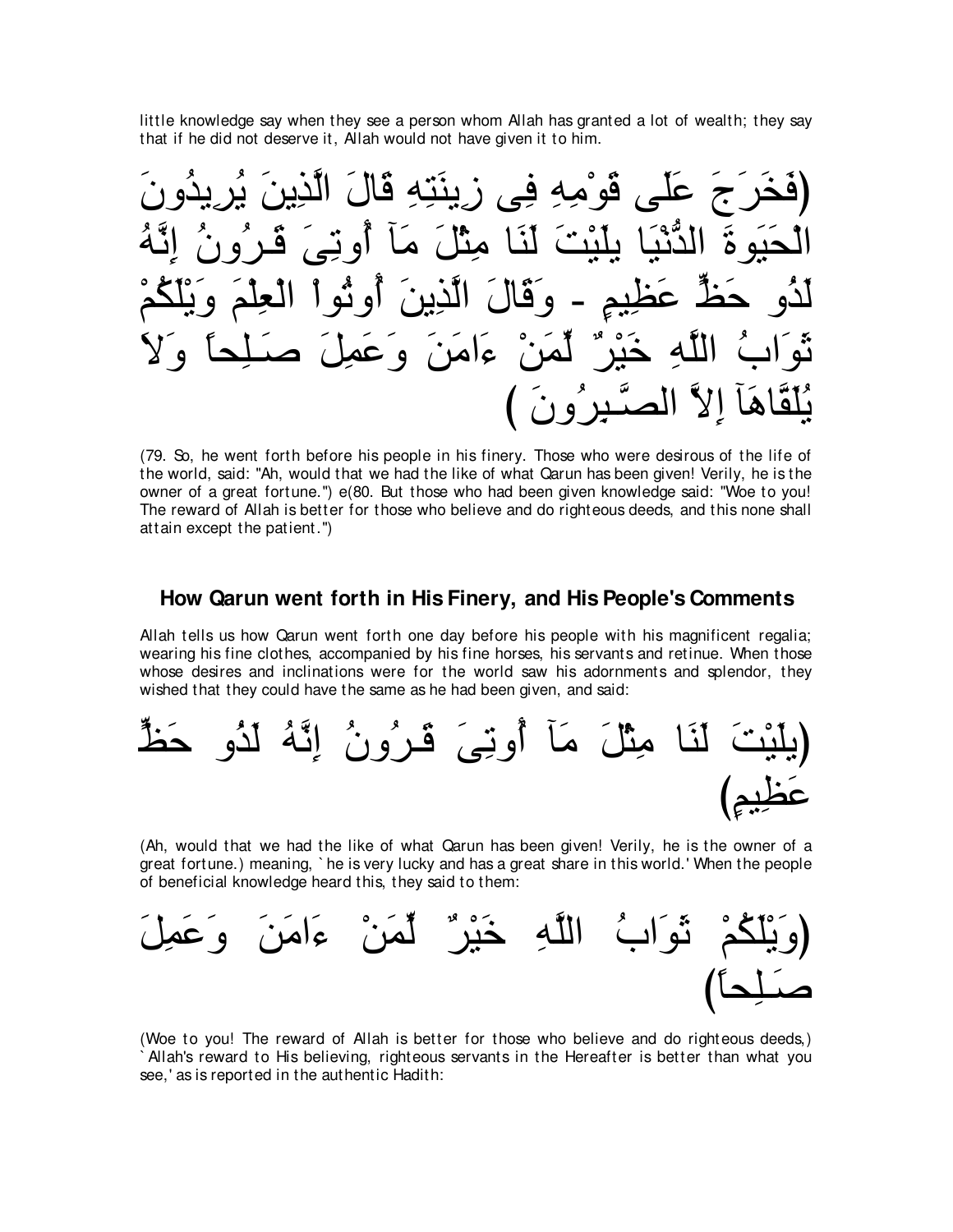(Allah has prepared for His righteous servants what no eye has seen, no ear has heard, and the heart of a human cannot comprehend. Recite, if you wish: (No person knows what is kept hidden for them of joy as a reward for what they used to do.)) (32:17).

# (وَلاَ يُلْقَاهَآ إِلاَّ الْصَّبِرِ ُونَ)

(and this none shall attain except the patient.) As-Suddi said: "None shall reach Paradise except for the patient" -- as if this were the completion of the statement made by the people of knowledge. Ibn Jarir said, "This applies only to those who patiently forsake the love of this world, seeking the Hereafter. It is as if this is part of what the people of knowledge said, but it is made part of the Words of Allah, stating this fact."

وَبِذَارِهِ الأَرْضَنَ فَمَا كَبِ الله و م تمنّه ۠ا  $\mathbf{A}$  $\blacktriangle$ اللّهُ عَلَنْنَا بُقْلِحُ الْكَفِرُونَ )

(81. So, We caused the earth to swallow him and his dwelling place. Then he had no group to help him against Allah, nor was he one of those who could save themselves.) (82. And those who desired his position the day before, began to say: "Know you not that it is Allah Who expands the provision or restricts it to whomsoever He pleases of His servants. Had it not been that Allah was Gracious to us, He could have caused the earth to swallow us up! Know you not that the disbelievers will never be successful.")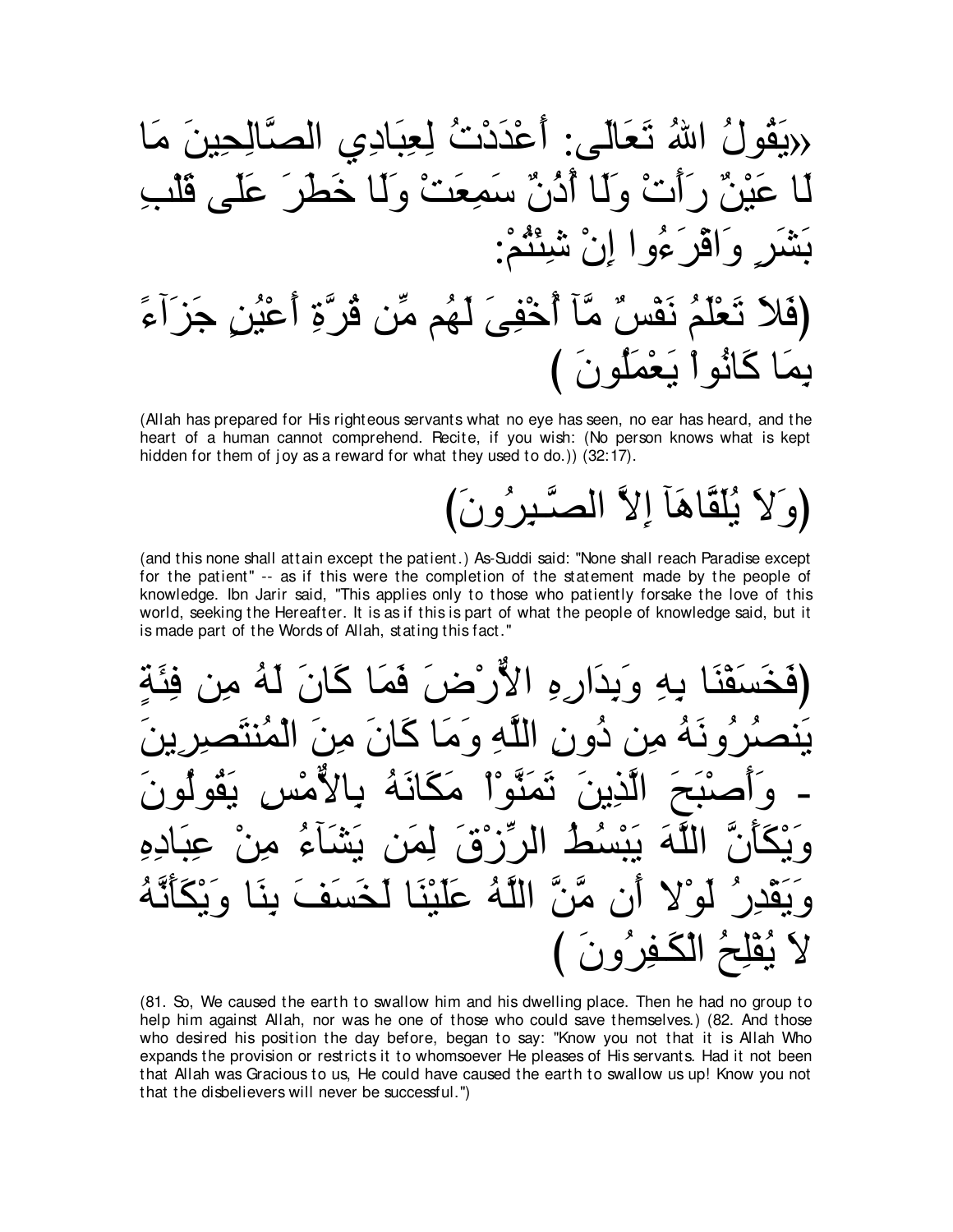#### **How Qarun and His Dwelling Place were swallowed up by the Earth**

After telling us about Qarun's conceit and pride in his adornments, and how he was arrogant towards his people and transgressed against them, Allah then tells us how he and his dwelling place were swallowed up by the earth. This was also reported in the Sahih by Al-Bukhari from Salim, who said that his father told him that the Messenger of Allah said:

∠ヲ⊥ヰ∠プ ∩⌒ヮ⌒よ ∠ブ⌒ジ⊥カ ∇ク⌒ま ⊥ロ∠ケや∠コ⌒ま ぁゲ⊥イ∠Α ∀モ⊥ィ∠ケ ゅ∠ヨ∠レ∇Β∠よ» «る∠ョゅ∠Β⌒ボ∇ャや ⌒ュ∇ヲ∠Α ヴ∠ャ⌒ま ⌒チ∇ケ∠ほ∇ャや ヶ⌒プ ⊥モ∠イ∇ヤ∠イ∠わ∠Α

(While a man was dragging his lower garment, he was swallowed up and he will remain sinking down into the earth until the Day of Resurrection.) He also recorded something similar from Salim from Abu Hurayrah from the Prophet . Imam Ahmad recorded that Abu Sa` id said, "The Messenger of Allah said:

⌒リ∇Α∠キ∇ゲ⊥よ ヶ⌒プ ∠ァ∠ゲ∠カ ∇ユ⊥ム∠ヤ∇ら∠ホ ∠ラゅ∠ミ ∇リ∠ヨΒ⌒プ ∀モ⊥ィ∠ケ ゅ∠ヨ∠レ∇Β∠よ» ∩⊥ヮ∇ゎ∠グ∠カ∠ほ∠プ ∠チ∇ケ∠ほ∇ャや ⊥ぶや ∠ゲ∠ョ∠ぺ ∩ゅ∠ヨ⌒ヰΒ⌒プ ⊥メゅ∠わ∇ガ∠Α ⌒リ∇Α∠ゲ∠ツ∇カ∠ぺ «る∠ョゅ∠Β⌒ボ∇ャや ⌒ュ∇ヲ∠Α ヴ∠ャ⌒ま ゅ∠ヰΒ⌒プ ⊥モ∠イ∇ヤ∠イ∠わ∠Β∠ャ ⊥ヮzル⌒み∠プ

(When a man among the people who came before you went out wearing two green garments, walking proudly and arrogantly, Allah commanded the earth to swallow him up, and he will remain sinking down into it until the Day of Resurrection.) This version was recorded only by Ahmad, and its chain of narration is Hasan (sound).

ゅ∠ョ∠ヱ ⌒ヮzヤャや ⌒ラヱ⊥キ リ⌒ョ ⊥ヮ∠ルヱ⊥ゲ⊥ダレ∠Α ∃る∠ゃ⌒プ リ⌒ョ ⊥ヮ∠ャ ∠ラゅ∠ミ ゅ∠ヨ∠プぴ び∠リΑ⌒ゲ⌒ダ∠わレ⊥ヨ∇ャや ∠リ⌒ョ ∠ラゅ∠ミ

(Then he had no group to help him against Allah, nor was he one of those who could save themselves.) means, his wealth, group, servants and retinue were of no avail to him; they could not protect him from the wrath and vengeance of Allah. Nor could he help himself or save himself. There was no one to help him, neither himself nor anybody else.

**His People learned a Lesson from Him being swallowed up**

Allah's saying:

(وَأَصنْبَحَ الَّذِينَ تَمَنَّوْ ْا مَكَانَـهُ بِالأَّمْسِ)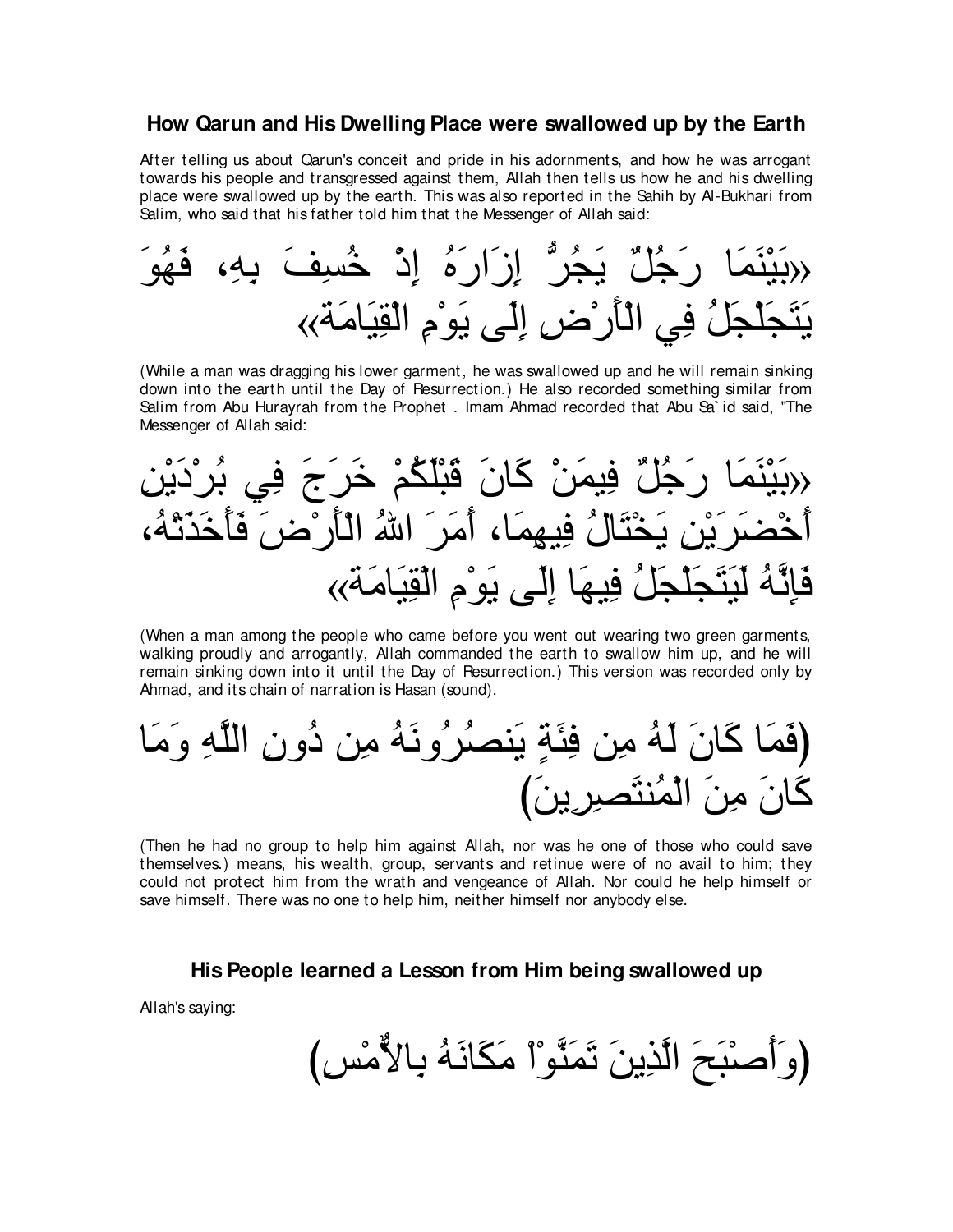(And those who had desired his position the day before,) means, those witnessed him with his finery and said:

べ∠ョ ∠モ∇ん⌒ョ ゅ∠レ∠ャ ∠ろ∇Β∠ヤΑ ゅ∠Β∇ルぁギャや ∠りヲ∠Β∠エ∇ャや ∠ラヱ⊥ギΑ⌒ゲ⊥Α ∠リΑ⌒グzャや ∠メゅ∠ホぴ び∃ユΒ⌒ヌ∠ハ yナ∠ェ ヱ⊥グ∠ャ ⊥ヮzル⌒ま ⊥ラヱ⊥ゲ⇒∠ホ ∠ヴ⌒ゎヱ⊥ぺ

(Those who were desirous of the life of the world, said: "Ah, would that we had the like of what Qarun has been given! Verily, he is the owner of a great fortune.'') When he was swallowed up in the earth, they began to say:



(Know you not that it is Allah Who expands the provision or restricts it to whomsoever He pleases of His servants.) Wealth does not indicate that Allah is pleased with its owner, for Allah gives and withholds, allows times of difficulty and times of ease, raises and lowers, His is the most complete wisdom and most convincing proof. According to a Hadith narrated by Ibn Mas` ud,

∩∇ユ⊥ム∠ホや∠コ∇ケ∠ぺ ∠ユ∠ジ∠ホ ゅ∠ヨ∠ミ ∇ユ⊥ム∠ホゅ∠ヤ∇カ∠ぺ ∇ユ⊥ム∠レ∇Β∠よ ∠ユ∠ジ∠ホ ∠ぶや zラ⌒ま» ∩ぁょ⌒エ⊥Α ゅ∠ャ ∇リ∠ョ∠ヱ ぁょ⌒エ⊥Α ∇リ∠ョ ∠メゅ∠ヨ∇ャや ヶ⌒ト∇バ⊥Α ∠ぶや zラ⌒ま∠ヱ «ょ⌒エ⊥Α ∇リ∠ョ ゅzャ⌒ま ∠ラゅ∠ヨΑ⌒み∇ャや ヶ⌒ト∇バ⊥Α ゅ∠ャ∠ヱ

(Allah has alloted character among you j ust as He has alloted your provision. Allah gives wealth to those whom He loves and those whom He does not love, but He gives Faith only to those whom He loves.)

びゅ∠レ⌒よ ∠ブ∠ジ∠ガ∠ャ ゅ∠レ∇Β∠ヤ∠ハ ⊥ヮzヤャや zリzョ ラ∠ぺ Ι∇ヲ∠ャぴ

(Had it not been that Allah was Gracious to us, He could have caused the earth to swallow us up!) meaning, ` were it not for the kindness and grace of Allah towards us, we could have been swallowed up by the earth just as he was swallowed up, because we wanted to be like him.'

び∠ラヱ⊥ゲ⌒ヘ⇒∠ム∇ャや ⊥ウ⌒ヤ∇ヘ⊥Α ∠Ι ⊥ヮzル∠ほ∠ム∇Α∠ヱぴ

(Know you not that the disbelievers will never be successful.) He was a disbeliever, and the disbelievers will never be successful before Allah in this world or in the Hereafter.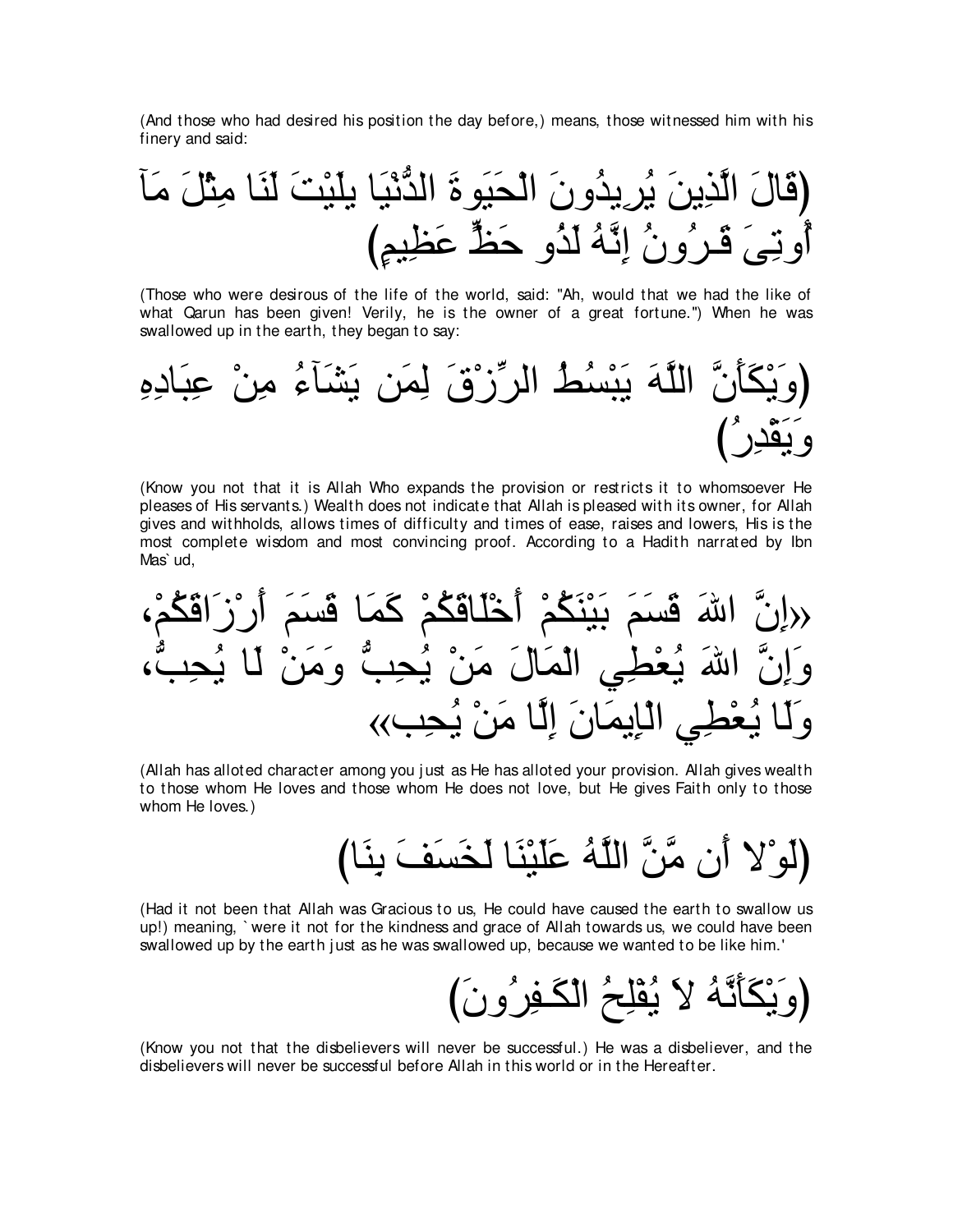⇔や∂ヲ⊥ヤ⊥ハ ∠ラヱ⊥ギΑ⌒ゲ⊥Α ∠Ι ∠リΑ⌒グzヤ⌒ャ ゅ∠ヰ⊥ヤ∠バ∇イ∠ル ⊥り∠ゲ⌒カxΙや ⊥ケやzギャや ∠マ∇ヤ⌒ゎぴ び ∠リΒ⌒ボzわ⊥ヨ∇ヤ⌒ャ ⊥る∠ら⌒ボ⇒∠バ∇ャや∠ヱ ⇔やキゅ∠ジ∠プ ∠Ι∠ヱ ⌒チ∇ケxΙや ヴ⌒プ ∠¬べ∠ィ リ∠ョ∠ヱ ゅ∠ヰ∇レあョ ∀ゲ∇Β∠カ ⊥ヮ∠ヤ∠プ ⌒る∠レ∠ジ∠エ∇ャゅ⌒よ ∠¬べ∠ィ リ∠ョぴ ゅ∠ョ zΙ⌒ま ⌒れゅ∠ゃあΒzジャや ∇やヲ⊥ヤ⌒ヨ∠ハ ∠リΑ⌒グzャや ン∠ゴ∇イ⊥Α ∠Κ∠プ ⌒る∠ゃあΒzジャゅ⌒よ び ∠ラヲ⊥ヤ∠ヨ∇バ∠Α ∇やヲ⊥ルゅ∠ミ

(83. That is the home of the Hereafter, We shall assign to those who do not want to exalt themselves in the land nor cause corruption. And the good end is for those who have Taqwa.) (84. Whosoever brings good, he shall have the better thereof; and whosoever brings evil, then those who do evil deeds will only be requited for what they used to do.)

#### **The Blessings of the Hereafter for the humble Believers**

Allah tells us that He has made the home of the Hereafter, and its eternal delights which will never change or fade away, for His believing, humble servants who do not rebel against the truth with pride and oppression in the land. They do not exalt themselves above the creatures of Allah, arrogantly oppressing them and spreading corruption among them. ` Ikrimah said that this phrase referred to haughtiness and arrogance. Ibn Jurayj said:

び⌒チ∇ケxΙや ヴ⌒プ ⇔や∂ヲ⊥ヤ⊥ハ ∠ラヱ⊥ギΑ⌒ゲ⊥Α ∠Ιぴ

(those who do not want to exalt themselves in the land) "Arrogance and tyranny,

(وَلا فَسَاداً)

(nor cause corruption) committing sins.'' Ibn Jarir recorded that ` Ali said, "If a man wants the straps of his sandals to be better than the straps of his companion's sandals, then he is one of those referred to in the Ayah,

⇔や∂ヲ⊥ヤ⊥ハ ∠ラヱ⊥ギΑ⌒ゲ⊥Α ∠Ι ∠リΑ⌒グzヤ⌒ャ ゅ∠ヰ⊥ヤ∠バ∇イ∠ル ⊥り∠ゲ⌒カxΙや ⊥ケやzギャや ∠マ∇ヤ⌒ゎぴ び ∠リΒ⌒ボzわ⊥ヨ∇ヤ⌒ャ ⊥る∠ら⌒ボ⇒∠バ∇ャや∠ヱ ⇔やキゅ∠ジ∠プ ∠Ι∠ヱ ⌒チ∇ケxΙや ヴ⌒プ

(That is the home of the Hereafter, We shall assign to those who do not want to exalt themselves in the land nor cause corruption. And the good end is for those who have Taqwa.) This is understood to mean that if his intention is to show off and appear better than others, then that is to be condemned, as it was reported in the Sahih that the Prophet said: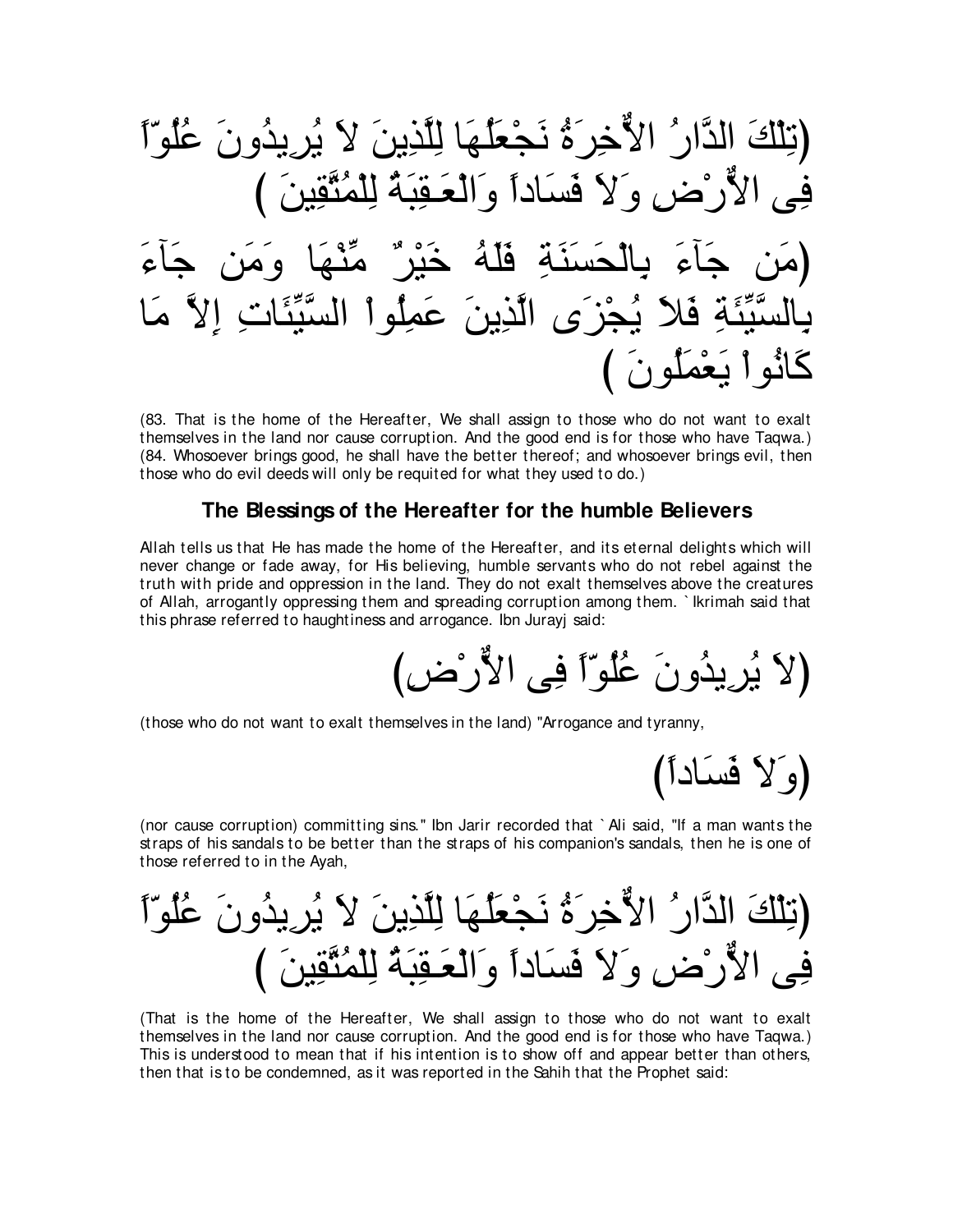(It has been revealed to me that you should be humble to the extent that none of you boasts to others or mistreats others.) But if a person simply likes to look good, then there is nothing wrong with that. It was recorded that a man said: "O Messenger of Allah, I like to have my garment looking good and my shoes looking good -- is this a kind of arrogance" The Prophet said:

(No, for Allah is beautiful and loves beauty...) And Allah says:

(Whosoever brings good,) meaning, on the Day of Resurrection,

(فَلَهُ خَيْرٌ مِّنْهَا)

(he shall have the better thereof;) meaning, the reward of Allah is better than the good deeds of His servant -- how can it not be, when Allah has multiplied it many times over This is the position of generosity. Then Allah says:

(and whosoever brings evil, then those who do evil deeds will only be requited for what they used to do.) This is like the Ayah,

(And whoever brings an evil deed, they will be cast down on their faces in the Fire. (And it will be said to them) "Are you being recompensed anything except what you used to do") (27: 90). This is the postition of generosity and justice.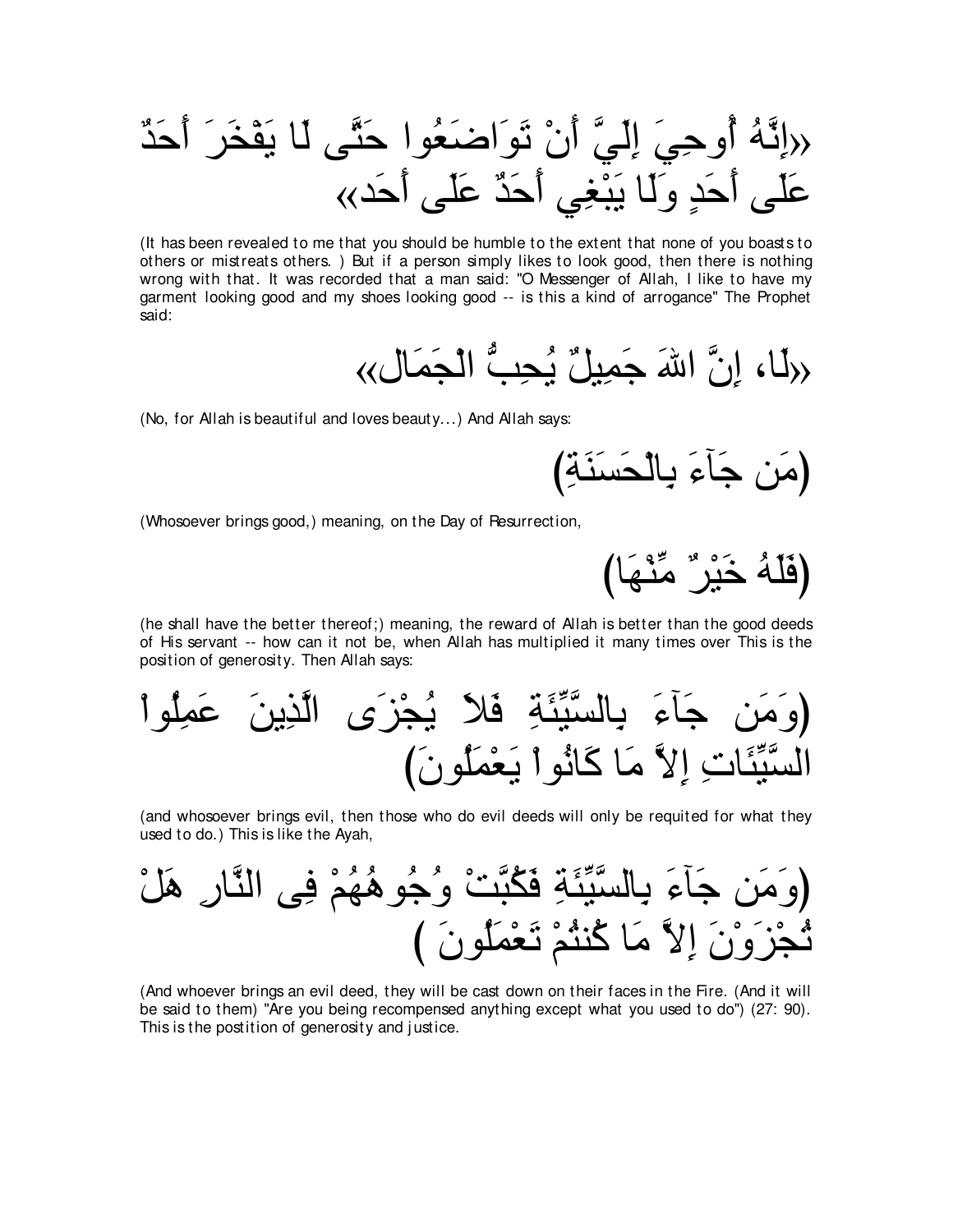عَلَيْكَ الْقُرْ ءَانَ لَرٍ أَدَّكَ إِلَي مَعَادِ الَّذِي فَرِ َضَ أَعْلَمُ مَن جَاءَ بِالْهُدَى وَمَنْ هُو وِ ۆا  $\zeta$  $\bullet$ هَن ديَّكَ  $\mathbf{A}$ NÀ د هو ای ءايت  $\alpha^*$ ر نگف و ا ءُ الي  $\bullet$ نَدْعُ مَعَ اللَّهِ إِلَــها ءَا و لا شَّيْءٍ هَالِكٌ إِلاَّ وَجْهَهُ لَهُ الْحُكْمُ وَ 193

(85. Verily, He Who has given you the Qur'an, will surely bring you back to the return. Say: "My Lord is Aware of him who brings guidance, and of him who is in manifest error.") (86. And you were not expecting that the Book would be sent down to you, but it is a mercy from your Lord. So never be a supporter of the disbelievers.) (87. And let them not turn you away from the Ayat of Allah after they have been sent down to you, and invite to your Lord and be not of idolators.) (88. And invoke not any other god along with Allah, La ilaha illa Huwa. Everything will perish save His Face. His is the decision, and to Him you shall be returned.)

# The Command to convey the Message of Tawhid

Here Allah commands His Messenger to convey the Message and recite the Qur'an to people. He tells him that he will be brought back to the return, which is the Day of Resurrection, where he will be asked about the prophethood he was entrusted with. So Allah says:

عَلَيْكَ الْقُرْءَانَ لَرِ أَدَّكَ الذِي فَرَضَ معاد )

(Verily, He Who has given you the Qur'an, will surely bring you back to the return.) meaning, the One Who has commanded you to put it into practice among mankind,'

(لَرَأَدٌكَ إِلَى مَعَادٍ)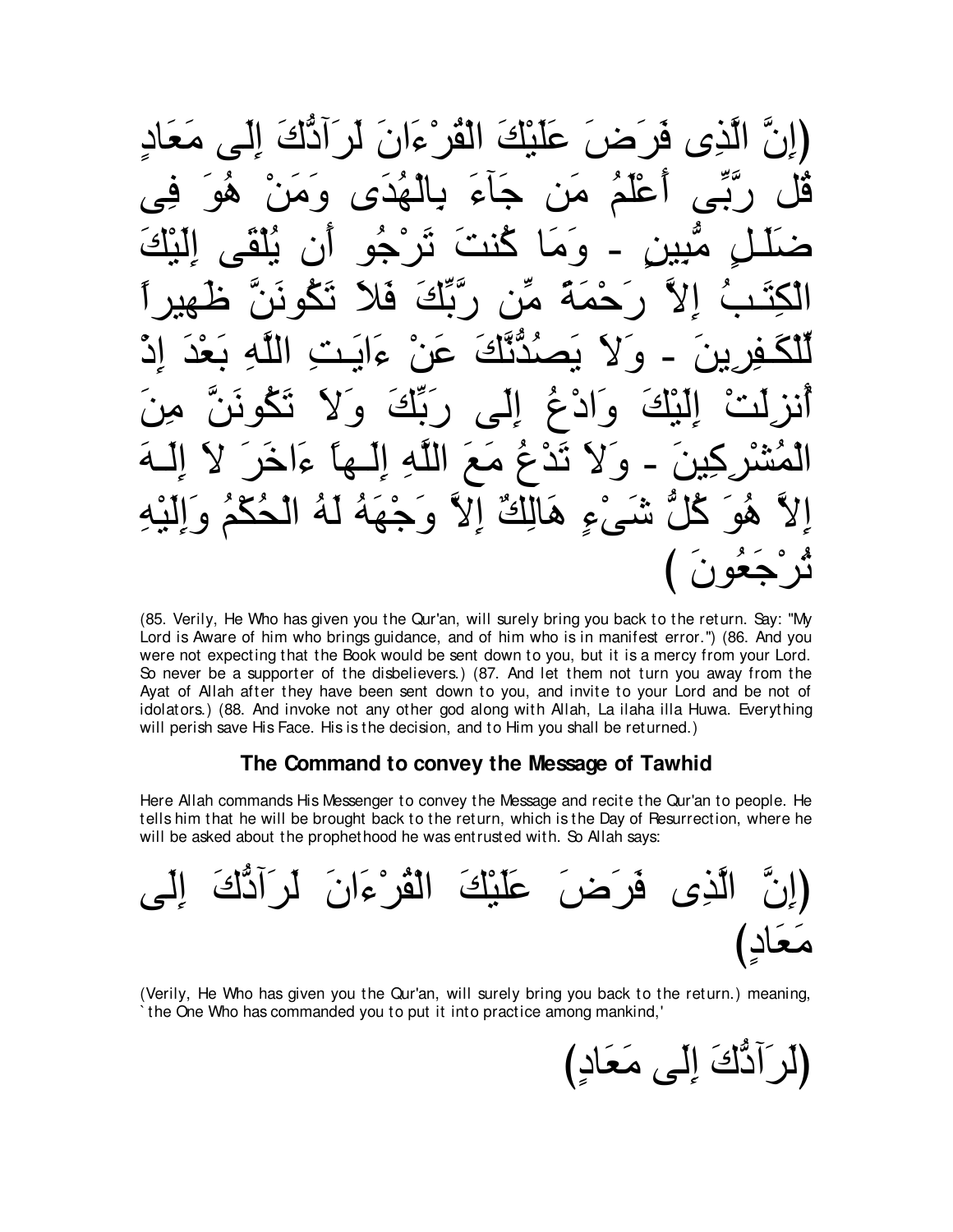(will surely bring you back to the return.) ` On the Day of Resurrection, where He will question you concerning that,' as Allah said:

び ∠リΒ⌒ヤ∠シ∇ゲ⊥ヨ∇ャや zリ∠ヤ∠⇒∇ジ∠レ∠ャ∠ヱ ∇ユ⌒ヰ∇Β∠ャ⌒ま ∠モ⌒シ∇ケ⊥ぺ ∠リΑ⌒グzャや zリ∠ヤ∠⇒∇ジ∠レ∠ヤ∠プぴ

(Then surely, We shall question those to whom it was sent and verily, We shall question the Messengers.) (7:6) Allah said:

び∇ユ⊥わ∇ら⌒ィ⊥ぺ へ∠クゅ∠ョ ⊥メヲ⊥ボ∠Β∠プ ∠モ⊥シぁゲャや ⊥ヮzヤャや ⊥ノ∠ヨ∇イ∠Α ∠ュ∇ヲ∠Αぴ

(On the Day when Allah will gather the Messengers together and say to them: "What was the response you received'') (5:109). And He said:

び⌒¬へ∠ギ∠ヰぁゼャや∠ヱ ∠リ∇ΒあΒ⌒らzレャゅ⌒よ ∠¬ヴ⇒⌒ィ∠ヱぴ

(and the Prophets and the witnesses will be brought forward) (39: 69) In his Tafsir of his Sahih, Al-Bukhari recorded that Ibn ` Abbas commented on the Ayah:

び∃キゅ∠バ∠ョ ヴ∠ャ⌒ま ∠ポぁキへ∠ゲ∠ャぴ

(will surely bring you back to the return.) "To Makkah.'' This was also recorded by An-Nasa'i in his Tafsir in his Sunan, and by Ibn Jarir. Al-` Awfi also reported from Ibn ` Abbas that the phrase:

{لَرَآدٌكَ إِلَى مَعَادٍ)

(will surely bring you back to the return.) means, "will surely bring you back to Makkah as He brought you out of it.'' Muhammad bin Ishaq recorded that Muj ahid commented on:

び∃キゅ∠バ∠ョ ヴ∠ャ⌒ま ∠ポぁキへ∠ゲ∠ャぴ

(will surely bring you back to the return.) He said, "Back to your place of birth in Makkah.'' Ibn ` Abbas is also reported to have interpreted it variously referring to death, to the Day of Resurrection which will come after death, and to Paradise which will be his reward and his destiny for putting the Message of Allah into practice and conveying it to the humans and Jinns, and because he is the most perfect, most eloquent and most noble of all the creation of Allah. Allah's saying:

ヴ⌒プ ∠ヲ⊥ワ ∇リ∠ョ∠ヱ ン∠ギ⊥ヰ∇ャゅ⌒よ ∠¬べ∠ィ リ∠ョ ⊥ユ∠ヤ∇ハ∠ぺ ヴあよzケ モ⊥ホぴ び∃リΒ⌒らぁョ ∃モ⇒∠ヤ∠ッ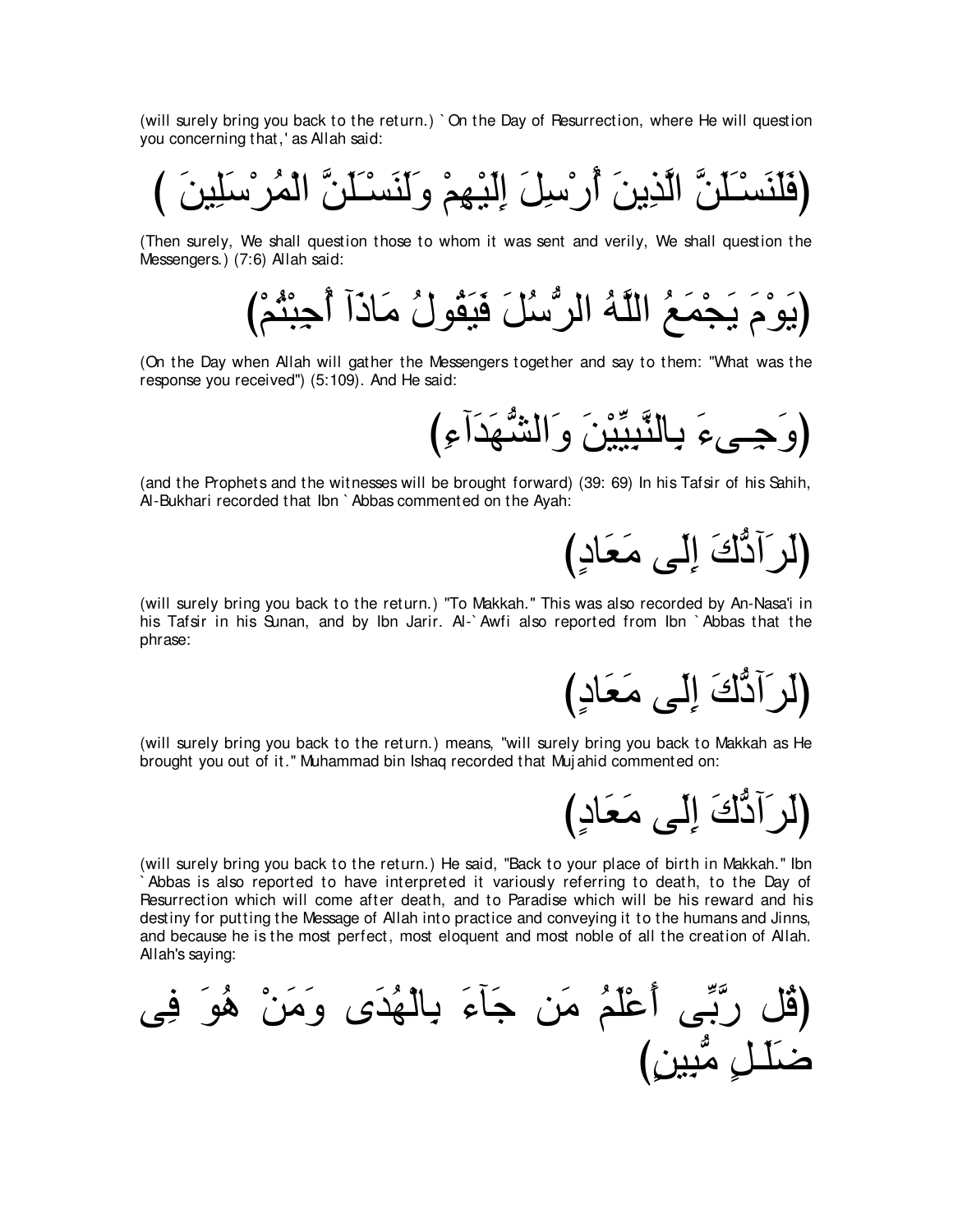(Say: "My Lord is Aware of him who brings guidance, and of him who is in manifest error.'') means: "Say, O Muhammad, to those among your people who oppose you and disbelieve you, among the idolators and those who follow them in their disbelief, ` My Lord knows best which of us, you or I, is rightly guided, and you will come to know for which of us will be the (happy) end in the Hereafter, and for which of us will be a good end and victory in this world and in the Hereafter'.'' Then Allah reminds His Prophet the numerous blessings He granted to him and mankind by virtue of sending him to them:

(وَ مَا كُنتَ تَرْجُو أَن يُلْقَى إِلَيْكَ الْكِتَبُ)

(And you were not expecting that the Book would be sent down to you,) ` Before the revelation was sent down to you, you did not expect that revelation would be sent down to you.'

(وَلَكِن رَّجَّكَ)

(but it is a mercy from your Lord.) means, ` but revelation has been sent down to you from Allah as a mercy to you and to mankind because of you. Since Allah has granted you this great blessing,'

(فَلا تَكُونَنَّ ظهيراً)<br>ا

(So never be a supporter) i.e., a helper,

(لِلْكَفِرِينَ)

(of the disbelievers.) rather, separate from them, ` express your hostility towards them and oppose them. '

び∠マ∇Β∠ャ⌒ま ∇ろ∠ャ⌒ゴル⊥ぺ ∇ク⌒ま ∠ギ∇バ∠よ ⌒ヮzヤャや ⌒ろ⇒∠Αや∠¬ ∇リ∠ハ ∠マzルぁギ⊥ダ∠Α ∠Ι∠ヱぴ

(And let them not turn you away from the Ayat of Allah after they have been sent down to you.) meaning, ` Do not let their opposition to you affect you or put people off from following your way; do not worry about that or pay any attention to it, for Allah will make your word supreme, will support your religion and will make the Message with which He has sent you prevail over all other religions.' So He says:

(وَادْعُ إِلَى رَبِّكَ)

(and invite to your Lord) to worship your Lord Alone, with no partners or associates,

(وَلاَ تَكُونَنَّ مِنَ الْمُشْرِكَينَ)

(and be not of idolators.)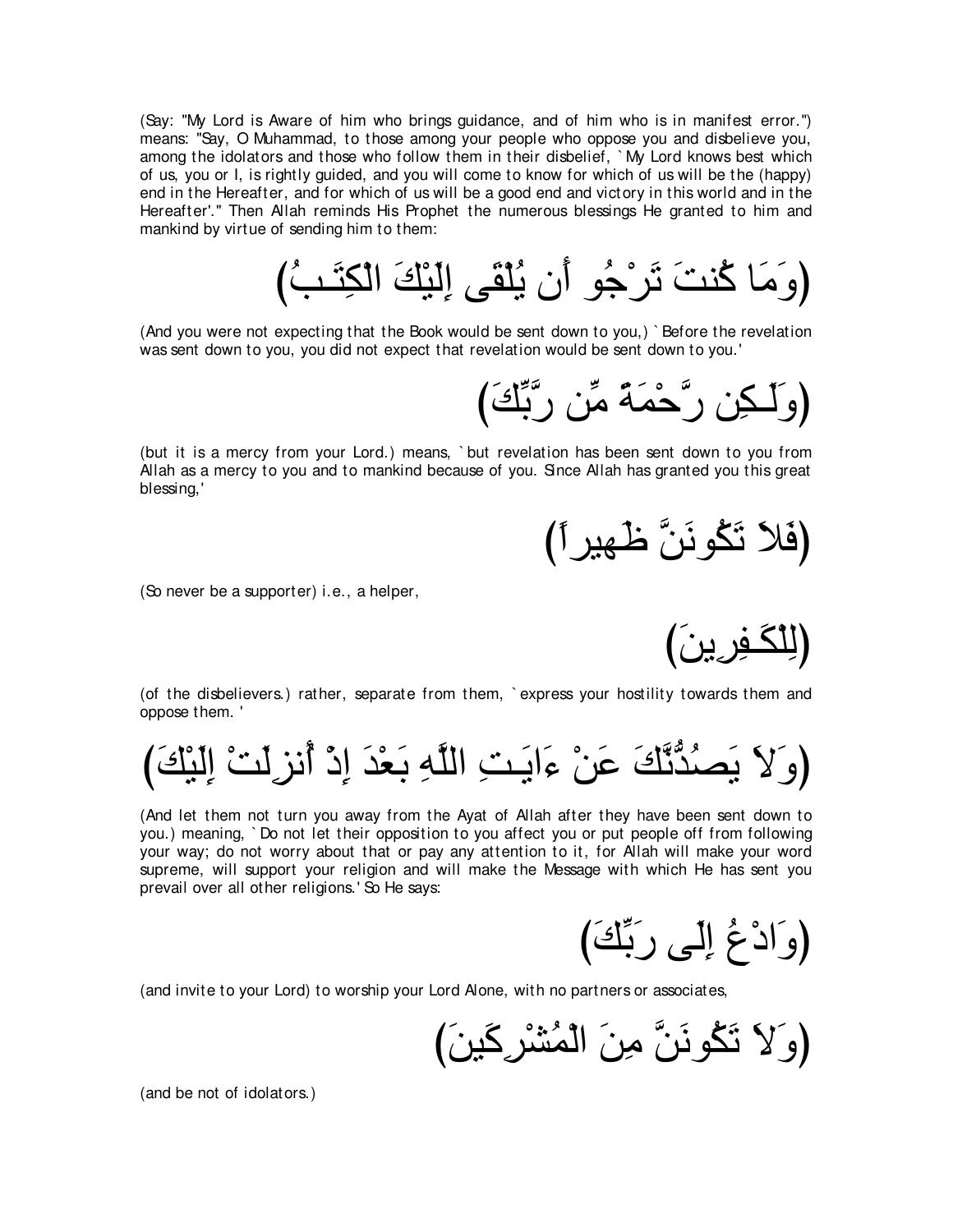(وَلاَ تَدْعُ مَعَ اللَّهِ إِلَــها ءَاخَرَ لاَ إِلَــهَ إِلاَّ هُوَ)

(And invoke not any other god along with Allah, there is no God but Him.) means, it is not appropriate to worship anything or anybody except Him, and divinity does not befit any except His glory.

び⊥ヮ∠ヰ∇ィ∠ヱ zΙ⌒ま ∀マ⌒ャゅ∠ワ ∃¬∇ヴ∠セ ぁモ⊥ミぴ

(Everything will perish save His Face.) Here Allah is telling us that He is Eternal, Ever Lasting, Ever Living, Self-Sustaining, Who, although His creation dies, He will never die, as He says:



(Whatsoever is on it will perish. And the Face of your Lord full of majesty and honor will remain forever.) (55:26-27). Allah used the word "Face'' to refer to Himself, as He says here:

(كُلُّ شَيْءٍ هَالِكٌ إِلاَّ وَجْهَهُ)

(Everything will perish save His Face.) meaning, everything except Him. It was reported in the Sahih via Abu Salamah that Abu Hurayrah said, "The Messenger of Allah said:

ゅ∠ョ ∃¬∇ヶ∠セ ぁモ⊥ミ ゅ∠ャ∠ぺ ⊥ギΒ⌒ら∠ャ ⊥ゲ⌒ハゅzゼャや ゅ∠ヰ∠ャゅ∠ホ ∃る∠ヨ⌒ヤ∠ミ ⊥ベ∠ギ∇タ∠ぺ» « ⊥モ⌒デゅ∠よ ∠ぶや ゅ∠ヤ∠カ

(The truest word of a poet was the saying of Labid - indeed everything except Allah is false.)

(لَهُ الْحُكْمُ)

(His is the decision,) means, dominion and control, and there is none who can reverse His j udgement or decision.

び∠ラヲ⊥バ∠ィ∇ゲ⊥ゎ ⌒ヮ∇Β∠ャ⌒ま∠ヱぴ

(and to Him you shall be returned.) means, on the Day when you will be brought back, and He will reward or punish you according to your deeds: if they are good, then you will be rewarded, and if they are bad, then you will be punished. This is the end of the Tafsir of Surat Al-Qasas. To Allah be praise and blessings.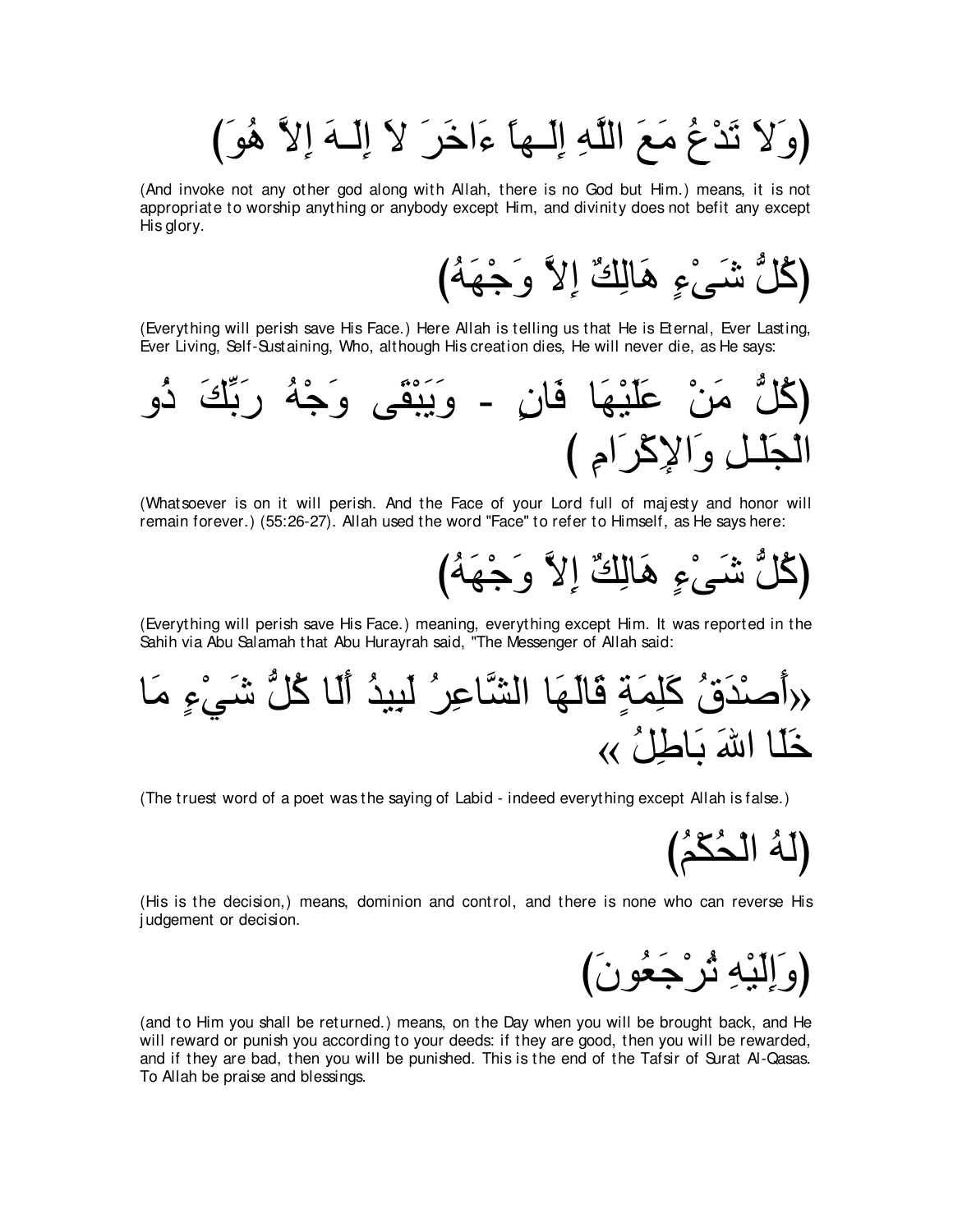#### The Tafsir of Surat AI-`Ankabut

#### (Chapter - 29)

#### Which was revealed in Makkah

(بِسْمِ اللَّهِ الرَّحْمَنِ الرَّحِيمِ )

In the Name of Allah, the Most Gracious, the Most Merciful.

الْكِتَابُ لاَ رِيَنِيَ فِيهِ هُدَّى لِّلْمُثَّقِينَ دلكَ ه نقیمه يَنْفِقُو نَ – وَ الَّذِينَ يُوَ ْمِنُو نَ وَمَأَ أَنْزِلَ مِن قَبْلِكَ وَبِالْأَخِرَةِ هُمْ يُوقِنُونَ ﴾

(1. Alif Lam Mim.) (2. Do people think that they will be left alone because they say: "We believe," and will not be tested.) (3. And We indeed tested those who were before them so that Allah will indeed know those who are true, and He will know those who are liars.) (4. Or think those who do evil deeds that they can out strip Us Evil is that which they judge!)

# The Believers are tested so that it may be known Who is Sincere and Who is Lying In the beginning of the Tafsir of Surat Al-Bagarah, we discussed the letters which appear at the beginning of some **Surahs**

حَسِبَ النَّاسُ أَن يُثْرَكُوا أَن يَقُولُوا ءَامَنَّا وَهُمْ رويَرُ ( َ )

(Do people think that they will be left alone because they say: "We believe," and will not be tested.) This is a rebuke in the form of a question, meaning that Allah will inevitably test His believing servants according to their level of faith, as it recorded in the authentic Hadith:

«(أَشَدُّ النَّاسِ بَلَّاءَ الْأَنْبِيَاءُ، ثُمَّ الْصَّالِحُونَ، الْأَمْثَلُ فَالْأَمْثَلُ، يُبْتَلَى الرَّجُلُ عَلَى حَسَبِ دِينِهِ، فَإِنْ كَانَ فِي دِينِهِ صَلَّابَةٌ زِيدَ لَهُ فِي الْبَلَاءِ››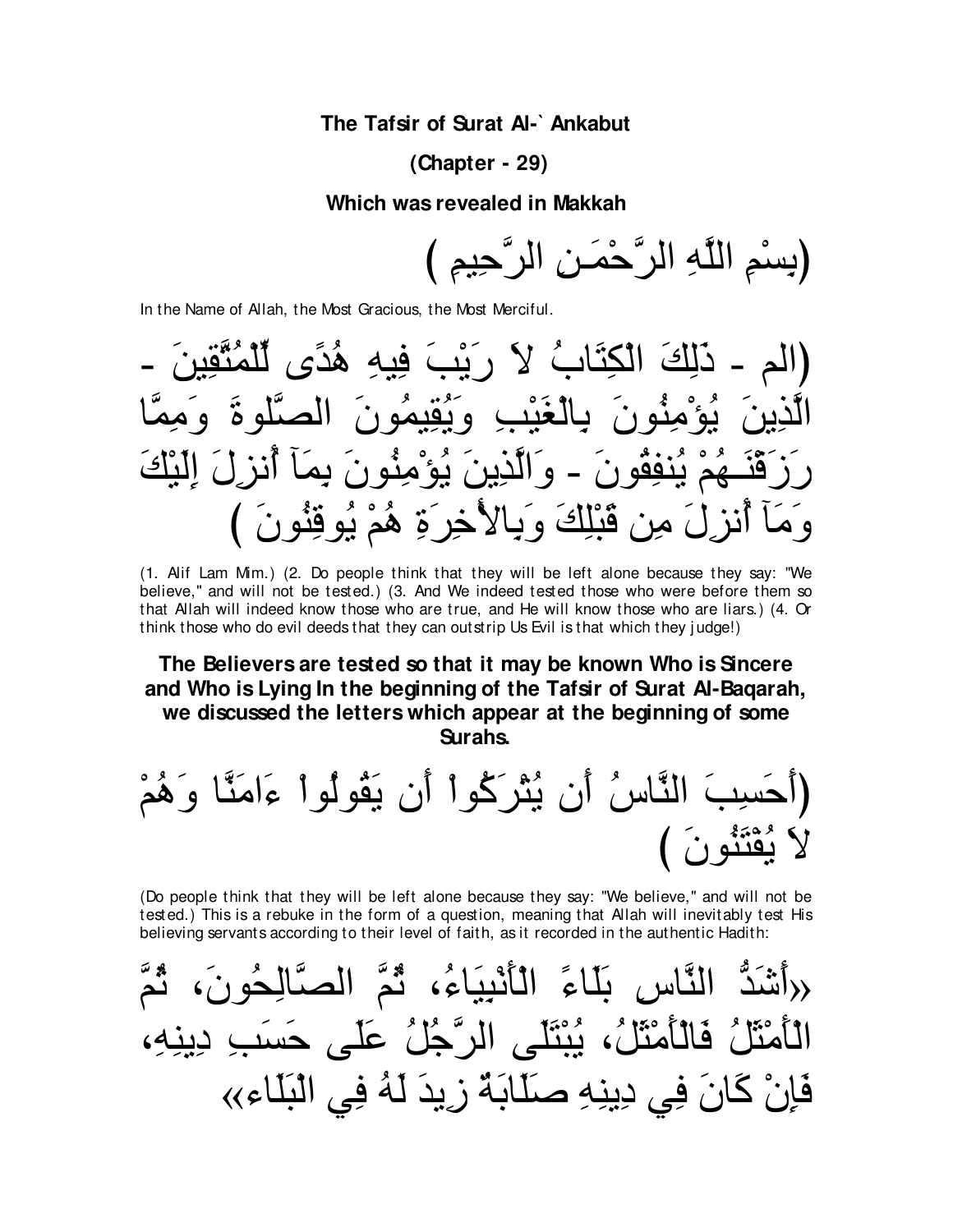(The people most severly tested are the Prophets, then the righteous, then the next best and the next best. A man will be tested in accordance with the degree of his religious commitment; the stonger his religious commitment, the stronger his test.) This Ayah is like the Ayah,

∠リΑ⌒グzャや ⊥ヮzヤャや ⌒ユ∠ヤ∇バ∠Α ゅzヨ∠ャ∠ヱ ∠るzレ∠イ∇ャや ∇やヲ⊥ヤ⊥カ∇ギ∠ゎ ラ∠ぺ ∇ユ⊥わ∇ら⌒ジ∠ェ ∇ュ∠ぺぴ び ∠リΑ⌒ゲ⌒ら⇒zダャや ∠ユ∠ヤ∇バ∠Α∠ヱ ∇ユ⊥ムレ⌒ョ ∇やヱ⊥ギ∠ヰ⇒∠ィ

(Do you think that you will enter Paradise without Allah knowing those of you who fought (in His cause) and knowing those who are the patient) (3:142) There is a similar Ayah in Surat At-Tawbah. And Allah says:



(Or think you that you will enter Paradise without such (trials) as came to those who passed away before you They were afflicted with severe poverty and ailments and were so shaken that even the Messenger and those who believed along with him said, "When (will come) the help of Allah'' Yes! Certainly, the help of Allah is near!) (2:214) Allah says here:

∠リΑ⌒グzャや ⊥ヮzヤャや zリ∠ヨ∠ヤ∇バ∠Β∠ヤ∠プ ∇ユ⌒ヰ⌒ヤ∇ら∠ホ リ⌒ョ ∠リΑ⌒グzャや ゅzレ∠わ∠プ ∇ギ∠ボ∠ャ∠ヱぴ び ∠リΒ⌒よ⌒グ⇒∠ム∇ャや zリ∠ヨ∠ヤ∇バ∠Β∠ャ∠ヱ ∇やヲ⊥ホ∠ギ∠タ

(And We indeed tested those who were before them so that Allah will know those who are true, and will know those who are liars.) meaning, He will make know which are sincere in their claim to be believers from those who are lying. Allah, may He be glorified and exalted, knows what has happened in the past and what is yet to come, and He knows how that which will not happen would have happened if it were to happen. All the Imams of Ahlus-Sunnah wal-Jama` ah are agreed on this. This is the view of Ibn ` Abbas and others concerning phrases such as the Ayah,



(only that We know) (2:143). Meaning, only to see -- because seeing has to do with what is there, but knowledge is broader than seeing, since it includes what is not present as well as what is.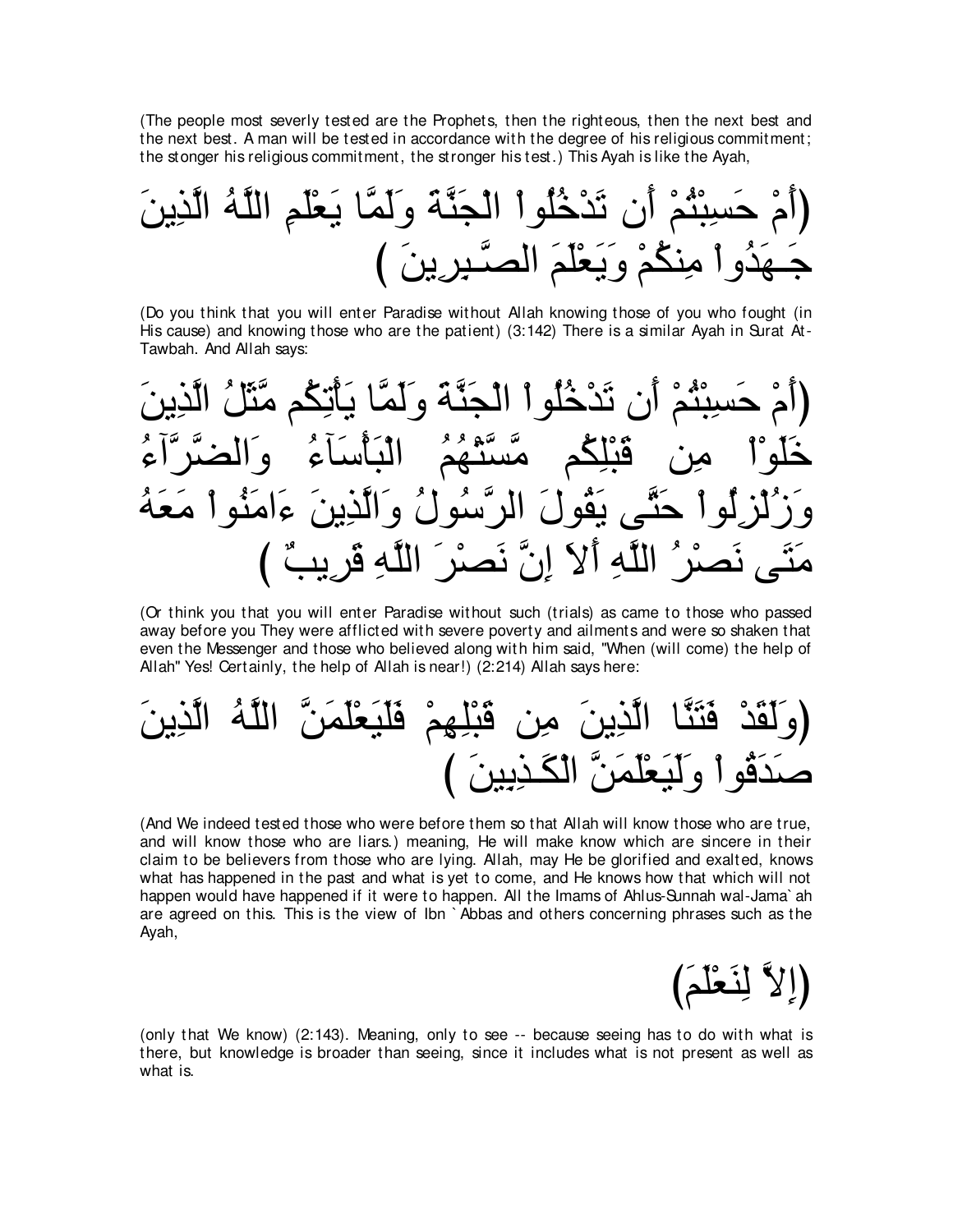#### **The Evildoers cannot escape from Allah Allah said:**



(Or think those who do evil deeds that they can outstrip Us Evil is that which they judge!) means, those who are not believers should not think that they will escape such trials and tests, for ahead of them lies a greater and more severe punishment. Allah says:

びゅ∠ルヲ⊥ボ⌒ら∇ジ∠Α ラ∠ぺ ⌒れゅ∠ゃあΒzジャや ∠ラヲ⊥ヤ∠ヨ∇バ∠Α ∠リΑ⌒グzャや ∠ょ⌒ジ∠ェ ∇ュ∠ぺぴ

(Or think those who do evil deeds that they can outstrip Us) meaning, "escape'' from Us.

(سَأَءَ مَا يَحْكُمُونَ)

(Evil is that which they j udge!) what they think is evil.

∠ヲ⊥ワ∠ヱ ∃れΓ ⌒ヮzヤャや ∠モ∠ィ∠ぺ zラ⌒み∠プ ⌒ヮzヤャや ∠¬べ∠ボ⌒ャ ヲ⊥ィ∇ゲ∠Α ∠ラゅ∠ミ リ∠ョぴ zラ⌒ま ⌒ヮ⌒ジ∇ヘ∠レ⌒ャ ⊥ギ⌒ヰ⇒∠イ⊥Α ゅ∠ヨzル⌒み∠プ ∠ギ∠ワゅ∠ィ リ∠ョ∠ヱ - ⊥ユΒ⌒ヤ∠バ∇ャや ⊥ノΒ⌒ヨzジャや ∇やヲ⊥ヤ⌒ヨ∠ハ∠ヱ ∇やヲ⊥レ∠ョや∠¬ ∠リΑ⌒グzャや∠ヱ - ∠リΒ⌒ヨ∠ヤ⇒∠バ∇ャや ⌒リ∠ハ xヴ⌒レ∠ピ∠ャ ∠ヮzヤャや ∇ユ⊥ヰzレ∠Α⌒ゴ∇イ∠レ∠ャ∠ヱ ∇ユ⌒ヰ⌒ゎゅ∠ゃあΒ∠シ ∇ユ⊥ヰ∇レ∠ハ zラ∠ゲあヘ∠ム⊥レ∠ャ ⌒ろ⇒∠エ⌒ヤ⇒zダャや び ∠ラヲ⊥ヤ∠ヨ∇バ∠Α ∇やヲ⊥ルゅ∠ミ ン⌒グzャや ∠リ∠ジ∇ェ∠ぺ

(5. Whoever hopes in meeting with Allah, then Allah's term is surely coming, and He is the All-Hearer, the All-Knower.) (6. And whosoever strives, he strives only for himself. Verily, Allah stands not in need of any of the creatures. ) (7. Those who believe, and do righteous good deeds, surely, We shall expiate from them their evil deeds and We shall indeed reward them according to the best of that which they used to do.)

#### **Allah will fulfill the Hopes of the Righteous Allah's saying;**



(Whoever hopes in meeting with Allah,) means, in the Hereafter, and does righteous deeds, and hopes for a great reward with Allah, then Allah will fulfill his hopes and reward him for his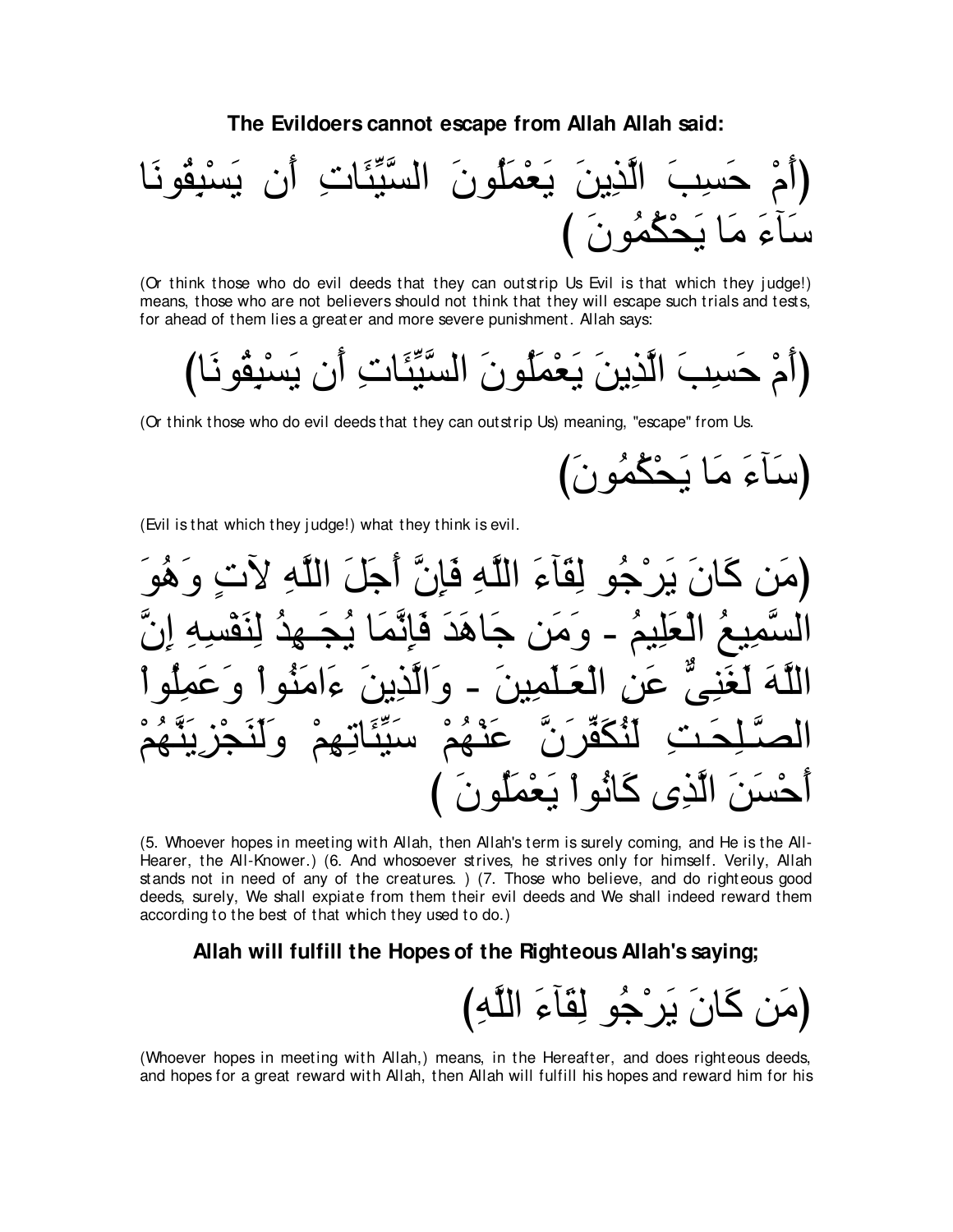deeds in full. This will undoubtedly come to pass, for He is the One Who hears all supplications, He knows and understands the needs of all created beings. Allah says:



(Whoever hopes in meeting with Allah, then Allah's term is surely coming, and He is the All-Hearer, the All-Knower.)

(And whosoever strives, he strives only for himself.) This is like the Ayah,

(Whosoever does righteous good deed, it is for himself) (41:46). Whoever does a righteous deed, the benefit of that deed will come back to him, for Allah has no need of the deeds of His servants, and even if all of them were to be as pious as the most pious man among them, that would not add to His dominion in the slightest. Allah says:

(And whosoever strives, he strives only for himself. Verily, Allah stands not in need of any of the creatures.) Then Allah tells us that even though He has no need of His creatures. He is kind and generous to them. He will still give to those who believe and do righteous deeds the best of rewards, which is that He will expiate for them their bad deeds, and will reward them according to the best deeds that they did. He will accept the fewest good deeds and in return for one good deed will give anything between ten rewards and seven hundred, but for every bad deed, He will give only one evil merit, or even that He may overlook and forgive. This is like the Ayah,

(Surely, Allah wrongs not even the weight of a speck of dust, but if there is any good. He doubles it, and gives from Him a great reward.) (4:40). And He says here: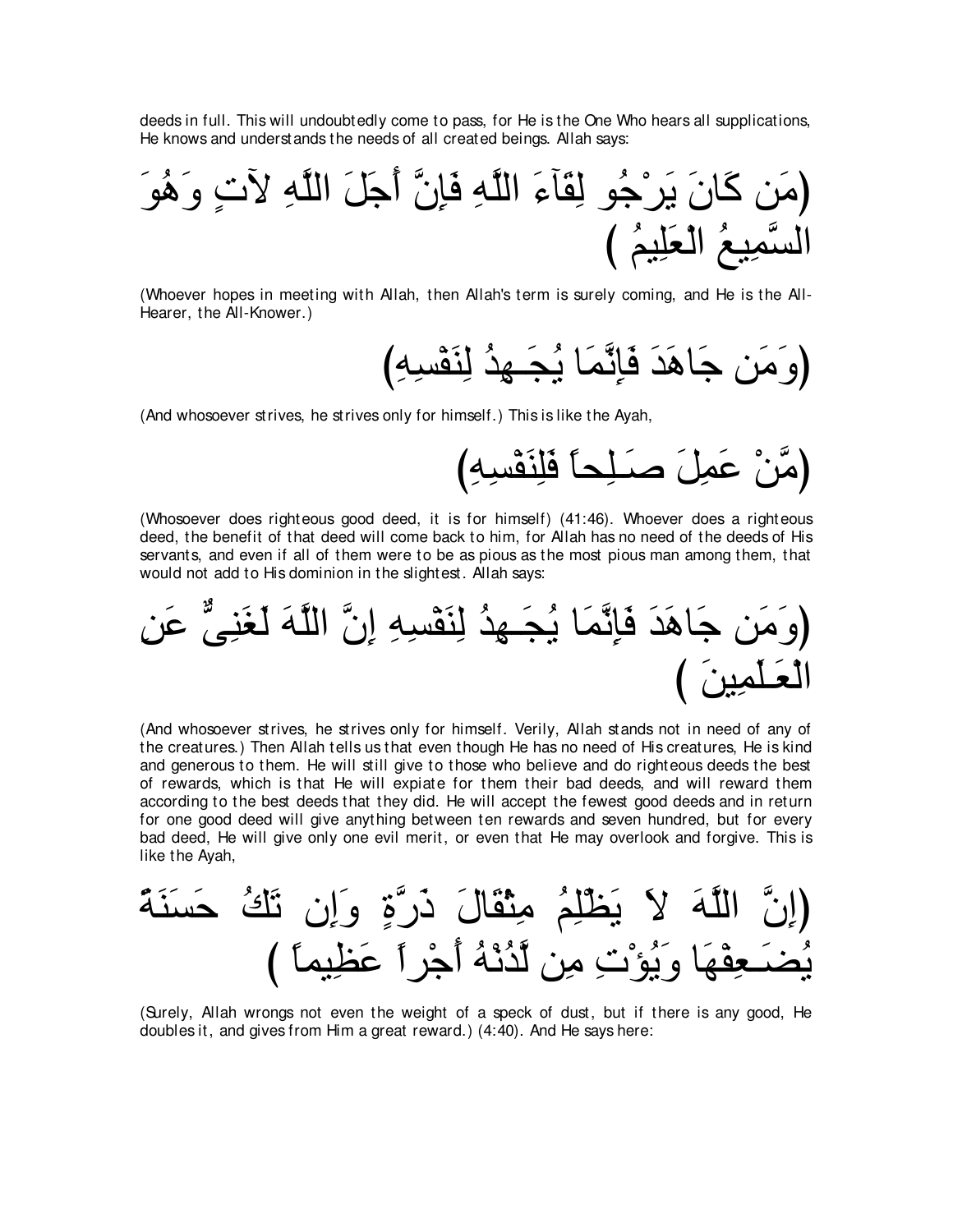نَّذِينَ ءَامَنُو أَ وَ عَمِلُو أَ الْصَّلِحَتِ لَنُكَفِّر تِيهِمْ وَلَنَجْزِ يَتَّهُمْ أَحْسَنَ الَّذِي كَانُو ا يَعْه

(Those who believe, and do righteous good deeds, surely, We shall expiate from them their evil deeds and We shall indeed reward them according to the best of that which they used to do.)



(8. And We have enjoined on man to be dutiful to his parents; but if they strive to make you associate with Me, which you have no knowledge of, then obey them not. Unto Me is your return and I shall tell you what you used to do.) (9. And for those who believe and do righteous deeds, surely, We shall admit them among the righteous.)

## The Command to be Good and Dutiful to Parents

Allah commands His servants to be dutiful to parents, after urging them to adhere to belief in His Tawhid, because a person's parents are the cause of his existence. So he must treat them with the utmost kindness and respect, his father for spending on him and his mother because of her compassion for him. Allah says:

تَعْبُدُواْ إِلاَّ إِيَّـهُ عندك الكد  $\dddot{a}$ احدهم اه تَثْبَرُ ۚ هُمَا و قا  $\mathbf{\nabla}$  a  $\mathbf{a}$  $\overline{a}$  $\bullet$ 80 ا جَنَاحَ الدُّلِّ مِنَ الرَّحْه  $\Delta \rho$ حَمْهُمَا كَمَا رِ بَّيَانِي صَغِير ًا ) و قا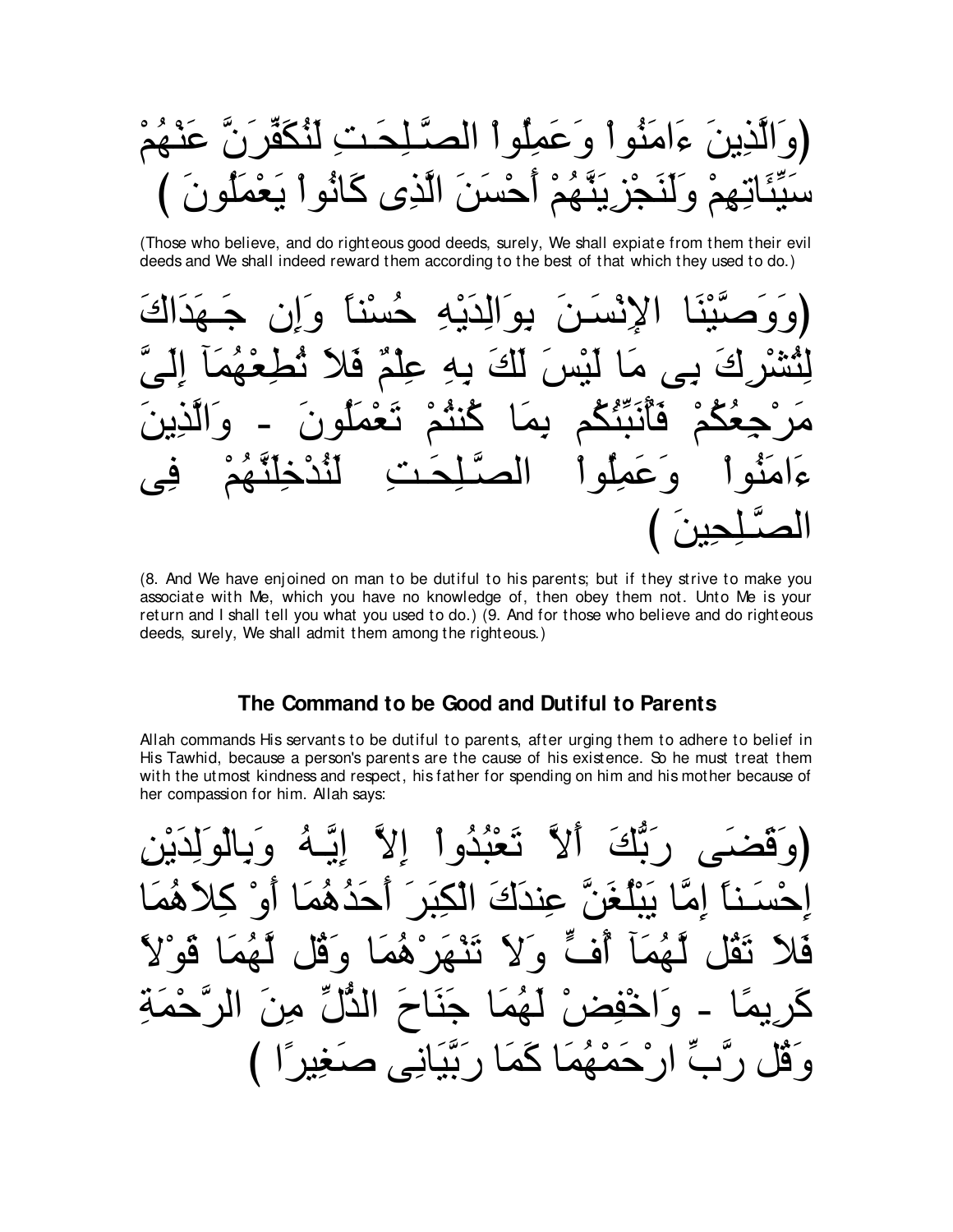(And your Lord has decreed that you worship none but Him. And that you be dutiful to your parents. If one of them or both of them attain old age in your life, say not to them a word of disrespect, nor shout at them, but address them in terms of honor. And lower unto them the wing of submission and humility through mercy, and say: "My Lord! Bestow on them Your mercy as they did bring me up when I was young.'') (17:23-24) Although Allah orders us to show kindness, mercy and respect towards them in return for their previous kindness, He says:



(but if they strive to make associate with Me, which you have no knowledge of, then obey them not.) meaning, if they are idolators, and they try to make you follow them in their religion, then beware of them, and do not obey them in that, for you will be brought back to Me on the Day of Resurrection, and Allah will reward you for your kindness towards them and your patience in adhering to your religion. It is Allah Who will gather you with the group of the righteous, not with the group of your parents, even though you were the closest of people to them in the world. For a person will be gathered on the Day of Resurrection with those whom he loves, meaning, religious love. Allah says:

ヴ⌒プ ∇ユ⊥ヰzレ∠ヤ⌒カ∇ギ⊥レ∠ャ ⌒ろ⇒∠エ⌒ヤ⇒zダャや ∇やヲ⊥ヤ⌒ヨ∠ハ∠ヱ ∇やヲ⊥レ∠ョや∠¬ ∠リΑ⌒グzャや∠ヱぴ び ∠リΒ⌒エ⌒ヤ⇒zダャや

(And for those who believe and do righteous good deeds, surely, We shall make them enter with the righteous.) In his Tafsir of this Ayah, At-Tirmidhi recorded that Sa' d said: "Four Ayat were revealed concerning me -- and he told his story. He said: "Umm Sa` d said: ` Did Allah not command you to honor your parents By Allah, I will not eat or drink anything until I die or you renounce Islam.' When they wanted to feed her, they would force her mouth open. Then this Ayah was revealed:

∠ポや∠ギ∠ヰ⇒∠ィ ラ⌒ま∠ヱ ⇔ゅレ∇ジ⊥ェ ⌒ヮ∇Α∠ギ⌒ャや∠ヲ⌒よ ∠リ⇒∠ジ∇ル⌒Ηや ゅ∠レ∇Βzタ∠ヱ∠ヱぴ びべ∠ヨ⊥ヰ∇バ⌒ト⊥ゎ ∠Κ∠プ ∀ユ∇ヤ⌒ハ ⌒ヮ⌒よ ∠マ∠ャ ∠ザ∇Β∠ャ ゅ∠ョ ヴ⌒よ ∠ポ⌒ゲ∇ゼ⊥わ⌒ャ

(And We have enjoined on man to be dutiful to his parents; but if they strive to make you associate with Me, of which you have no knowledge, then obey them not.)'' This Hadith was also recorded by Imam Ahmad, Muslim, Abu Dawud and An-Nasa'i. At-Tirmidhi said, "Hasan Sahih.

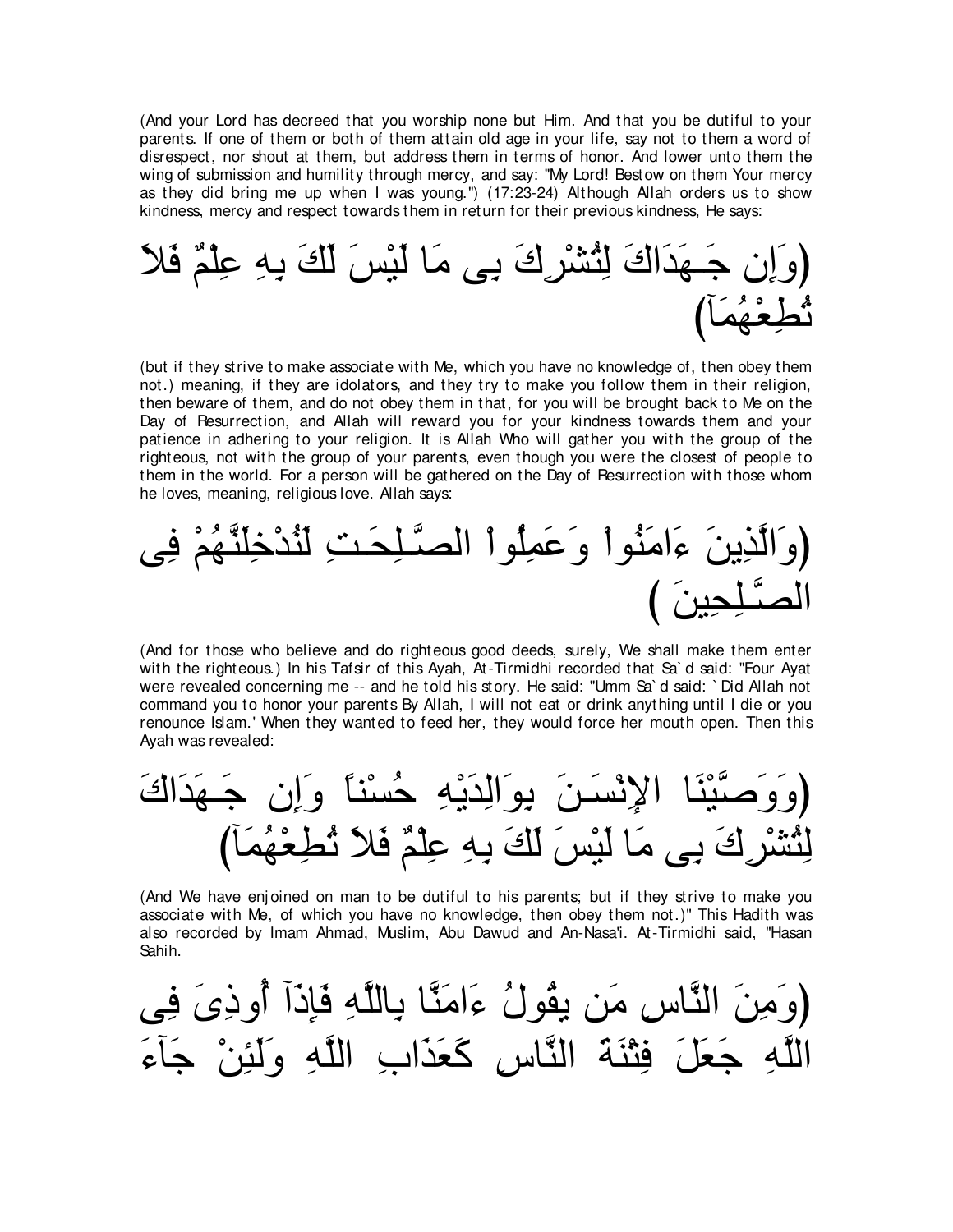(10. Of mankind are some who say: "We believe in Allah." But if they are made to suffer for Allah, they consider the trial of mankind as Allah's punishment; and if victory comes from your Lord, they will say: "Verily, we were with you." Is not Allah Best Aware of what is in the breasts of the creatures) (11. And indeed Allah knows those who believe, and verily, He knows the hypocrites.)

# The Attitudes of the Hypocrites and the Ways in which Allah tests **People**

Allah mentions the descriptions of the liars who falsely claim faith with their lips, while faith is not firm in their hearts. When a test or trial comes in this world, they think that this is a punishment from Allah, so they leave Islam. Allah says:

(Of mankind are some who say: "We believe in Allah." But if they are made to suffer for Allah, they consider the trial of mankind as Allah's punishment;) Ibn `Abbas said, "Meaning that their trial is leaving Islam if they are made to suffer for Allah." This was also the view of others among the Salaf. This Ayah is like the Ayah,

(And among mankind is he who worships Allah as it were upon the edge: if good befalls him, he is content therewith; but if a trial befalls him, he turns back on his face...) until:

(That is a straying far away) ) 22:11-12(. Then Allah says: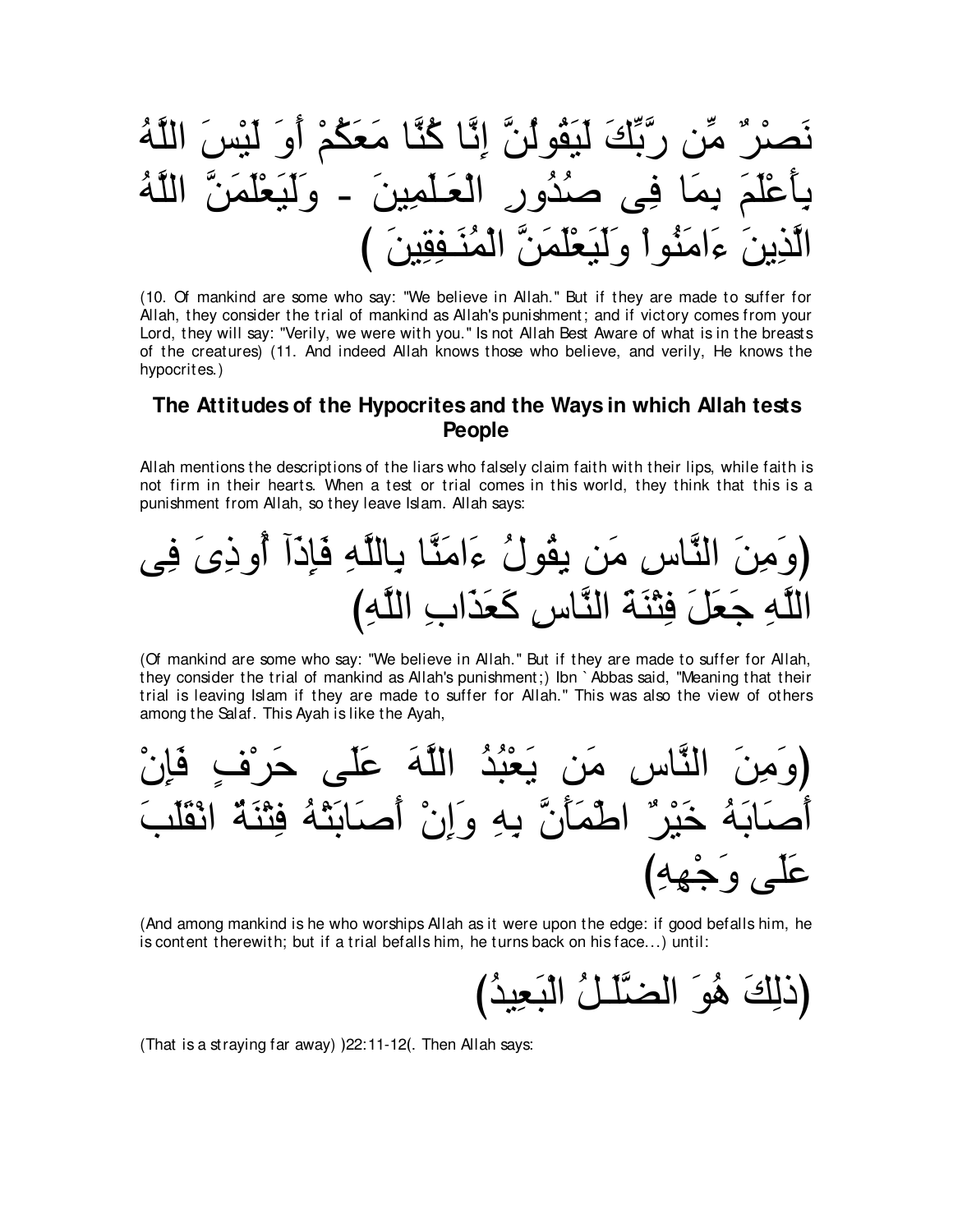ْوَلَئِنْ جَآءَ نَصِرْ ٌ مِّنِ رِّبَّكَ لَيَقُولُنَّ إِنَّا كُنَّا مَعَكُمْ)

(and if victory comes from your Lord, they will say: "Verily, we were with you.") meaning, "if victory comes from your Lord, O Muhammad, and there are spoils of war, these people will say to you, `We were with you,'i.e., we are your brothers in faith." This is like the Ayat:



(Those who wait and watch about you; if you gain a victory from Allah, they say: "Were we not with you" But if the disbelievers gain a success, they say (to them): "Did we not gain mastery over you and did we not protect you from the believers") (4:141).

(Perhaps Allah may bring a victory or a decision according to His will. Then they will become regretful for what they have been keeping as a secret in themselves) (5:52). And Allah tells us about them here:

(and if victory comes from your Lord, they will say: "Verily, we were with you.") Then Allah says:

(Is not Allah Best Aware of what is in the breasts of the creatures) meaning, `does Allah not know best what is in their hearts and what they store secretly within themselves, even though outwardly they may appear to be in agreement with you'

(And indeed Allah knows those who believe, and verily He knows the hypocrites.) Allah will test the people with calamities and with times of ease, so that He may distinguish the believers from the hypocrites, to see who will obey Allah both in times of hardship and of ease, and who will obey Him only when things are going in accordance with their desires. As Allah says: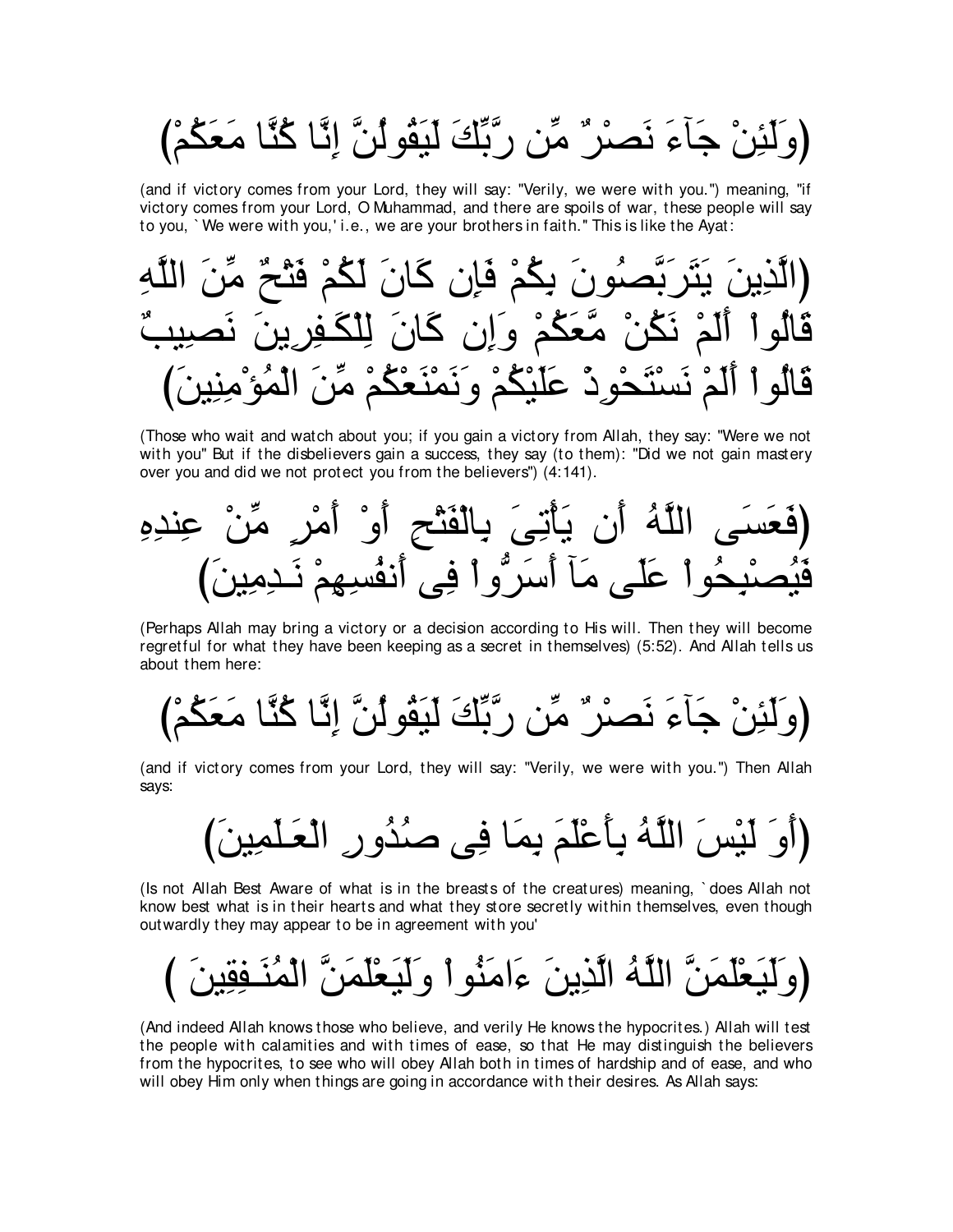(And surely, We shall try you till We test those who strive hard and the patient, and We shall test your facts.) (47:31) After the battle of Uhud, with its trials and tribulations for the Muslims, Allah said:

(Allah will not leave the believers in the state in which you are now, until He distinguishes the wicked from the good...)  $(3:179)$ 



(12. And those who disbelieve say to those who believe: "Follow our way and let us bear your sins." Never will they bear anything of their sins. Surely, they are liars.) (13. And verily, they shall bear their own loads, and other loads besides their own; and verily, they shall be questioned on the Day of Resurrection about that which they used to fabricate.)

## The Arrogant Claim of the Disbelievers that They would carry the Sins of Others if They would return to Disbelief

Allah tells us that the disbelievers of Quraysh said to those who believed and followed the truth: leave your religion, come back to our religion, and follow our way;

(and let us bear your sins.) meaning, `if there is any sin on you, we will bear it and it will be our responsibility'. It is like a person saying: "Do this, and your sin will be on my shoulders." Allah says, proving this to be a lie: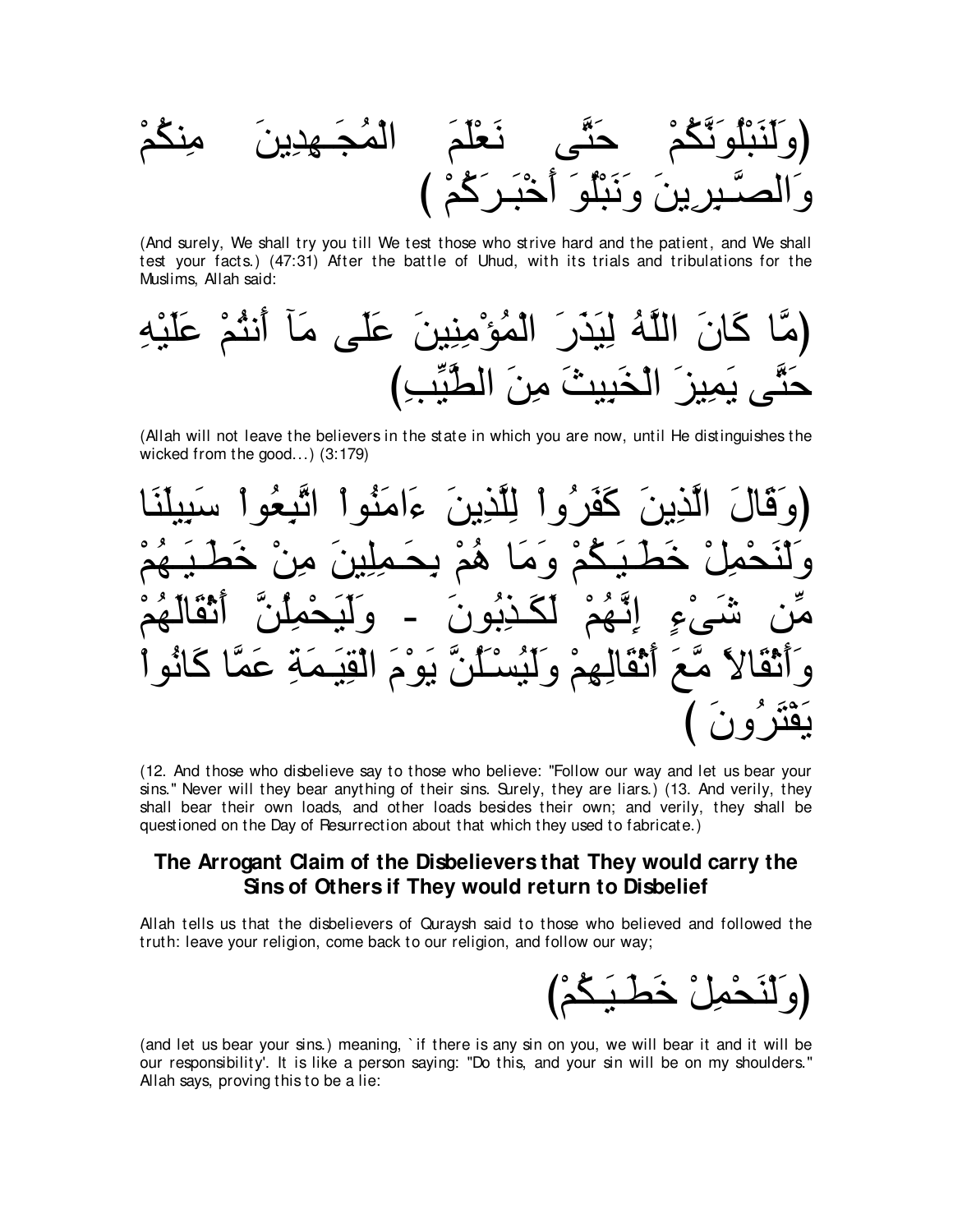(Never will they bear anything of their sins. Surely, they are liars.) in their claim that they will bear the sins of others, for no person will bear the sins of another. Allah says:



(and if one heavily laden calls another to (bear) his load, nothing of it will be lifted even though he be near of kin) (35:18).

(And no friend will ask a friend (about his condition), though they shall be made to see one another) (70:10-11).

(And verily, they shall bear their own loads, and other loads besides their own.) Here Allah tells us that those who call others to disbelief and misquidance will, on the Day of Resurrection, bear their own sins and the sins of others, because of the people they misquided. Yet that will not detract from the burden of those other people in the slightest, as Allah says:

(That they may bear their own burdens in full on the Day of Resurrection, and also of the burdens of those whom they misled without knowledge) (16:25). In the Sahih, it says: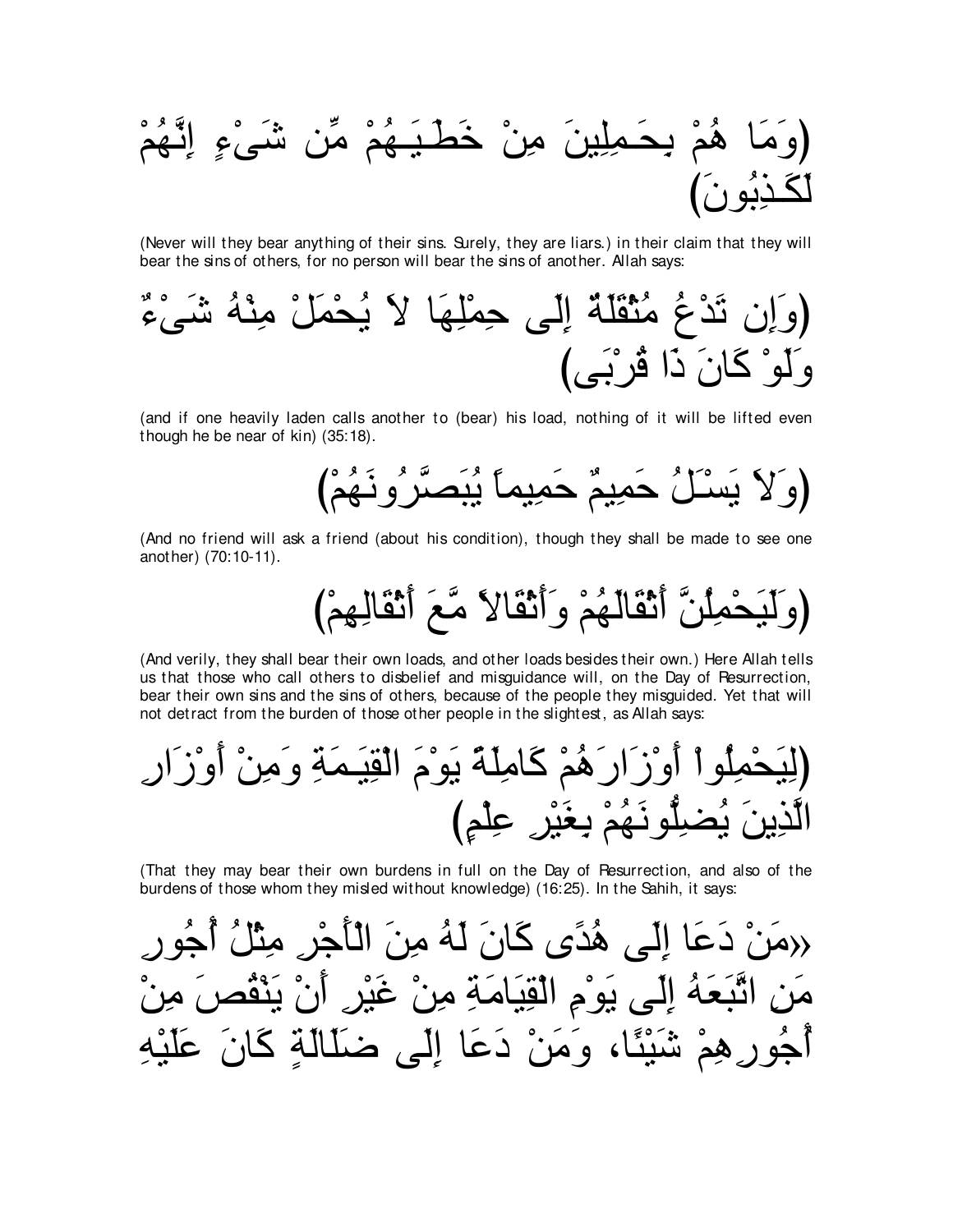منَ الَاِئُمِ مِنُلُ آَنَّامِ مَنِ اتَّنِعَهُ إلىِ يَو۴مِ الَقِبَامَةِ مِنُ
$$
َ
$$

(Whoever calls others to true guidance, will have a reward like that of those who follow him until the Day of Resurrection, without it detracting from their reward in the slightest. Whoever calls others to misguidance, will have a burden of sin like that of those who follow him until the Day of Resurrection, without it detracting from their burden in the slightest.) In the Sahih, it also says:

(No person is killed unlawfully, but a share of the quilt will be upon the first son of Adam, because he was the first one to initiate the idea of killing another.)

نَّ يَوْمَ الْقِيَمَةِ عَمَّا كَانُو أَ يَقْتَرْ و نَ)

(and verily, they shall be questioned on the Day of Resurrection about that which they used to fabricate.) means, the lies they used to tell and the falsehood they used to fabricate. Ibn Abi Hatim recorded that Abu Umamah, may Allah be pleased with him, said that the Messenger of Allah conveyed the Message with which he was sent, then he said:

ِ فَإِنَّ اللهَ يَعْزِمُ يَوْ مَ حو ز نِے ِ النه م  $\bullet$ ىقە ھ  $\mathbf{C}$ قللن عند <u>آ ا</u>  $\mathcal{A}$ يدى <u>فد</u> يبر\* ، جو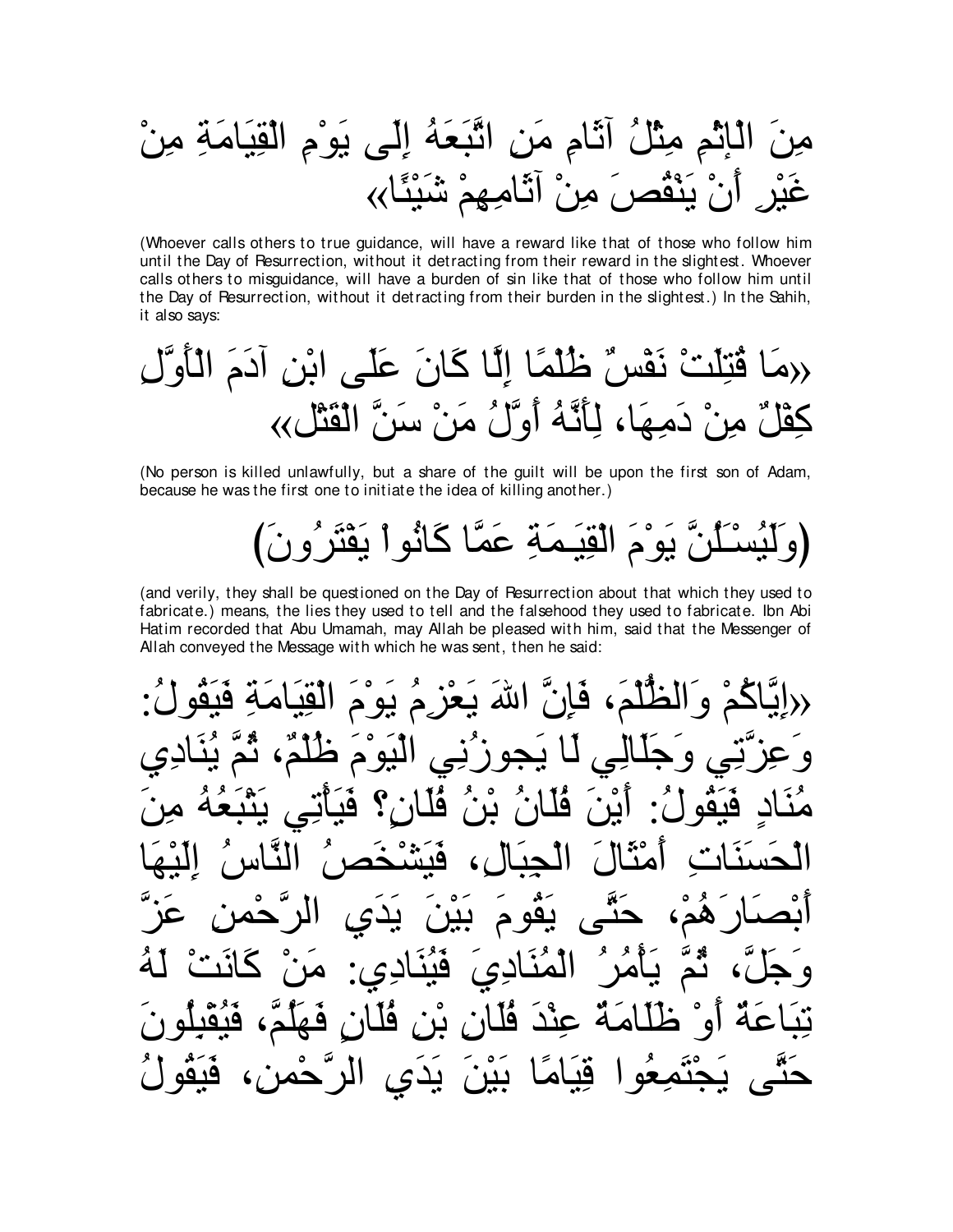اقضُوا عَنْ عَبْدِي، فَبَقُولُ : خُذُوا عَنْهُ؟ لَّهُمْ مِنْ حدّ <u>ىنە</u> أيترال  $\overline{C}$  $\vdots$ ون لة حسنة، لَمَ بِبَقَ قنقه خُذُوا مِنْ سَيِّئَاتِهِمْ فَاحْمِلُو هَا عَلَيْهِ››

(Beware of injustice, for Allah will swear an oath of the Day of Resurrection and will say: "By My glory and majesty, no injustice will be overlooked today." Then a voice will call out, "Where is so-and-so the son of so-and-so" He will be brought forth, followed by his good deeds which appear like mountains while the people are gazing at them in wonder, until he is standing before the Most Merciful. Then the caller will be commanded to say: "Whoever is owed anything by so-and-so the son of so-and-so, or has been wronged by him, let him come forth." So they will come forth and gather before the Most Merciful, then the Most Merciful will say: "Settle the matter for My servant." They will say, "How can we settle the matter" He will say, "Take from his good deeds and give it to them." They will keep taking from his good deeds until there is nothing left, and there will still people with scores to be settled. Allah will say, "Settle the matter for My servant." They will say, "He does not have even one good deed left." Allah will say, "Take from their evil deeds and give them to him.") Then the Prophet quoted this Ayah:

(And verily, they shall bear their own loads, and other loads besides their own; and verily, they shall be questioned on the Day of Resurrection about that which they used to fabricate.) There is a corroborating report in the Sahih with a different chain of narration:

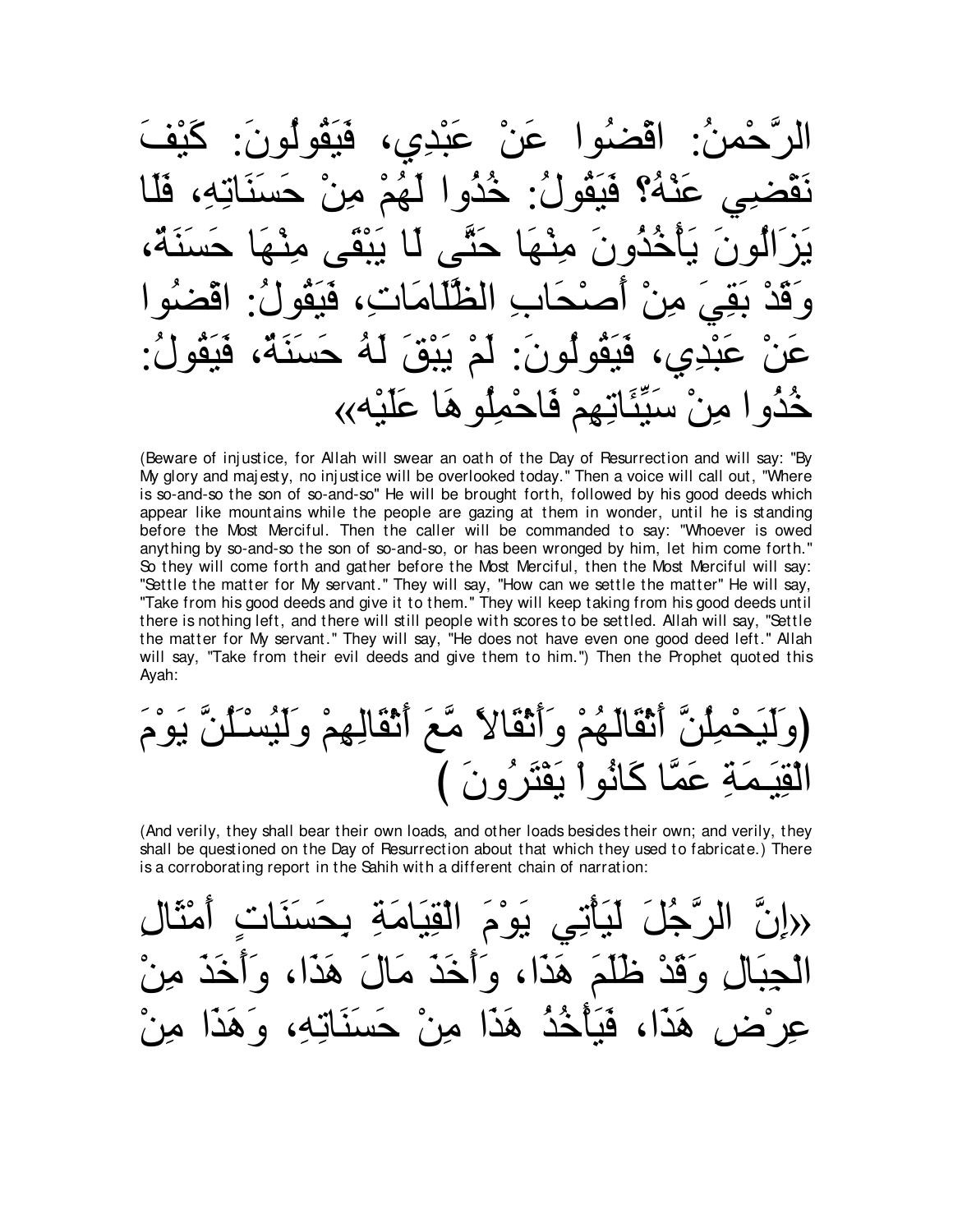

(A man will come on the Day of Resurrection with good deeds like mountains, but he had wronged this one, taken the wealth of that one and slandered the honor of another. So each of them will take from his good deeds. And if there is nothing left of his good deeds, it will be taken from their evil and placed on him.)



(14. And indeed We sent Nuh to his people, and he stayed among them a thousand years less fifty years; so the Deluge overtook them while they were wrongdoers.) (15. Then We saved him and the Companions of the Boat, and made it an Ayah for all people.)

#### **Nuh and His People**

Here Allah consoles His servant and Messenger Muhammad by telling him that Nuh, peace be upon him, stayed among his people for this long period of time, calling them night and day, in secret and openly, but in spite of all that they still persisted in their aversion to the truth, turning away from it and disbelieving in him. Only a few of them believed with him. Allah says:



(and he stayed among them a thousand years less fifty years; and the Deluge overtook them while they were wrongdoers.) meaning, after this long period of time, when the Message and the warning had been of no avail, so, O Muhammad, do not feel sorry because of those among your people who disbelieve in you, and do not grieve for them, for Allah guides whomsoever He wills and leaves astray whomsoever He wills. The matter rests with Him and all things will return to Him.'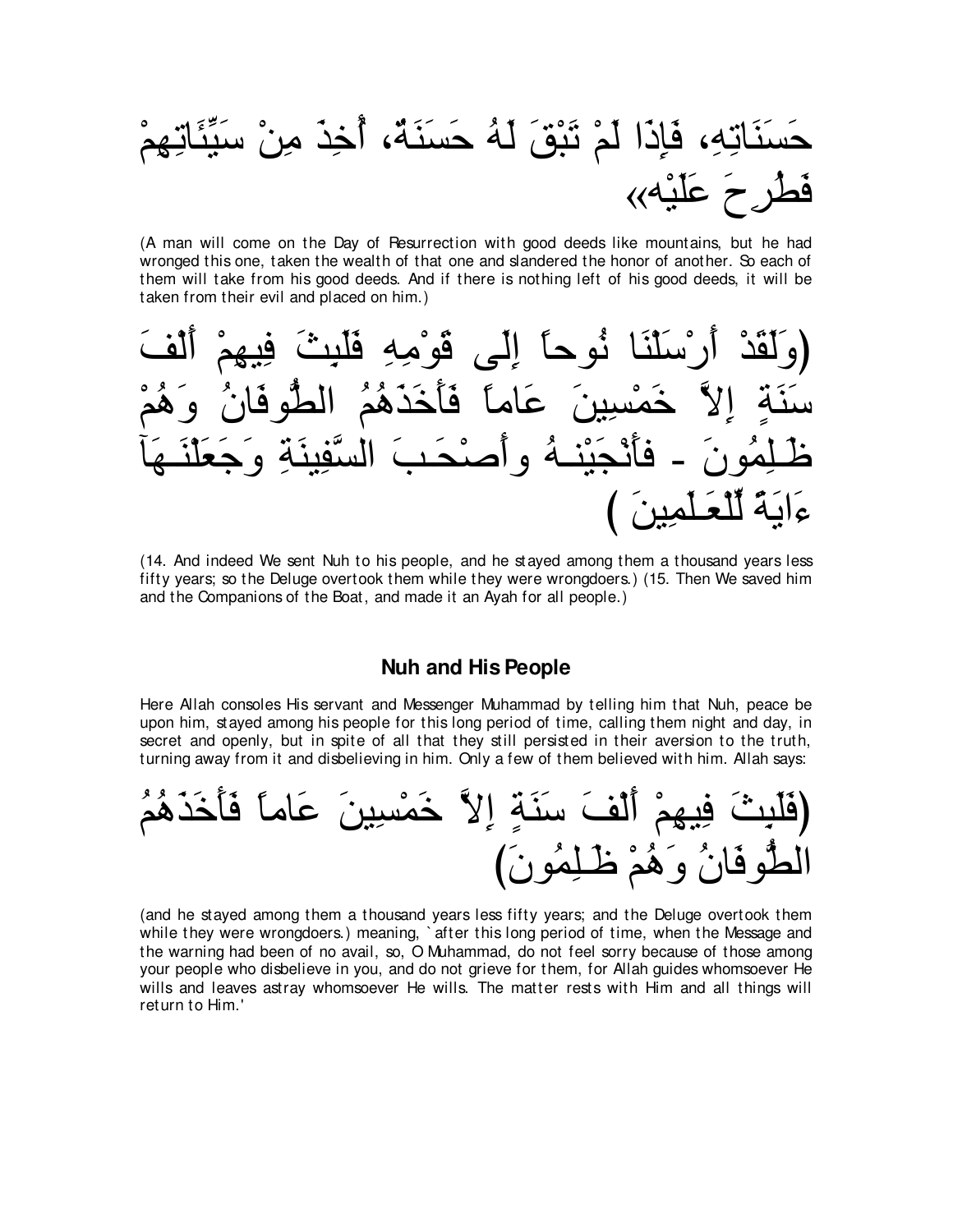(Truly, those, against whom the Word of your Lord has been justified, will not believe. Even if every sign should come to them) (10:96-97). Know that Allah will help you and support you and cause you to prevail, and He will defeat and humiliate your enemies, and make them the lowest of the low. It was recorded that Ibn `Abbas said: "Nuh received his mission when he was forty years old, and he stayed among his people for a thousand years less fifty; after the Flood he lived for sixty years until people had increased and spread."

(Then We saved him and the Companions of the Boat,) means, those who believed in Nuh, peace be upon him. We have already discussed this in detail in Surah Hud, and there is no need to repeat it here.

# (وَجَعَلْنَــهَا ءَايَةً لِلْعَـلْمِينَ)

(and made it (the ship) an Ayah for all people.) means, `We caused that ship to remain,' whether in itself, as Qatadah said, that it remained until the beginning of Islam, on Mount Judi, or whether the concept of sailing in ships was left as a reminder to mankind of how Allah had saved them from the Flood. This is like the Ayat: s

(And an Ayah for them is that We bore their offspring in the laden ship. And We have created for them of the like thereunto, on which they ride) until:

(وَمَثَاعاً إِلَى حِينٍ)

(and as an enjoyment for a while) )36:41-44(.

(Verily, when the water rose beyond its limits, We carried you in the ship. That We might make it an admonition for you and that it might be retained by the retaining ears.) (69:11-12) And Allah says here: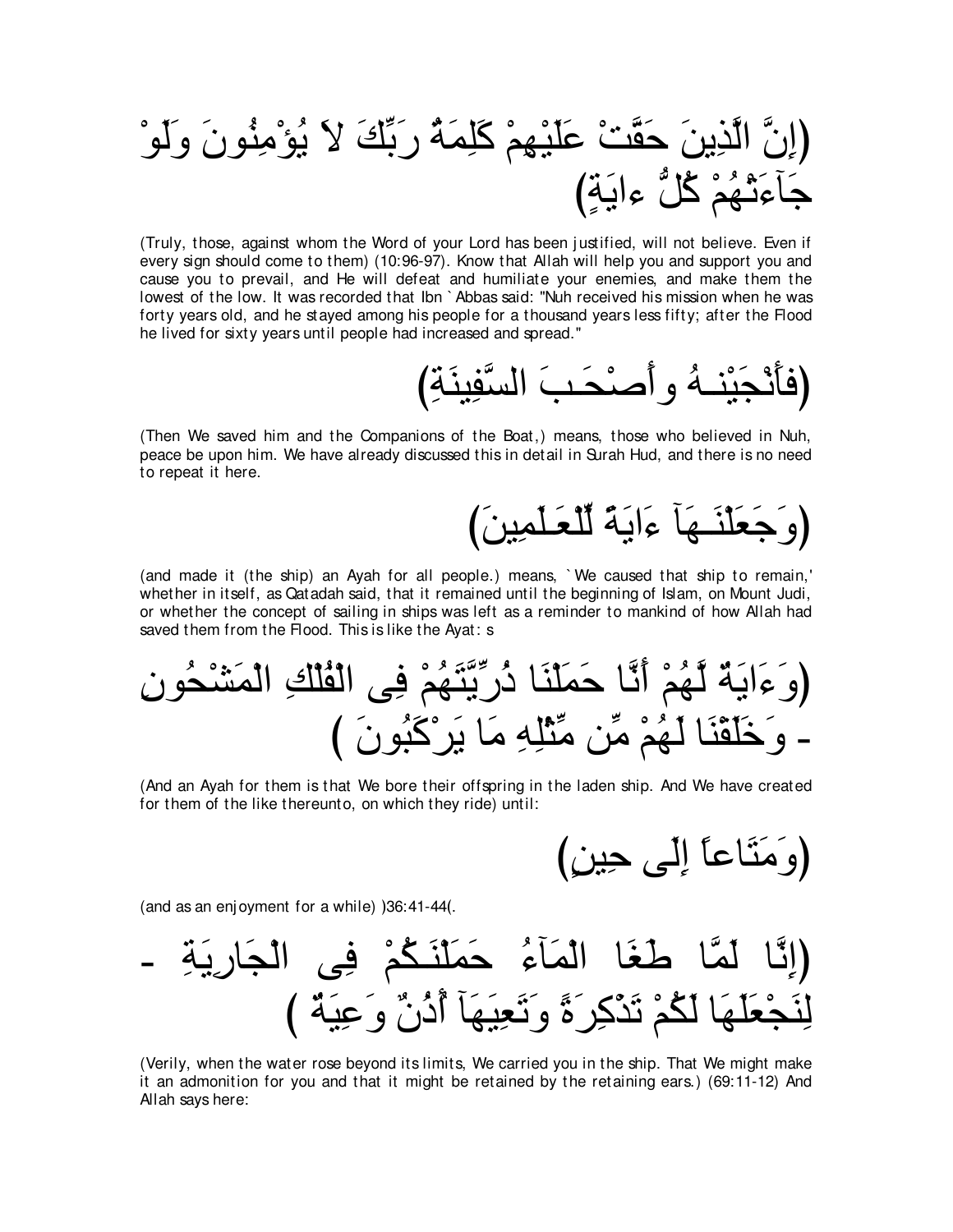(Then We saved him and the Companions of the Boat, and made it an Ayah for all people.) This is a shift from referring to one specific ship to speaking about ships in general. A similar shift from specific to general is to be seen in the Ayat:



(And indeed We have adorned the nearest heaven with lamps, and We have made such lamps missiles to drive away the Shayatin (devils)) (67:5). meaning, `We have made these lamps missiles, but the lamps which are used as missiles are not the same lamps as are used to adorn the heaven.' And Allah says:

(And indeed We created man out of an extract of clay. Thereafter We made him a Nutfah in a safe lodging.) (23:12-13). There are many other similar examples.

لقّو ْم إِنَّ قَالَ اعتدَو أ  $\mathbf{A}$ Ű كنتم  $\Delta$  $\zeta$ ăl فه ۱ ً∠ لکم لە کا ہ ا عبده ه و اش  $\bullet$ كَذَّبَ أُمَمٌ مِّن قَبْلِكُمْ وَمَا <u>مُفْل</u> الْبَلاَغُ الْمُبِينُ )

(16. And (remember) Ibrahim when he said to his people: "Worship Allah, and have Tagwa of Him, that is better for you if you know.") (17. You worship besides Allah only idols, and you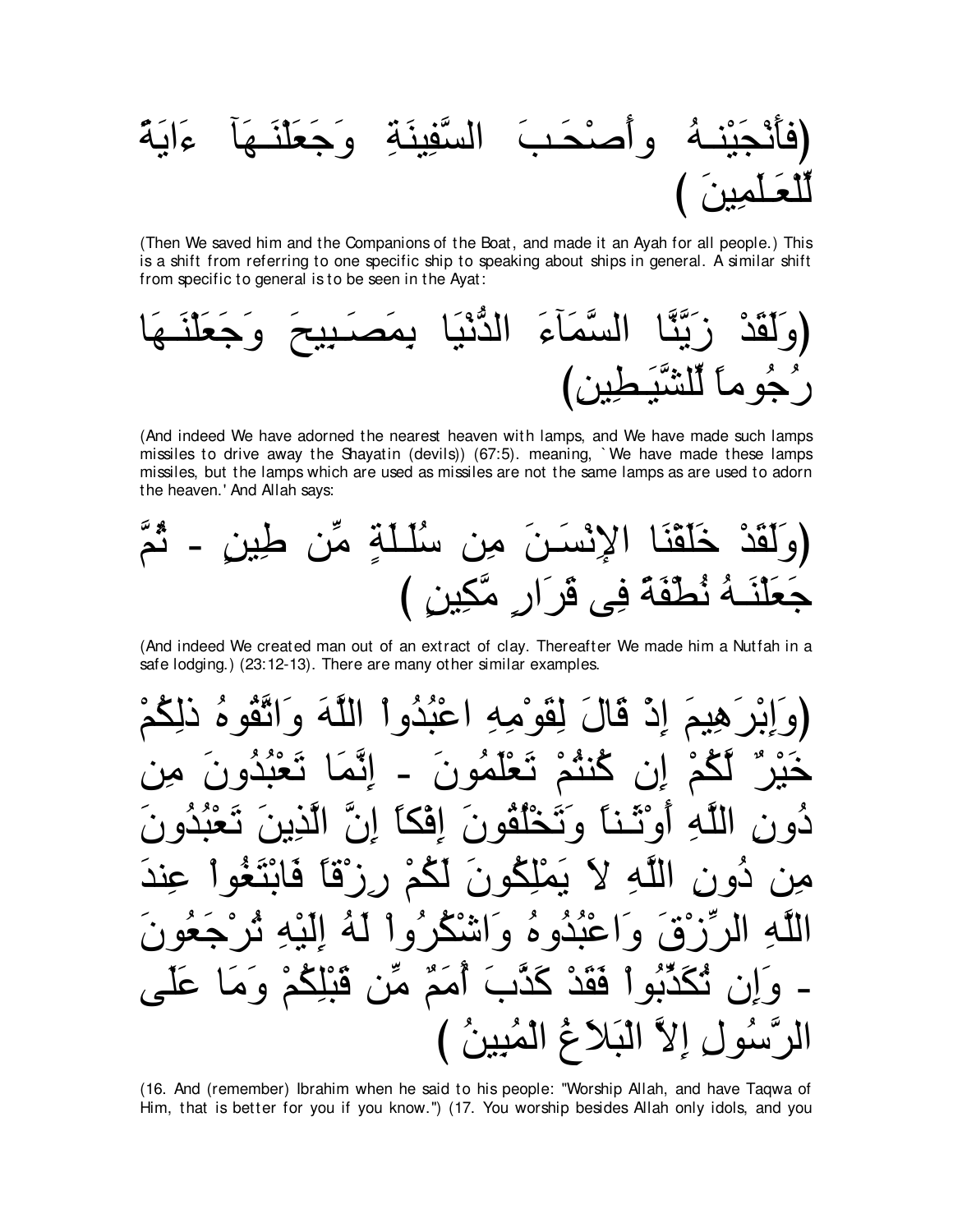only invent falsehood. Verily, those whom you worship besides Allah have no power to give you provision, so seek from Allah your provision, and worship Him, and be grateful to Him. To Him you will be brought back.) (18. And if you deny, then nations before you have denied. And the duty of the Messenger is only to convey plainly.'')

#### **Ibrahim's preaching to His People**

Allah tells us how His servant, Messenger and close friend Ibrahim, the Imam of the monotheists, called his people to worship Allah alone, with no partner or associate, to fear Him alone, to seek provision from Him alone, with no partner or associate, to give thanks to Him alone, for He is the One to Whom thanks should be given for the blessings which none can bestow but He. Ibrahim said to his people:

(اعْبُدُو أ اللَّهَ وَاتَّقُوهُ)

(Worship Allah, and have Taqwa of Him,) meaning worship Him and fear Him Alone, with all sincerity.

(ذَلِكُمْ خَيْرٌ لَكُمْ إِن كُنثُمْ تَعْلَمُونَ)

(that is better for you if you know.) if you do that you will attain good in this world and the next, and you will prevent evil from yourselves in this world and the Hereafter. Then Allah states that the idols which they worshipped were not able to do any harm or any good, and tells them, "You made up names for them and called them gods, but they are created beings just like you." This interpretation was reported by Al-`Awfi from Ibn `Abbas. It was also the view of Muj ahid and As-Suddi. Al-Walibi reported from Ibn ` Abbas: "You invent falsehood, means, you carve idols," which do not have the power to provide for you.

(فَابْتَغُو أُ عِندَ اللَّهِ الرِّزْقَ)

(so seek from Allah your provision,) This emphasizes the idea of asking Allah Alone. This is like the Ayat:

び ⊥リΒ⌒バ∠わ∇ジ∠ル ∠ポゅzΑ⌒ま∠ヱ ⊥ギ⊥ら∇バ∠ル ∠ポゅzΑ⌒まぴ

(You (Alone) we worship, and You (Alone) we ask for help.) (1:5) And His saying:

び⌒るzレ∠イ∇ャや ヴ⌒プ ⇔ゅわ∇Β∠よ ∠ポ∠ギレ⌒ハ ヴ⌒ャ ⌒リ∇よや あゆ∠ケぴ

(My Lord! Build for me, with You, a home in Paradise) (66:11). Allah says here:

(فَابْتَغُو أَ)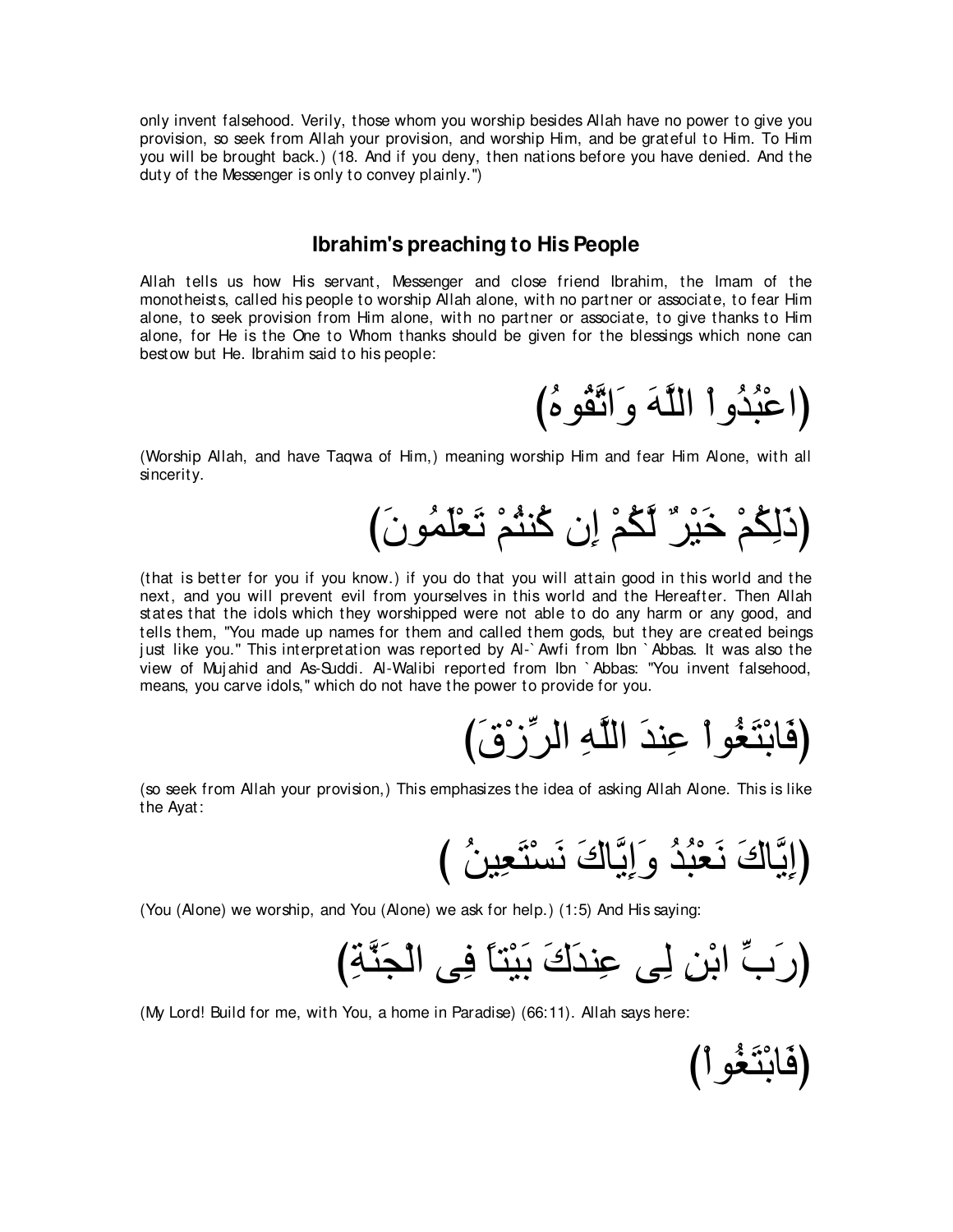(so seek) meaning, ask for

(عِندَ اللَّهِ الرِّزْقَ)

(from Allah your provision,) meaning, do not seek it from anyone or anything other than Him, for no one else possesses the power to do anything.

(وَاعْبُدُوهُ وَاشْكُرُوا لَهُ)

(and worship Him, and be grateful to Him.) Eat from what He has provided and worship Him Alone, and give thanks to Him for the blessings He has given you.

(إِلَيْهِ ثُرْجَعُونَ)

(To Him you will be brought back.) means, on the Day of Resurrection, when He will reward or punish each person according to his deeds. His saying:



(And if you deny, then nations before you have denied.) means, ` you have heard what happened to them by way of punishment for opposing the Messengers.'

(وَمَا عَلَى الرَّسُولِ إِلاَّ الْبَلَــغُ الْمُبِينُ)

(And the duty of the Messenger is only to convey plainly.) All the Messengers have to do is to convey the Message as Allah has commanded them. Allah guides whoever He wills and leaves astray whoever He wills, so strive to be among the blessed. Qatadah said concerning the Ayah:

び∇ユ⊥ム⌒ヤ∇ら∠ホ リあョ ∀ユ∠ョ⊥ぺ ∠ゆzグ∠ミ ∇ギ∠ボ∠プ ∇やヲ⊥よあグ∠ム⊥ゎ ラ⌒ま∠ヱぴ

(And if you deny, then nations before you have denied.) "These are words of consolation to His Prophet, peace be upon him." This suggestion by Qatadah implies that the narrative (about Ibrahim) is interrupted here, and resumes with the words "And nothing was the answer of (Ibrahim's) people...'' in Ayah 24. This was also stated by Ibn Jarir. From the context it appears that Ibrahim, peace be upon him, said all of what is in this section. Here he establishes proof against them that the Resurrection will indeed come to pass, because at the end of this passage it says:

(فَمَا كَانَ جَو<sup>َ</sup>ابَ قَوْمِهِ)

("And nothing was the answer of his people...'')(29:24) And Allah knows best.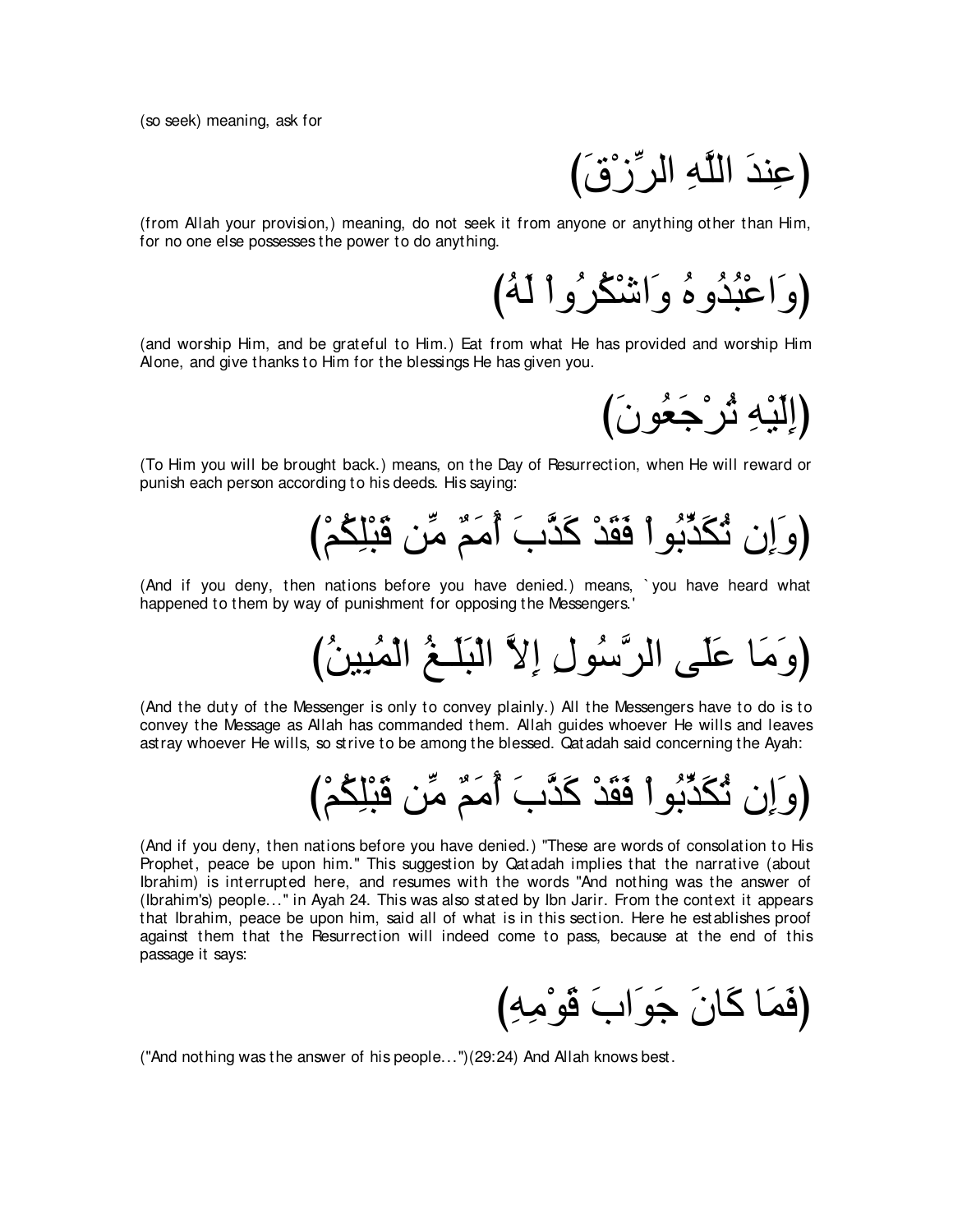ءَ بُبْدِيءُ اللَّهُ الْخَلْقَ و ا <u>آه</u>َا ىس  $\mathbf{a}$  $\mathbf{\dot{p}}$  $\mathbf c$ ۱ ۵  $\bullet$ گ]کی  $\boldsymbol{\mathcal{A}}$ هُمْ عَذَابٌ أَلِيمٌ )

(19. See they not how Allah originates the creation, then repeats it. Verily, that is easy for Allah.) (20. Say: "Travel in the land and see how He originated the creation, and then Allah will bring forth the creation of the Hereafter. Verily, Allah is able to do all things.") (21. He punishes whom He wills, and shows mercy to whom He wills; and to Him you will be returned.) (22. And you cannot escape in the earth or in the heaven. And besides Allah you have neither any protector nor any helper.) (23. And those who disbelieve in the Ayat of Allah and meeting with Him, such have no hope of My mercy: and for such there is a painful torment.)

#### The Evidence for Life after Death

Allah tells us that Ibrahim, peace be upon him, showed them the proof of life after death, which they denied, in their souls. For Allah created them after they had been nothing at all, then they came into existence and became people who could hear and see. The One Who originated this is able to repeat it, it is very easy for Him. Then he taught them to contemplate the visible signs on the horizons and the things that Allah has created: the heavens with their stars and planets, moving and stationary, the earth with its plains and mountains, its valleys, deserts and wildernesses, trees and rivers, fruits and oceans. All of that indicates that these are themselves created things, and that there must be a Creator Who does as He chooses. Who merely says to a thing "Be!" and it is. Allah says:

(أوَلَمُ بَرَوٌُ كَيُفَ بُبُدِىءُ الَلَّهُ الُخَلُقَ تُمَّ يُعِيُدُ مُ إِنَّ
$$
\underline{\hspace{1.5cm}}
$$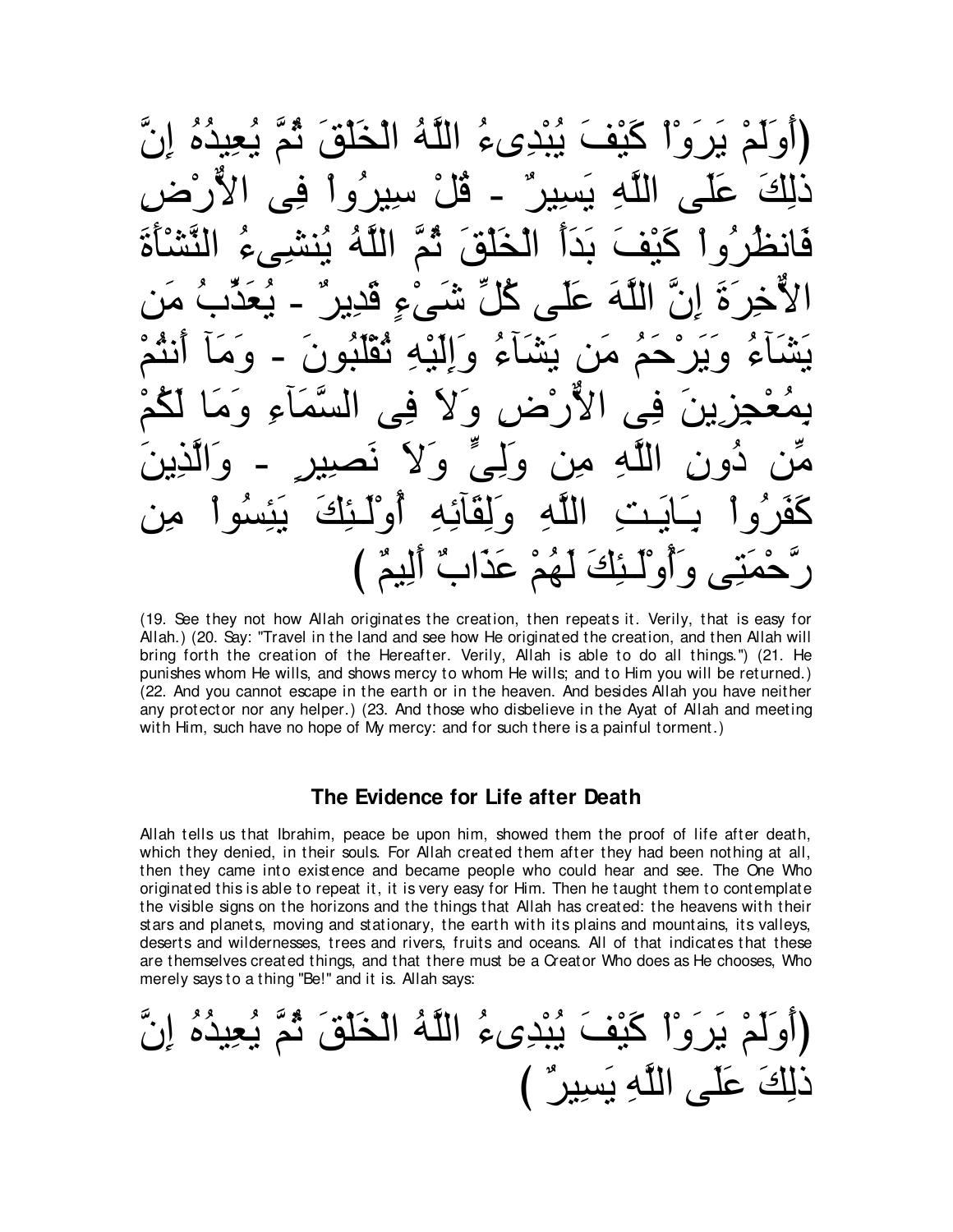(See they not how Allah originates the creation, then repeats it. Verily, that is easy for Allah.) This is like the Ayah:



(And He it is Who originates the creation, then He will repeat it; and this is easier for Him) (30:27). Then Allah says:

∠ペ∇ヤ∠ガ∇ャや ∠ぺ∠ギ∠よ ∠ブ∇Β∠ミ ∇やヱ⊥ゲ⊥ヌルゅ∠プ ⌒チ∇ケxΙや ヴ⌒プ ∇やヱ⊥ゲΒ⌒シ ∇モ⊥ホぴ び∠り∠ゲ⌒カxΙや ∠り∠ほ∇ゼzレャや ⊥¬ヴ⌒ゼレ⊥Α ⊥ヮzヤャや zユ⊥を

(Say: "Travel in the land and see how He originated the creation, and then Allah will bring forth the creation of the Hereafter.'') meaning, the Day of Resurrection.

び∀ゲΑ⌒ギ∠ホ ∃¬∇ヴ∠セ あモ⊥ミ ヴ∠ヤ∠ハ ∠ヮzヤャや zラ⌒まぴ

(Verily, Allah is able to do all things.)

び⊥¬べ∠ゼ∠Α リ∠ョ ⊥ユ∠ェ∇ゲ∠Α∠ヱ ⊥¬べ∠ゼ∠Α リ∠ョ ⊥ゆあグ∠バ⊥Αぴ

(He punishes whom He wills, and shows mercy to whom He wills;) He is the Ruler Who is in control, Who does as He wishes and judges as He wants, and there is none who can put back His judgement. None can question Him about what He does; rather it is they who will be questioned, for His is the power to create and to command, and whatever He decides is fair and just, for He is the sovereign who cannot be unjust in the slightest. According to a Hadith recorded by the Sunan compilers:

⌒ヮ⌒ッ∇ケ∠ぺ ∠モ∇ワ∠ぺ∠ヱ ⌒ヮ⌒ゎや∠ヱゅ∠ヨ∠シ ∠モ∇ワ∠ぺ ∠ゆzグ∠ハ ∇ヲ∠ャ ∠ぶや zラ⌒ま» «ユ⊥ヰ∠ャ ユ⌒ャゅ∠ニ ⊥ゲ∇Β∠ビ ∠ヲ⊥ワ∠ヱ ∇ユ⊥ヰ∠よzグ∠バ∠ャ

(If Allah willed to punish the dwellers of His heavens and His earth, He would do so, while He would not be unj ust to them.) Allah says:

∠ラヲ⊥ら∠ヤ∇ボ⊥ゎ ⌒ヮ∇Β∠ャ⌒ま∠ヱ ⊥¬べ∠ゼ∠Α リ∠ョ ⊥ユ∠ェ∇ゲ∠Α∠ヱ ⊥¬べ∠ゼ∠Α リ∠ョ ⊥ゆあグ∠バ⊥Αぴ び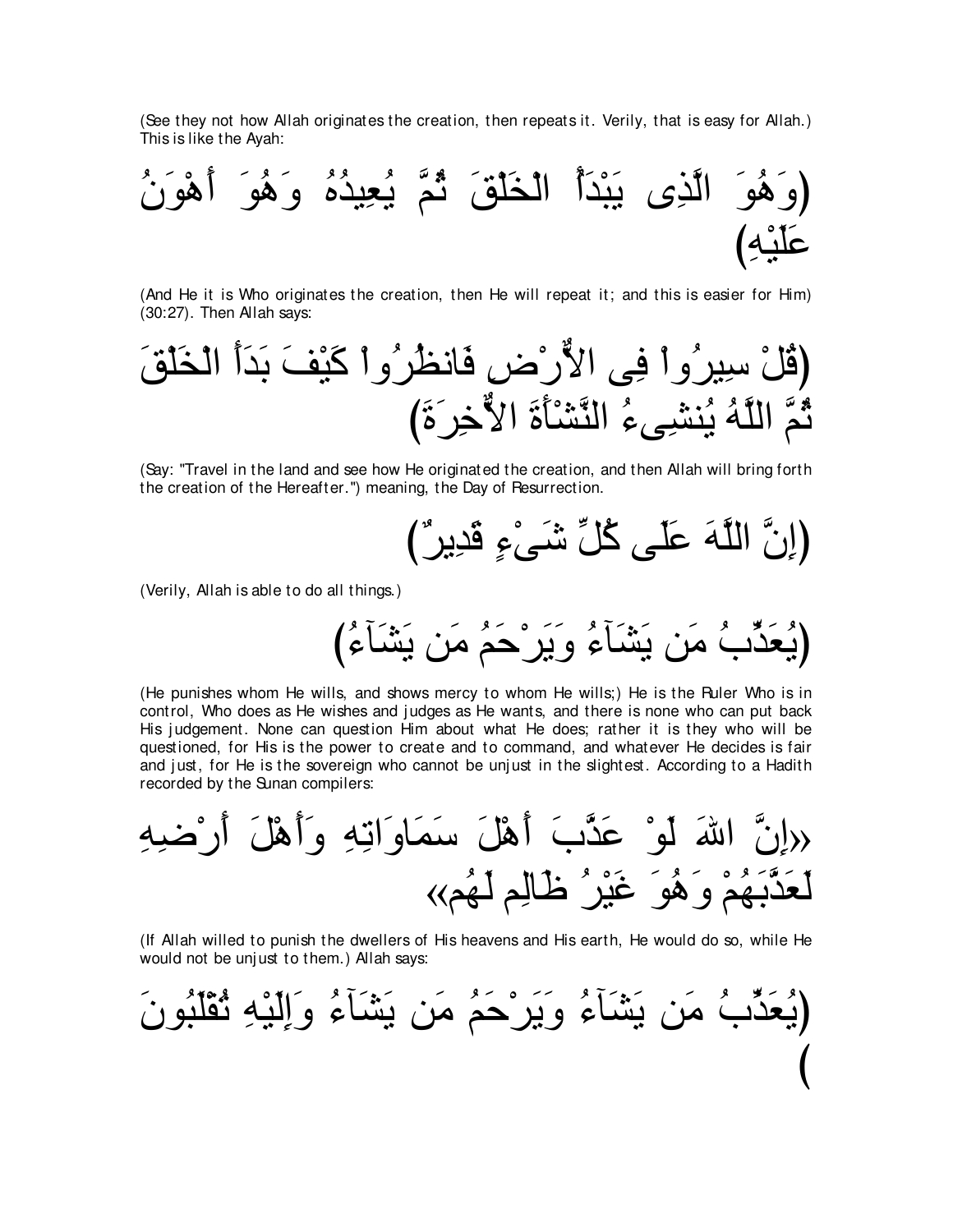(He punishes whom He wills, and shows mercy to whom He wills; and to Him you will be returned.) You will return to Him on the Day of Resurrection.

(And you cannot escape on the earth or in the heaven.) No one in heaven or on earth can flee from Him, for He is the Subduer Who is above His servants, and everything fears Him and is in need of Him, while He is the One Who is Independent of all else.

(And besides Allah you have neither any protector nor any helper. And those who disbelieve in the Ayat of Allah and the meeting with Him,) Those who disbelieved in the signs of Allah and denied the Resurrection,

(such have no hope of My mercy) they will have no share in it,

(and for such there is a painful torment.) meaning, extremely painful, in this world and the next.

(24. So nothing was the answer of people except that they said: "Kill him or burn him." Then Allah saved him from the fire. Verily, in this are indeed signs for a people who believe.) (25. And (Ibrahim) said: "You have taken idols instead of Allah. The love between you is only in the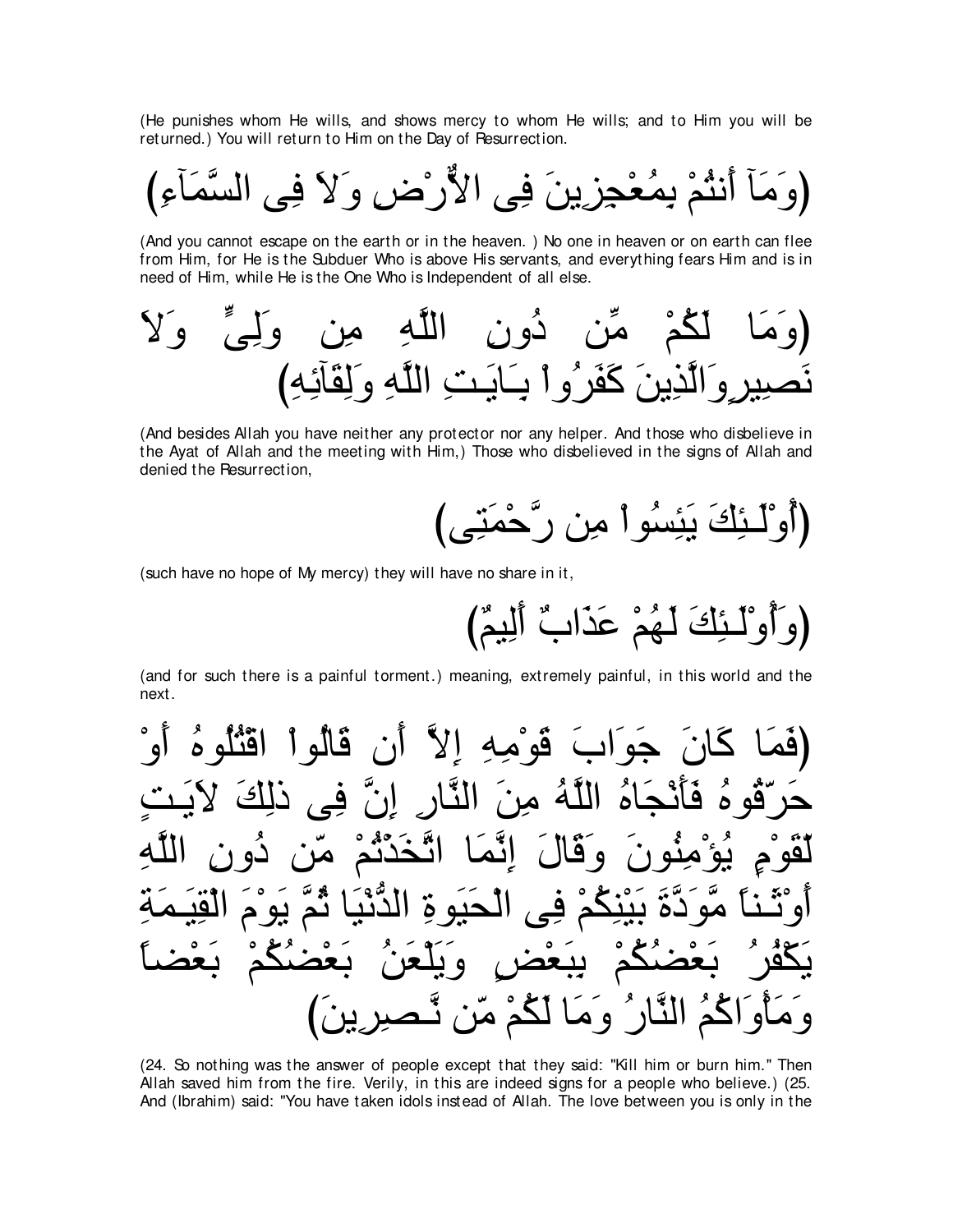life of this world, but on the Day of Resurrection, you shall deny each other, and curse each other, and your abode will be the Fire, and you shall have no helper.'')

## **The Response of Ibrahim's People -- and how Allah controlled the Fire**

Allah tells us how Ibrahim's people stubbornly and arrogantly disbelieved, and how they resisted the truth with falsehood. After Ibrahim addressed them with his words of clear guidance,

(إِلاَّ أَن قَالُواْ اقْثُلُوهُ أَوْ حَرِّقُوهُ)

(except that they said: "Kill him or burn him.'') This was because proof had clearly been established against them, so they resorted to using their power and strength.

∇やヱ⊥キや∠ケ∠ほ∠プ - ⌒ユΒ⌒エ∠イ∇ャや ヴ⌒プ ⊥ロヲ⊥ボ∇ャ∠ほ∠プ ⇔ゅレ⇒∠Β∇レ⊥よ ⊥ヮ∠ャ ∇やヲ⊥レ∇よや ∇やヲ⊥ャゅ∠ホぴ び ∠リΒ⌒ヤ∠ヘ∇シxΙや ⊥ユ⊥ヰ⇒∠レ∇ヤ∠バ∠イ∠プ ⇔やギ∇Β∠ミ ⌒ヮ⌒よ

(They said: "Build for him a building and throw him into the blazing fire!'' So they plotted a plot against him, but We made them the lowest.) (37:97-98). They spent a long time gathering a huge amount of firewood, they built a fence around it, then they set it ablaze until its flames reached up to the sky. No greater fire had ever been lit. Then they went to Ibrahim, seized him and put him into a catapult, then they threw him into the fire. But Allah made it cool and safe for him, and after spending several days in it, he emerged unscathed. For this reason and others, Allah made him an Imam for mankind, for he offered himself to the Most Merciful, he offered his body to the flames, he offered his son as a sacrifice, and he gave his wealth to care for his guests. For all of these reasons he is beloved by the followers of all religions.

(فَأَنْجَاهُ اللَّهُ مِنَ النَّارِ )

(Then Allah saved him from the fire. ) means, He rescued him from it by making it cool and safe for him.

(إِنَّ فِي ذَلِكَ لآيَتٍ لِّقَوْمٍ يُوْمِنُونَ)

(Verily, in this are indeed signs for a people who believe.) Ibrahim, peace be upon him, explains to his people that idols are incapable of doing anything,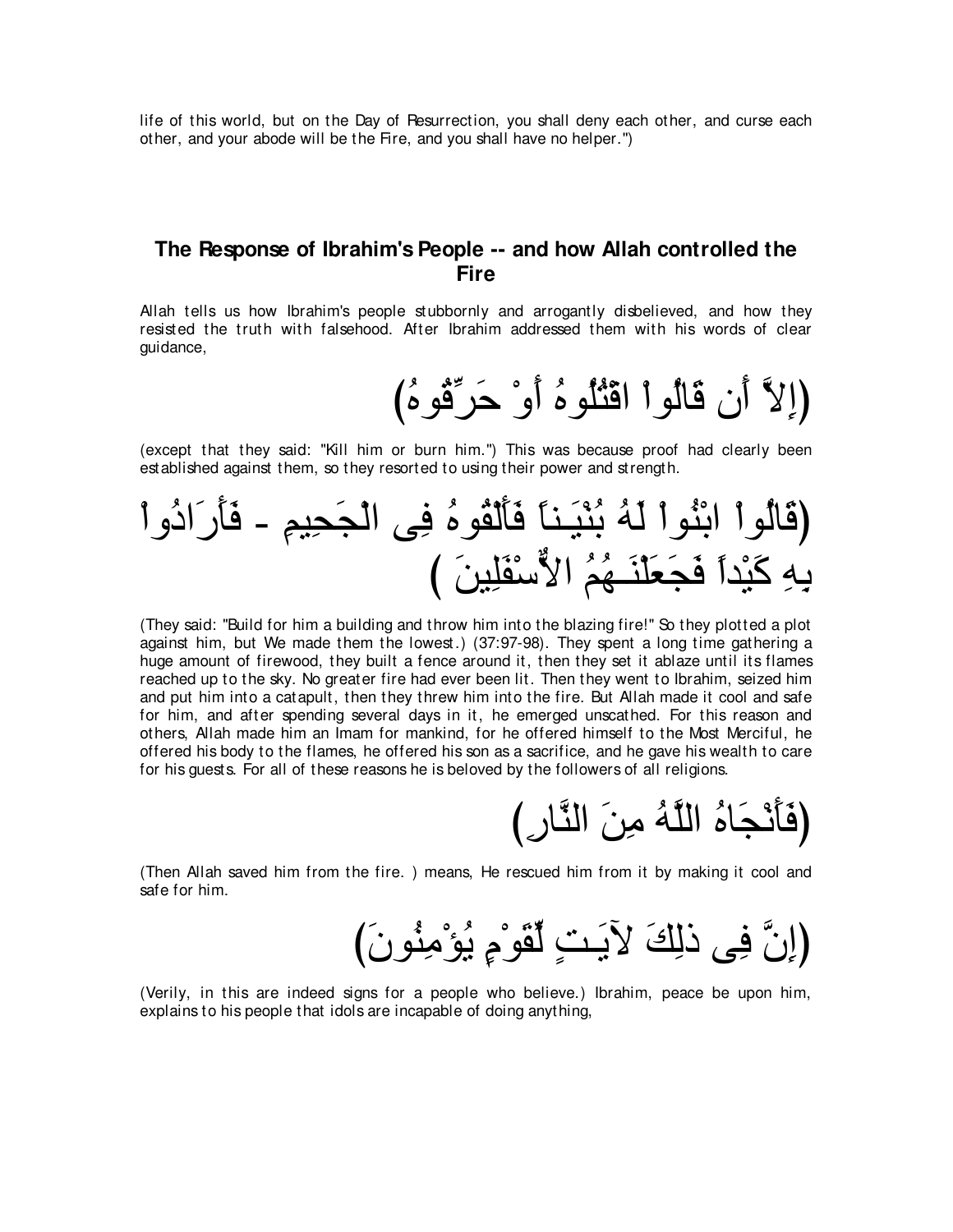(And (Ibrahim) said: "You have taken idols instead of Allah. The love between you is only in the life of this world,) Here Ibrahim was rebuking his people for their evil deed of worshipping idols, and telling them: `You have taken these as gods and you come together to worship them so that there is friendship and love among you in this world,'

(but on the Day of Resurrection,) the situation will be the opposite, and this love and friendship will turn into hatred and enmity. Then

(you shall deny each other.) meaning, `you will denounce one another and deny whatever was between you,'



(and curse each other,) means, the followers will curse their leaders and the leaders will curse their followers.

a(Every time a new nation enters (the Fire), it curses its sister nation (that went before))  $(7:37)$ .



(Friends on that Day will be foes one to another except those who have Tagwa.) (43:67) And Allah says here:

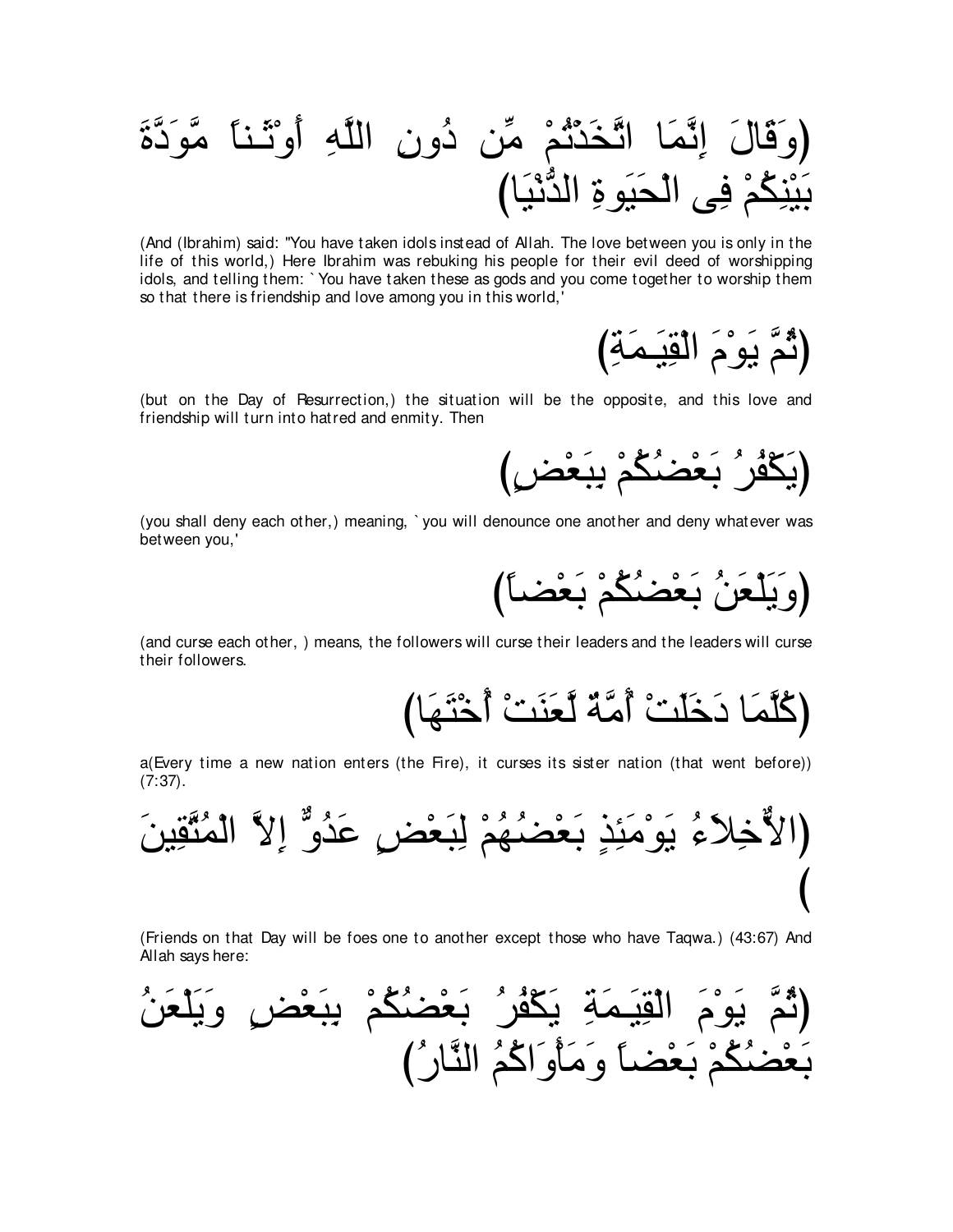(but on the Day of Resurrection, you shall deny each other, and curse each other, and your abode will be the Fire,) meaning, ` your ultimate destiny after all accounts have been settled, will be the fire of Hell, and you will have no one to help you or save you from the punishment of Allah.' This will be the state of the disbelievers. As for the believers, it will be an entirely different matter.

⊥ヮzル⌒ま ヴあよ∠ケ ヴ∠ャ⌒ま ∀ゲ⌒ィゅ∠ヰ⊥ョ ヴあル⌒ま ∠メゅ∠ホ∠ヱ ∀ヅヲ⊥ャ ⊥ヮ∠ャ ∠リ∠ョゅ∠⇒∠プぴ ∠ゆヲ⊥ボ∇バ∠Α∠ヱ ∠ペ⇒∠エ∇シ⌒ま ⊥ヮ∠ャ ゅ∠レ∇ら∠ワ∠ヱ∠ヱ - ⊥ユΒ⌒ム∠エ∇ャや ⊥ゴΑ⌒ゴ∠バ∇ャや ∠ヲ⊥ワ ⊥ロ∠ゲ∇ィ∠ぺ ⊥ロゅ∠レ∇Β∠ゎや∠¬∠ヱ ∠ょ⇒∠わ⌒ム∇ャや∠ヱ ∠りzヲ⊥らぁレャや ⌒ヮ⌒わzΑあケ⊥ク ヴ⌒プ ゅ∠レ∇ヤ∠バ∠ィ∠ヱ び ∠リΒ⌒エ⌒ヤ⇒zダャや ∠リ⌒ヨ∠ャ ⌒り∠ゲ⌒カxΙ ヴ⌒プ ⊥ヮzル⌒ま∠ヱ ゅ∠Β∇ルぁギャや ヴ⌒プ

(26. So, Lut believed in him. He said: "I will emigrate for the sake of my Lord. Verily, He is the All-Mighty, the All-Wise.'') (27. And We bestowed on him, Ishaq and Ya` qub, and We ordained among his offspring prophethood and the Book, and We granted him his reward in this world; and verily, in the Hereafter he is indeed among the righteous.)

## **The Faith of Lut and His Emigration with Ibrahim**

Allah tells us that Lut believed in Ibrahim. It was said that he was the son of Ibrahim's brother, and that his name was Lut bin Haran bin Azar. None of Ibrahim's people believed in Ibrahim besides Lut and Sarah the wife of Ibrahim. But if it is asked how we may reconcile this Ayah with the Hadith narrated in the Sahih which says that when Ibrahim passed by that tyrant and he asked about Sarah and what her relationship was to him, Ibrahim said, "My sister.'' Then he went to her and said, "I told him that you are my sister, so do not let him think I am lying, for there are no believers on earth except for you and I, and you are my sister in faith." It seems -and Allah knows best -- that the meaning here is, there is no other Muslim couple on earth apart from you and I. Among his people, only Lut believed in him and migrated with him to Syria, then during Ibrahim's lifetime he was sent as a Messenger to the people of Sadum (Sodom) where he settled. We have already discussed their story and more is to come.

びヴあよ∠ケ ヴ∠ャ⌒ま ∀ゲ⌒ィゅ∠ヰ⊥ョ ヴあル⌒ま ∠メゅ∠ホ∠ヱぴ

(He (Ibrahim) said: "I will emigrate for the sake of my Lord.'') It may be that the pronoun in the verb "he said'' refers to Lut, because he was the last person mentioned before this phrase; or it may refer to Ibrahim. Ibn ` Abbas and Ad-Dahhak said that Ibrahim is the one who is referred in the phrase.

(فَـَامَنَ لَـهُ لُوطٌ)

(So, Lut believed in him.) i.e., out of all his people. Then Allah tells us that he chose to leave them so that he might be able to follow his religion openly. So he said: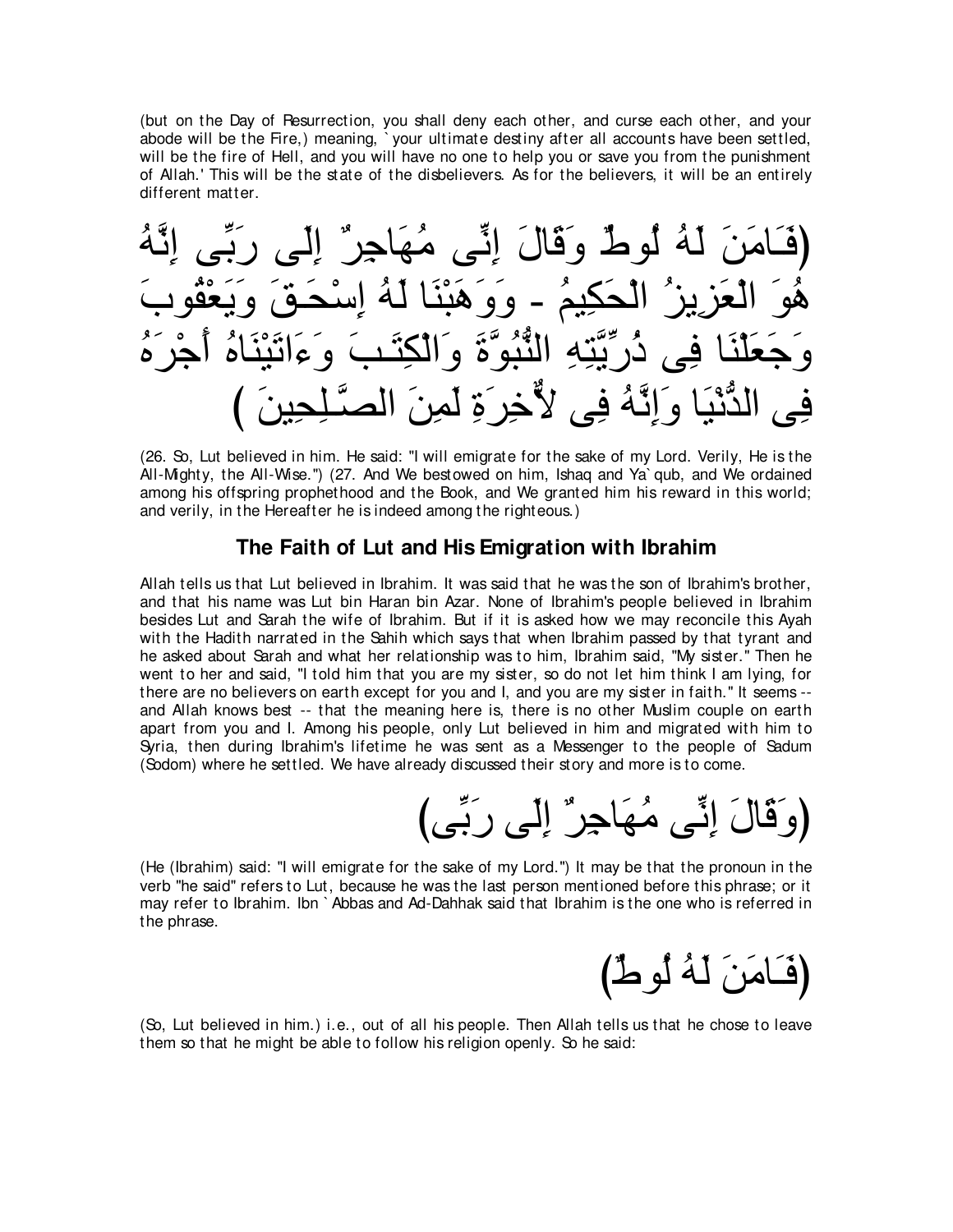(اِنَّهُ هُوَ الْعَزِيزِ ْ الْحَكِيمُ)

(Verily, He is the All-Mighty, the All-Wise.) Power belongs to Him and to His Messenger and to those who believe in him, and He is Wise in all that He says and does, and in all His rulings and decrees, both universal and legislative. Qatadah said, "They migrated together from Kutha, which is on the outskirts of Kufa, and went to Syria.'' Allah gave Ibrahim, Ishaq and Ya` qub, and ordained Prophethood in His Offspring

び∠ゆヲ⊥ボ∇バ∠Α∠ヱ ∠ペ⇒∠エ∇シ⌒ま ⊥ヮ∠ャ ゅ∠レ∇ら∠ワ∠ヱ∠ヱぴ

(And We bestowed on him, Ishaq and Ya` qub,) This is like the Ayah,

ゅ∠レ∇ら∠ワ∠ヱ ⌒ヮzヤャや ⌒ラヱ⊥キ リ⌒ョ ∠ラヱ⊥ギ⊥ら∇バ∠Α ゅ∠ョ∠ヱ ∇ユ⊥ヰ∠ャ∠ゴ∠わ∇ハや ゅzヨ∠ヤ∠プぴ び ⇔ゅ∂Β⌒ら∠ル ゅ∠レ∇ヤ∠バ∠ィ 6Κ⊥ミ∠ヱ ∠ゆヲ⊥ボ∇バ∠Α∠ヱ ∠ペ⇒∠エ∇シ⌒ま ⊥ヮ∠ャ

(So, when he had turned away from them and from those whom they worshipped besides Allah, We gave him Ishaq and Ya` qub, and each one of them We made a Prophet.) (19:49) That is, when he left his people, Allah gave him joy in a righteous son who was also a Prophet, to whom in turn was born, in his grandfather's lifetime, a righteous son who was also a Prophet. Allah also says:

び⇔る∠ヤ⌒プゅ∠ル ∠ゆヲ⊥ボ∇バ∠Α∠ヱ ∠ペ⇒∠エ∇シ⌒ま ⊥ヮ∠ャ ゅ∠レ∇ら∠ワ∠ヱ∠ヱぴ

(And We bestowed upon him Ishaq, and Ya` qub in addition) (21:72) meaning, as an additional gift. This is like the Ayah,

び∠ゆヲ⊥ボ∇バ∠Α ∠ペ⇒∠エ∇シ⌒ま ⌒¬へ∠ケ∠ヱ リ⌒ョ∠ヱ ∠ペ⇒∠エ∇シ⌒み⌒よ ゅ∠ヰ⇒∠ル∇ゲzゼ∠ら∠プぴ

(But We gave her glad tidings of Ishaq, and after Ishaq, of Ya` qub.) (11:71) meaning, to this son would be born a son during their lives, who would be a delight to them.

び∠ょ⇒∠わ⌒ム∇ャや∠ヱ ∠りzヲ⊥らぁレャや ⌒ヮ⌒わzΑあケ⊥ク ヴ⌒プ ゅ∠レ∇ヤ∠バ∠ィ∠ヱぴ

(and We ordained among his offspring prophethood and the Book,) This is a tremendous blessing. Not only did Allah take him as a close friend and make him an Imam for mankind, but He also ordained prophethood and the Book among his offspring. After the time of Ibrahim there was no Prophet who was not from among his descendants. All of the Prophets of the Children of Israel were from among his descendants, from Ya` qub bin Ishaq bin Ibrahim to the last of them, ` Isa bin Maryam, who stood in the midst of his people and announced the good news of the Hashimi Qurashi Arab Prophet, the last of all the Messengers, the leader of the sons of Adam in this world and the next, whom Allah chose from the heart of the Arab nation, from the descendants of Isma` il bin Ibrahim, may peace be upon them. There is no Prophet from the line of Isma` il besides him, may the best of blessings and peace be upon him.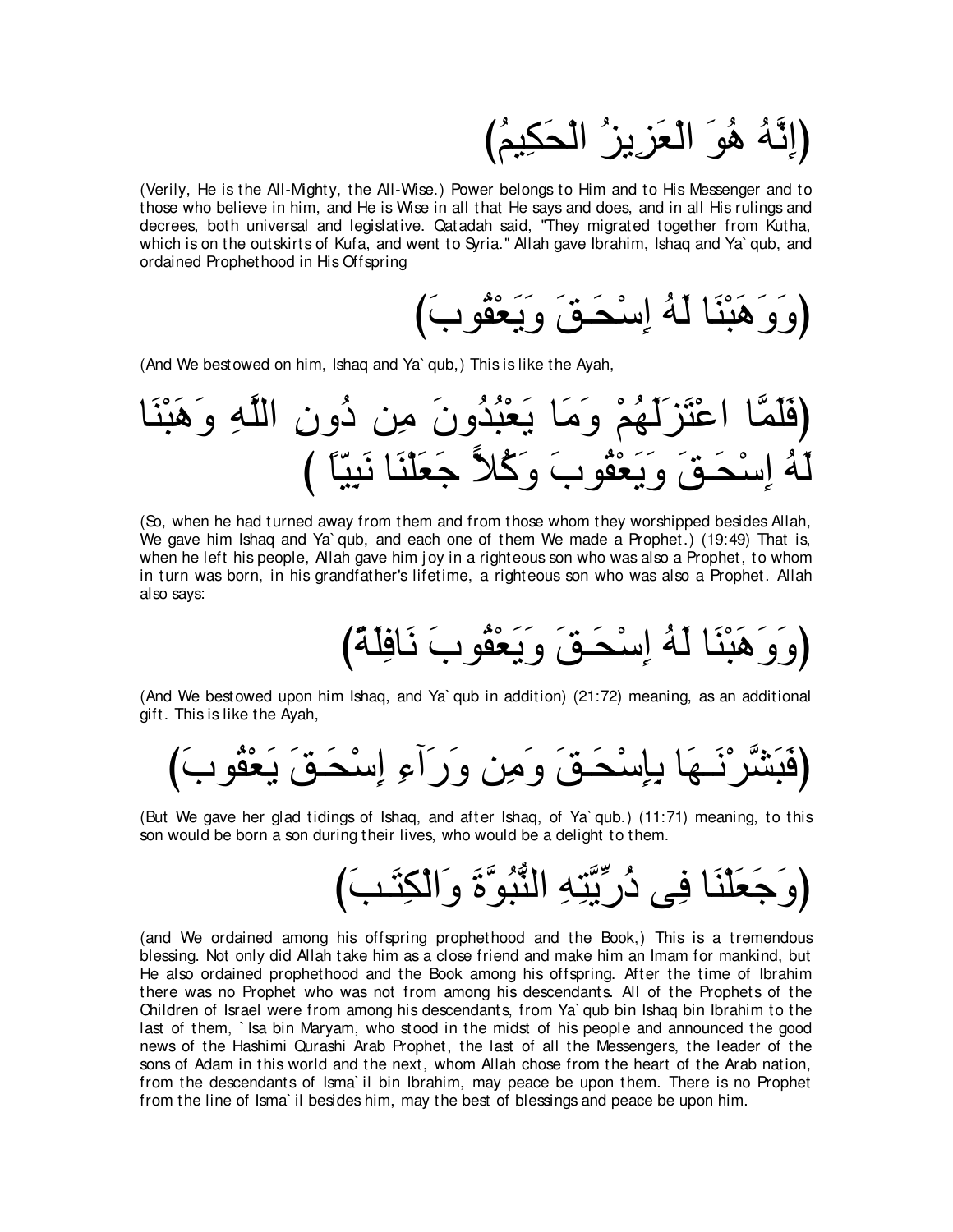(وَءَاتَيُنَاهُ أُجُرَهُ في الأُنَيًا وَاِتَّهُ في لَاّخُرَوَ لَمِنَ
$$
\text{الصَّلِجِينَ)
$$

(and We granted him his reward in this world; and verily, in the Hereafter he is indeed among the righteous.) Allah granted him happiness in this world that was connected to happiness in the Hereafter, for in this world he had plentiful provision, a splendid home, a beautiful and righteous wife, and he was and still is spoken of highly, for everyone loves him and regards him as a friend. Ibn `Abbas, Mujahid, Qatadah and others said: "He obeyed Allah in all ways." This is like the Ayah,



(And of Ibrahim who fulfilled all.) (53:37) He did all that he was commanded to do and obeyed his Lord to the utmost. Allah says:



(and We granted him his reward in this world; and verily, in the Hereafter he is indeed among the righteous.) And He says:

(Verily, Ibrahim was an Ummah, Qanit to Allah, a Hanif, and he was not one of the idolators) until:

(and in the Hereafter he shall be of the righteous) (16:120-122).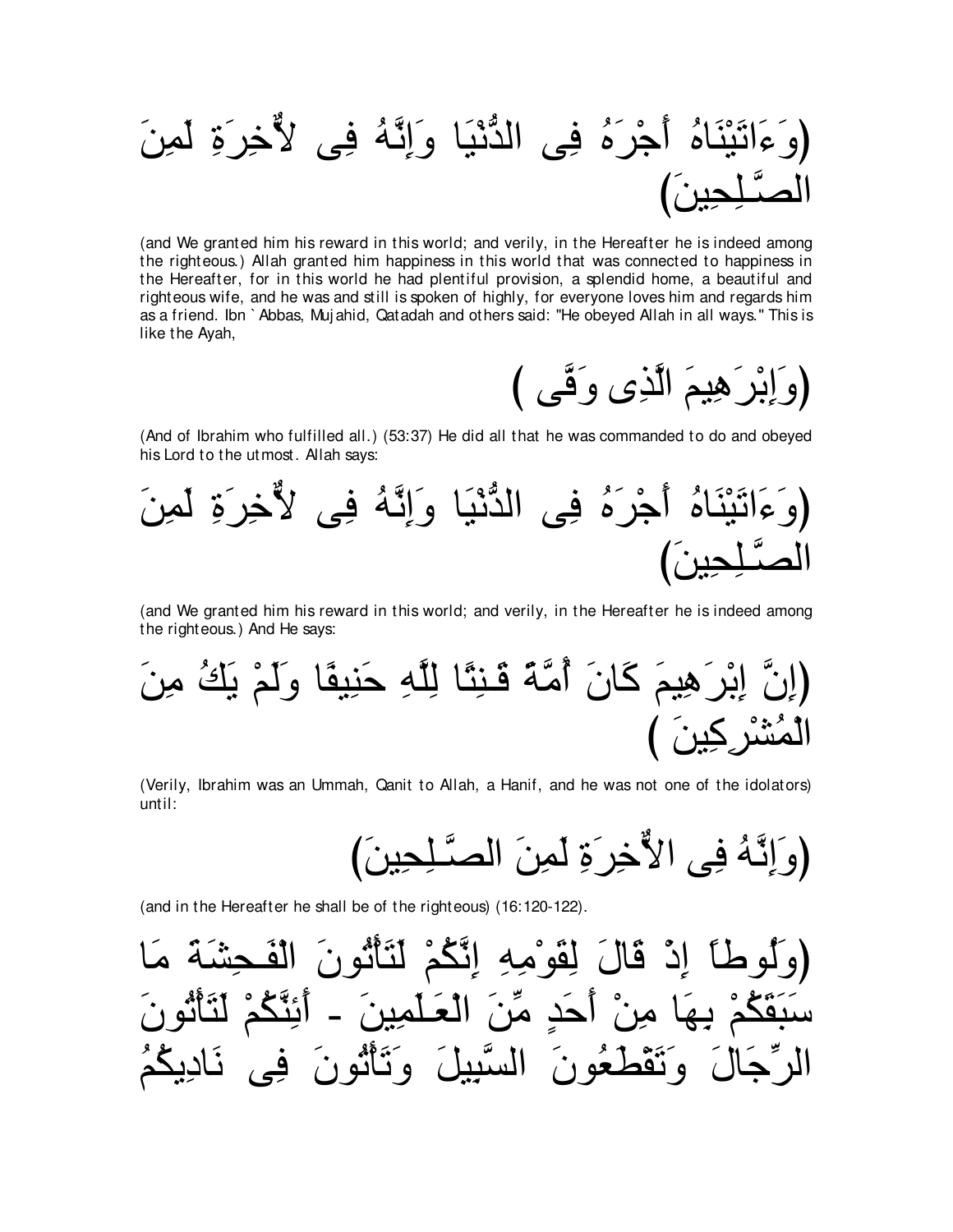ゅ∠レ⌒わ∇もや ∇やヲ⊥ャゅ∠ホ ラ∠ぺ zΙ⌒ま ⌒ヮ⌒ョ∇ヲ∠ホ ∠ゆや∠ヲ∠ィ ∠ラゅ∠ミ ゅ∠ヨ∠プ ∠ゲ∠ム∇レ⊥ヨ∇ャや あゆ∠ケ ∠メゅ∠ホ - ∠リΒ⌒ホ⌒ギ⇒zダャや ∠リ⌒ョ ∠ろレ⊥ミ ラ⌒ま ⌒ヮzヤャや ⌒ゆや∠グ∠バ⌒よ び ∠リΑ⌒ギ⌒ジ∇ヘ⊥ヨ∇ャや ⌒ュ∇ヲ∠ボ∇ャや ヴ∠ヤ∠ハ ヴ⌒ル∇ゲ⊥ダルや

(28. And (remember) Lut, when he said to his people: "You commit immoral sins which none has preceded you in (committing) it in all creatures.'') (29. "Verily, you practice sodomy with men, and rob the wayfarer! And practice Al-Munkar in your meetings.'' But his people gave no answer except that they said: "Bring Allah's torment upon us if you are one of the truthful.'') (30. He said: "My Lord! Give me victory over the people who are corrupt.'')

## **The preaching of Lut and what happened between Him and His People**

Allah tells us that His Prophet Lut, peace be upon him, denounced his people for their evil deed and their immoral actions in having intercourse with males, a deed which none of the sons of Adam had ever committed before them. As well as doing this, they also disbelieved in Allah and rejected and opposed His Messenger, they robbed wayfarers, they would lie in wait on the road, kill people and loot their possessions.

び∠ゲ∠ム∇レ⊥ヨ∇ャや ⊥ユ⊥ムΑ⌒キゅ∠ル ヴ⌒プ ∠ラヲ⊥ゎ∇ほ∠ゎ∠ヱぴ

(And practice Al-Munkar in your meetings.) This means, ` in your gatherings you do and say things that are not befitting, and you do not denounce one another for doing such things.' Some said that they used to have intercourse with one another in public; this was the view of Muj ahid. Some said that they used to compete in passing gas and laughing. This was the view of ` A'ishah, may Allah be pleased with her, and Al-Qasim. Some of them said that they used to make rams fight one another, or organize cockfights. They used to do all of these things, and they were even eviler than that.

⌒ゆや∠グ∠バ⌒よ ゅ∠レ⌒わ∇もや ∇やヲ⊥ャゅ∠ホ ラ∠ぺ zΙ⌒ま ⌒ヮ⌒ョ∇ヲ∠ホ ∠ゆや∠ヲ∠ィ ∠ラゅ∠ミ ゅ∠ヨ∠プぴ び∠リΒ⌒ホ⌒ギ⇒zダャや ∠リ⌒ョ ∠ろレ⊥ミ ラ⌒ま ⌒ヮzヤャや

(But his people gave no answer except that they said: "Bring Allah's torment upon us if you are one of the truthful.'') This is indicative of their disbelief, scornful attitude and stubbornness. So Allah's Prophet asked for help against them, and said:

び∠リΑ⌒ギ⌒ジ∇ヘ⊥ヨ∇ャや ⌒ュ∇ヲ∠ボ∇ャや ヴ∠ヤ∠ハ ヴ⌒ル∇ゲ⊥ダルや あゆ∠ケぴ

(My Lord! Give me victory over the people who are corrupt.)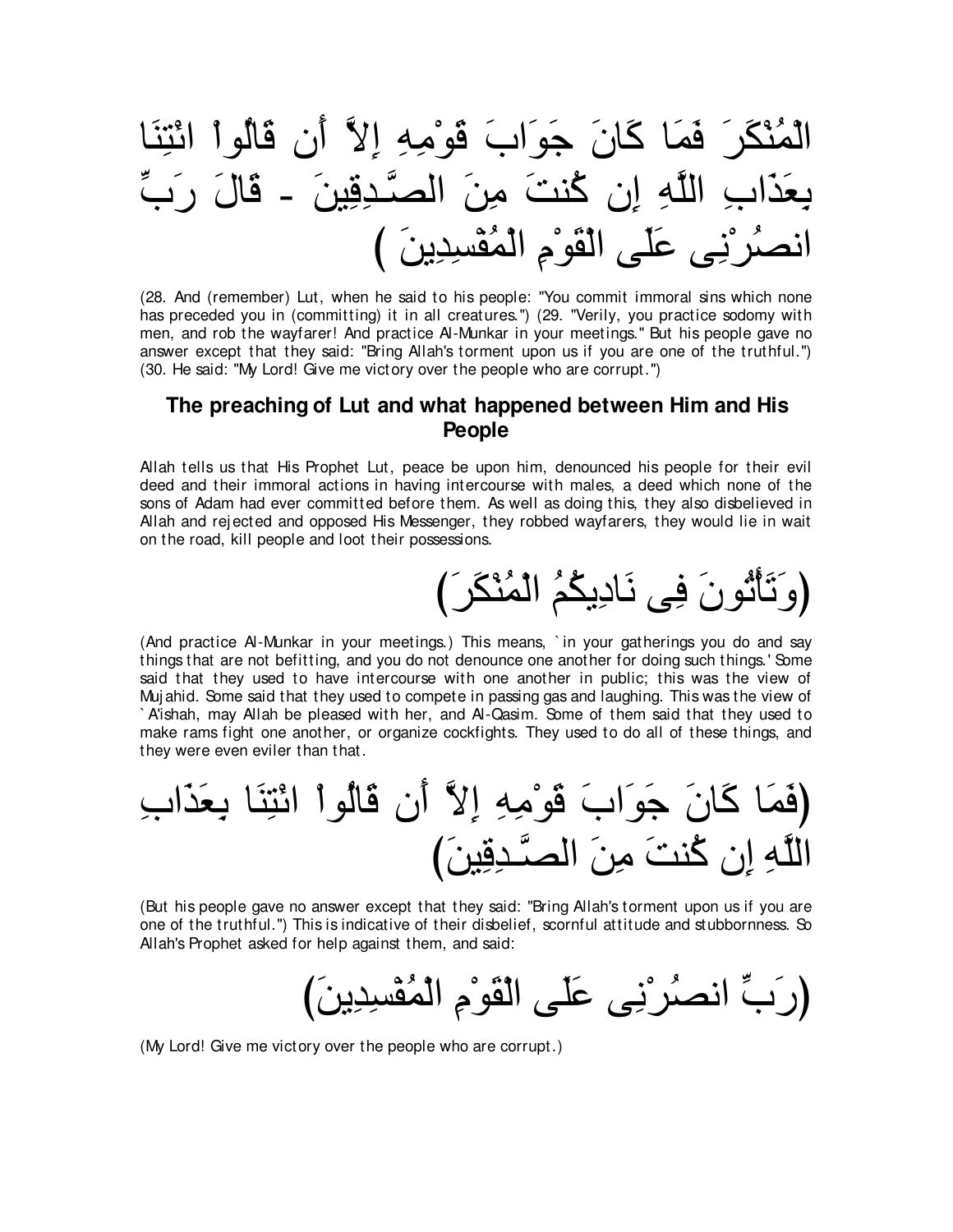جَاءَتْ ر′سُلَنَا إِبْرَهِيمَ بِالنُشْرَى قَ ذه القَرْ يَـةَ إنَّ أَهْلَـهَا كَانُو قَالَ إِنَّ فِيهَا لُوطاً قَالُواْ نَحْنُ أَعْلَمُ بِمَن فِيهَا لَنْنَجِّيَنَّهُ وَأَهْلَهُ إِلاَّ امْرِأَتَهُ كَانَتْ مِنَ الْغَـٰبِرِينَ ـ وَلَمَّا أَن جَاءَتْ رُسُلُنَا لُوطاً سَيىءَ بِـهِمْ وَضَاقَ بِهِمْ ذَرْعاً وَقَالُواْ لاَ تَخَفْ وَلاَ تَحْزَنْ إِنَّا مُنَجَّوكَ وَأَهْلَكَ إلاَّ امْرَأَتَكَ كَانَتْ مِنَ الْغَـٰبِرِينَ ـ إِنَّا مُنزِلُونَ عَلَى أَهْلِ هَـٰذِهِ الْقَرْيَةِ رِجْزٍ أَ مِّنَ السَّمَاءِ يمَا كَانُواْ يَفْسُقُونَ - وَلَقَد ثَرَكْنَا مِنْهَا ءَايَةً بَيِّنَةً لفو م بعقلون

(31. And when Our messengers came to Ibrahim with the glad tidings they said: "Verily, we are going to destroy the people of this town; truly, it s people have been wrongdoers.'') (32. Ibrahim said: "But there is Lut in it.'' They said: "We know better who is there. We will verily, save him and his family - except his wife, she will be of those who remain behind.'') (33. And when Our messengers came to Lut, he was grieved because of them, and felt straitened on their account. They said: "Have no fear, and do not grieve! Truly, we shall save you and your family except your wife: she will be of those who remain behind.'') (34. "Verily, we are about to bring down on the people of this town a great torment from the sky, because they have been rebellious.'') (35. And indeed We have left thereof an evident Ayah for a folk who understand.)

## **The Angels went to Ibrahim and then to Lut, may peace be upon them both**

When Lut, peace be upon him, asked Allah to help him against them, Allah sent angels to help him. They first came to Ibrahim in the form of guests, so he offered them hospitality in the appropriate manner. When he saw that they had no interest in the food, he felt some mistrust of them and was fearful of them. They started to calm him down and gave him the news of a righteous son born by his wife Sarah, who was present, and she was astonished by this, as we have already explained in our Tafsir of Surat Hud and Surat A-Hijr. When they brought this news to Ibrahim and told him that they were sent to destroy the people of Lut, he began to speak up for them, hoping to win more time for them so that they might be guided by Allah. When they said, "We have come to destroy the people of this township,"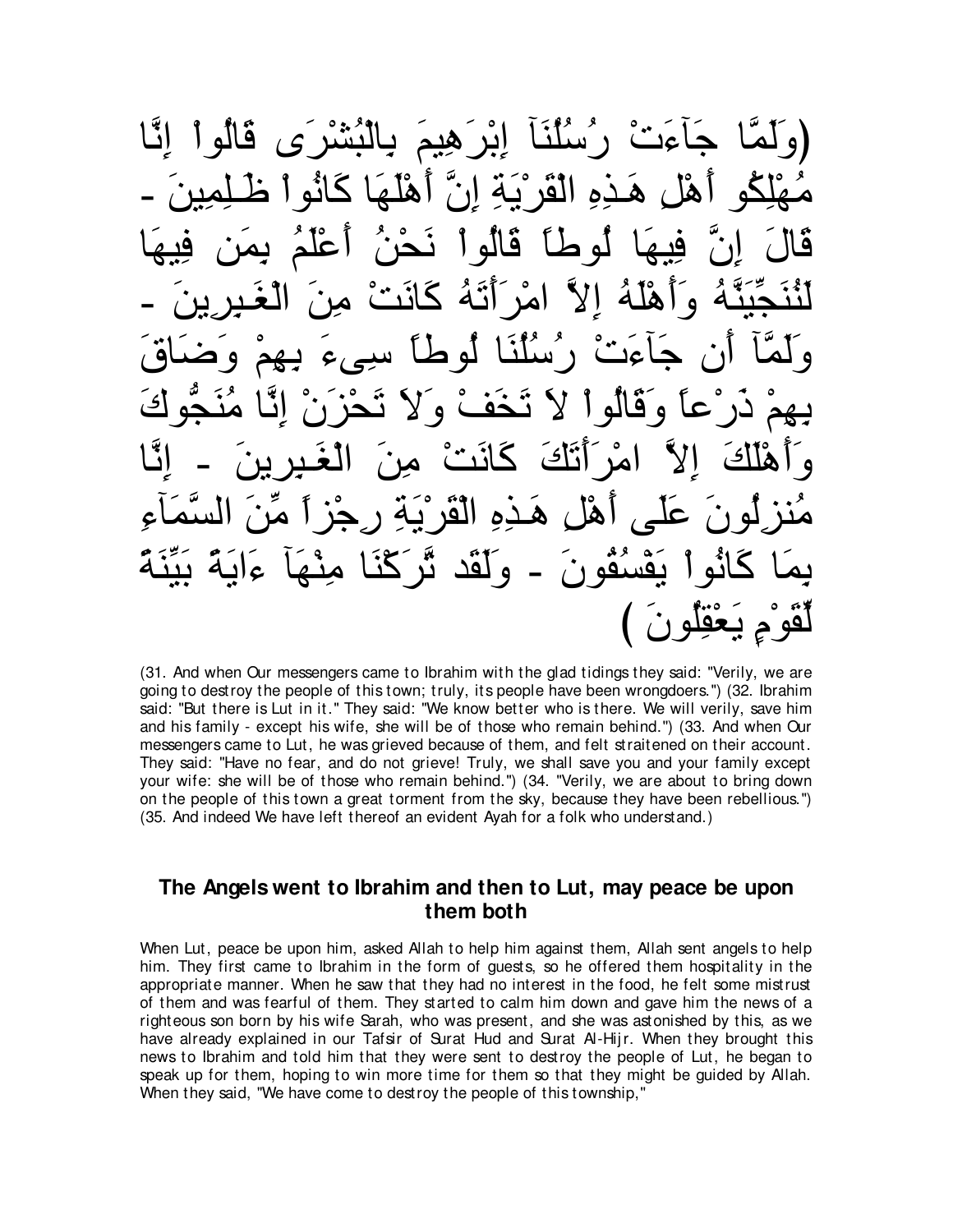((Ibrahim) said: "But there is Lut in it." They said: "We know better who is there. We will verily, save him and his family except his wife, she will be of those who remain behind.") meaning, one of those who will be destroyed, because she used to support them in their disbelief and wrongdoing. Then the angels left him and visited Lut in the form of handsome young men. When he saw them like that,

(he was grieved because of them, and felt straitened on their account.) means, he was worried since if he had them as guests then he was afraid for them and what his people might do to them, but if he did not host them, he was still afraid of what might happen to them. At that point he did not know who they were.

(They said: "Have no fear, and do not grieve! Truly, we shall save you and your family except your wife: she will be of those who remain behind. Verily, we are about to bring down on the people of this town a great torment from the sky, because they have been rebellious.") Jibril, peace be upon him, uprooted their town from the depths of the earth, lifted it up to the sky. then threw it upside down upon them. Allah rained upon them:

(stones of Sijil, in a well-arranged manner one after another. Marked from your Lord; and they are not ever far from the evil doers.) )11:82-83( Allah turned the place where they had lived into a putrid, stinking lake, which will remain as a lesson to mankind until the Day of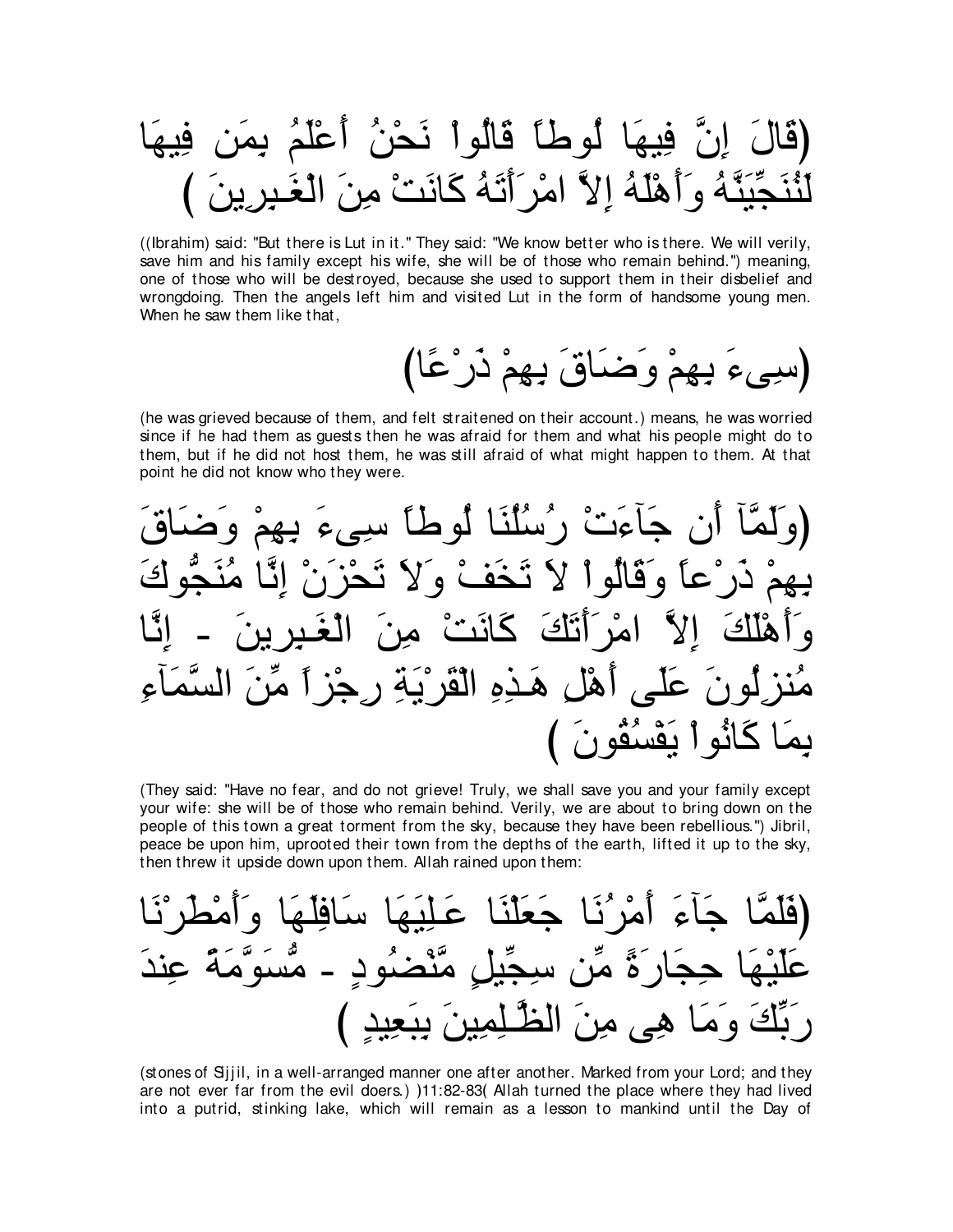Resurrection, and they will be among those who are most severely punished on the Day of Resurrection. Allah says:

(وَلَقَد ثَّرَكْنَا مِنْهَا<sup>ً</sup> ءَايَةً بَيِّنَّةً)

(And indeed We have left thereof an evident Ayah) i. e., a clear sign, n

(ڵُقُو<sup>ْ</sup>مِ يَعْقِلُونَ)

(for a folk who understand.) This is like the Ayah,



(Verily, you pass by them in the morning And at night; will you not then reflect) (37:137-138)

(وَالِّلِ مَدْيَنَ أَخَهُمُ تُنُعَيْبًا قَقَالَ يقَوُم اعُبُدُواُ الَلَّهَ وَارَجُواُ الَلَّهَ
$$
\overline{a}
$$
 وَارَجُواُ الَيَوَمُ الَّاُخِرَ وَلاَ تَعُنَوُاٌ في الأُرُضِ مُقُسِدِينَ – قَكَدَّبُوهُ قَأَحَدَنُهُمُ الرَّجُفَهُ قَأَصَبَحُواٌ في مُقُسِدِينَ – قَكَدَّبُوهُ قَأَحَدَنُهُمُ الرَّجُفَهُ قَأَصَبَحُواٌ في مَاتَّفِينَ )

(36. And to Madyan, We sent their brother Shu` ayb. He said: "O my people! Worship Allah and hope for the last Day, and commit no mischief on the earth as mischief-makers.") (37. And they denied him; so the earthquake seized them, and they lay, prostrate in their dwellings.)

#### **Shu` ayb and His People**

Allah tells us that His servant and Messenger Shu` ayb, peace be upon him, warned his people, the people of Madyan, and commanded them to worship Allah Alone with no partner or associate, and to fear the wrath and punishment of Allah on the Day of Resurrection. He said:

び∠ゲ⌒カxΙや ∠ュ∇ヲ∠Β∇ャや ∇やヲ⊥ィ∇ケや∠ヱ ∠ヮzヤャや ∇やヱ⊥ギ⊥ら∇ハや ⌒ュ∇ヲ∠ボΑぴ

(O my people! Worship Allah and hope for the last Day,) Ibn Jarir said: "Some of them said that this meant: Fear the Last Day.'' This is like the Ayah,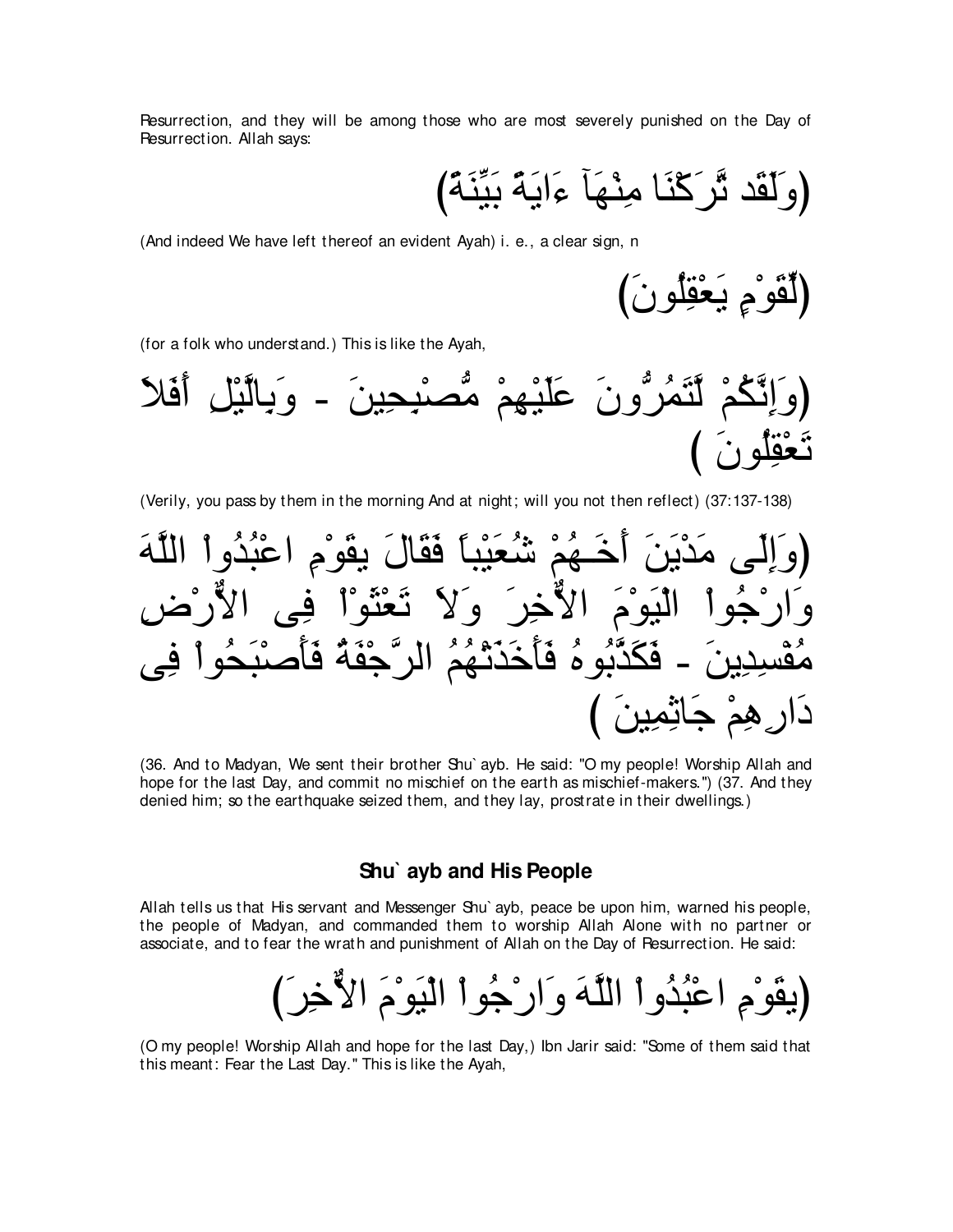(لِّمَن كَانَ يَرْجُو اللَّهَ وَالْيَوْمَ الأَّخِرَ)

(for those who look forward to (meeting with) Allah and the Last Day) (60:6).

(and commit no mischief on the earth as mischief-makers.) This is forbidding them to make mischief on earth by spreading corruption, which means going around doing evil to people. They used to cheat in weights and measures, and ambush people on the road; this is in addition to their disbelief in Allah and His Messenger. So Allah destroyed them with a mighty earthquake that convulsed their land, and the Sayhah (shout) which tore their hearts from their bodies, and the torment of the Day of Shade, when their souls were taken. This was the torment of a great day. We have already examined their story in detail in Surat Al-A`raf, Surat Hud and Surat Ash-Shu' ara'.

(and they lay, prostrate in their dwellings.) Qatadah said, "They were dead." Others said that they were thrown on top of one another.

وَنَّفُودَ وَقَدْ تَّنَبِّنَ لَّكُمْ مِّن مَّسْ <u>مہ</u> Q. يىنىت قا A <u>۹۹</u>  $\bullet$ الله

(38. And `Ad and Thamud! And indeed (their destruction) is clearly apparent to you from their (ruined) dwellings. Shaytan made their deeds fair seeming to them, and turned them away from the path, though they were intelligent.) (39. And Qarun, Fir' awn, and Haman. And indeed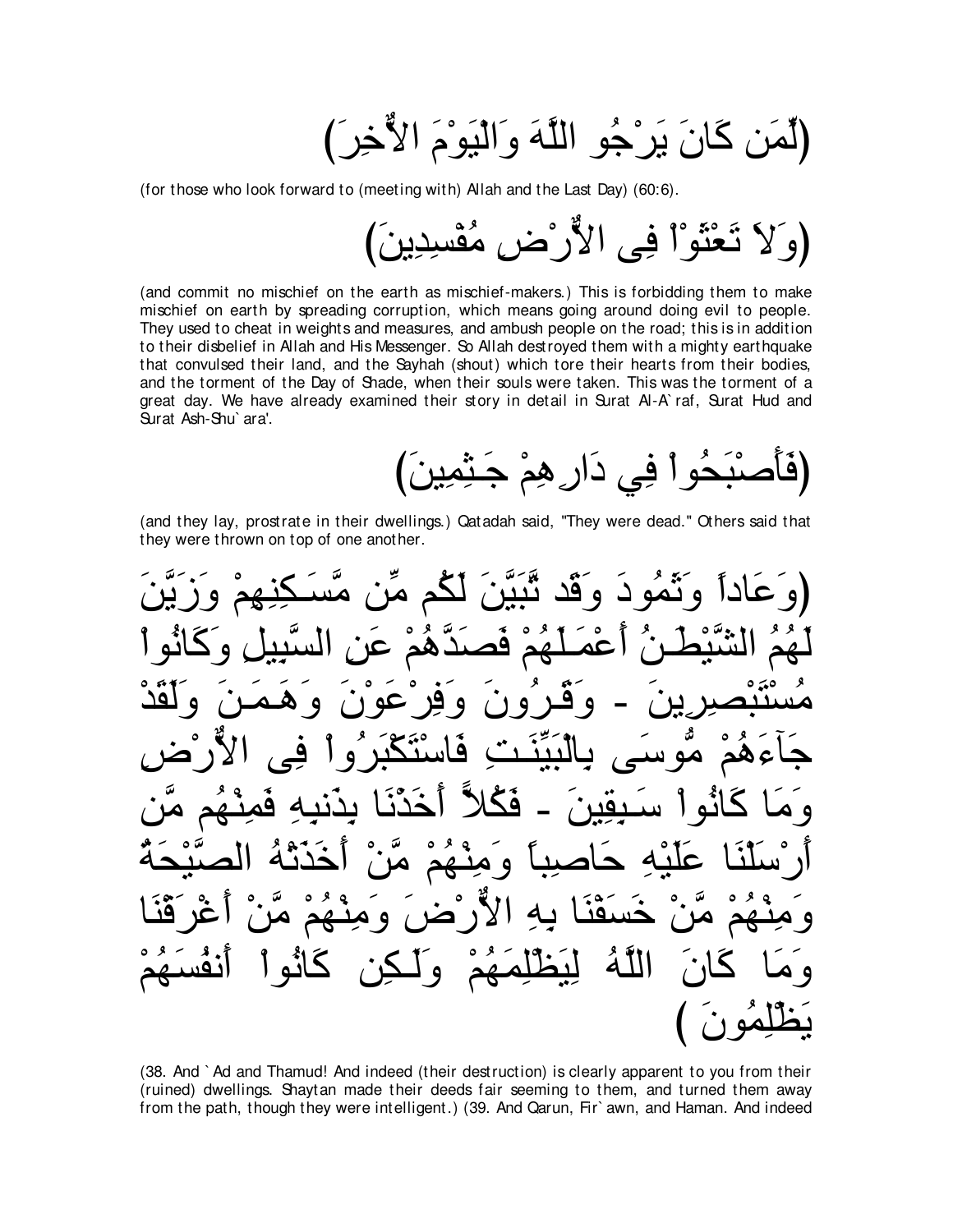Musa came to them with clear Ayat, but they were arrogant in the land, yet they could not outstrip Us.) (40. So, We punished each for his sins, of them were some on whom We sent a Hasib, and of them were some who were overtaken by As-Sayhah, and of them were some whom We caused the earth to swallow, and of them were some whom We drowned. It was not Allah Who wronged them, but they wronged themselves.)

#### **The Destruction of Nations Who rejected Their Messengers**

Allah tells us about these nations who disbelieved in their Messengers, and how He destroyed them and sent various kinds of punishments and vengeance upon them. ` Ad, the people of Hud, peace be upon him, used to live in the Ahqaf (curved sand-hills), near Hadramawt, in the Yemen. Thamud, the people of Salih, lived in Al-Hijr, near Wadi Al-Qura. The Arabs used to know their dwelling place very well, and they often used to pass by it. Qarun was the owner of great wealth and had the keys to immense treasures. Fir` awn, the king of Egypt at the time of Musa, and his minister Haman were two Coptics who disbelieved in Allah and His Messenger, peace be upon him.

(فَكُلاً أَخَدْنَا بِدَنبِهِ)

(So, We punished each for his sins,) their punishments fit their crimes.

び⇔ゅら⌒タゅ∠ェ ⌒ヮ∇Β∠ヤ∠ハ ゅ∠レ∇ヤ∠シ∇ケ∠ぺ リzョ ユ⊥ヰ∇レ⌒ヨ∠プぴ

(of them were some on whom We sent a Hasib,) This was the case with ` Ad, and this happened because they said: "Who is stronger than us'' So, there came upon them a violent, intensely cold wind, which was very strong and carried pebbles which it threw upon them. It carried them through the air, lifting a man up to the sky and then hurling him headlong to the ground, so that his head split and he was left as a body without a head, like uprooted stems of date palms.

び⊥る∠エ∇Βzダャや ⊥ヮ∇ゎ∠グ∠カ∠ぺ ∇リzョ ∇ユ⊥ヰ∇レ⌒ョ∠ヱぴ

(and of them were some who were overtaken by As-Sayhah,) This is what happened to Thamud, against whom evidence was established because of the she-camel who came forth when the rock was split, exactly as they had asked for. Yet despite that they did not believe, rather they persisted in their evil behavior and disbelief, and threatening to expel Allah's Prophet Salih and the believers with him, or to stone them. So the Sayhah struck them, taking away their powers of speech and movement.

び∠チ∇ケxΙや ⌒ヮ⌒よ ゅ∠レ∇ヘ∠ジ∠カ ∇リzョ ∇ユ⊥ヰ∇レ⌒ョ∠ヱぴ

(and of them were some whom We caused the earth to swallow,) This refers to Qarun who transgressed, he was evil and arrogant. He disobeyed his Lord, the Most High, and paraded through the land in a boastful manner, filled with self-admiration, thinking that he was better than others. He showed off as he walked, so Allah caused the earth to swallow him and his house, and he will continue sinking into it until the Day of Resurrection.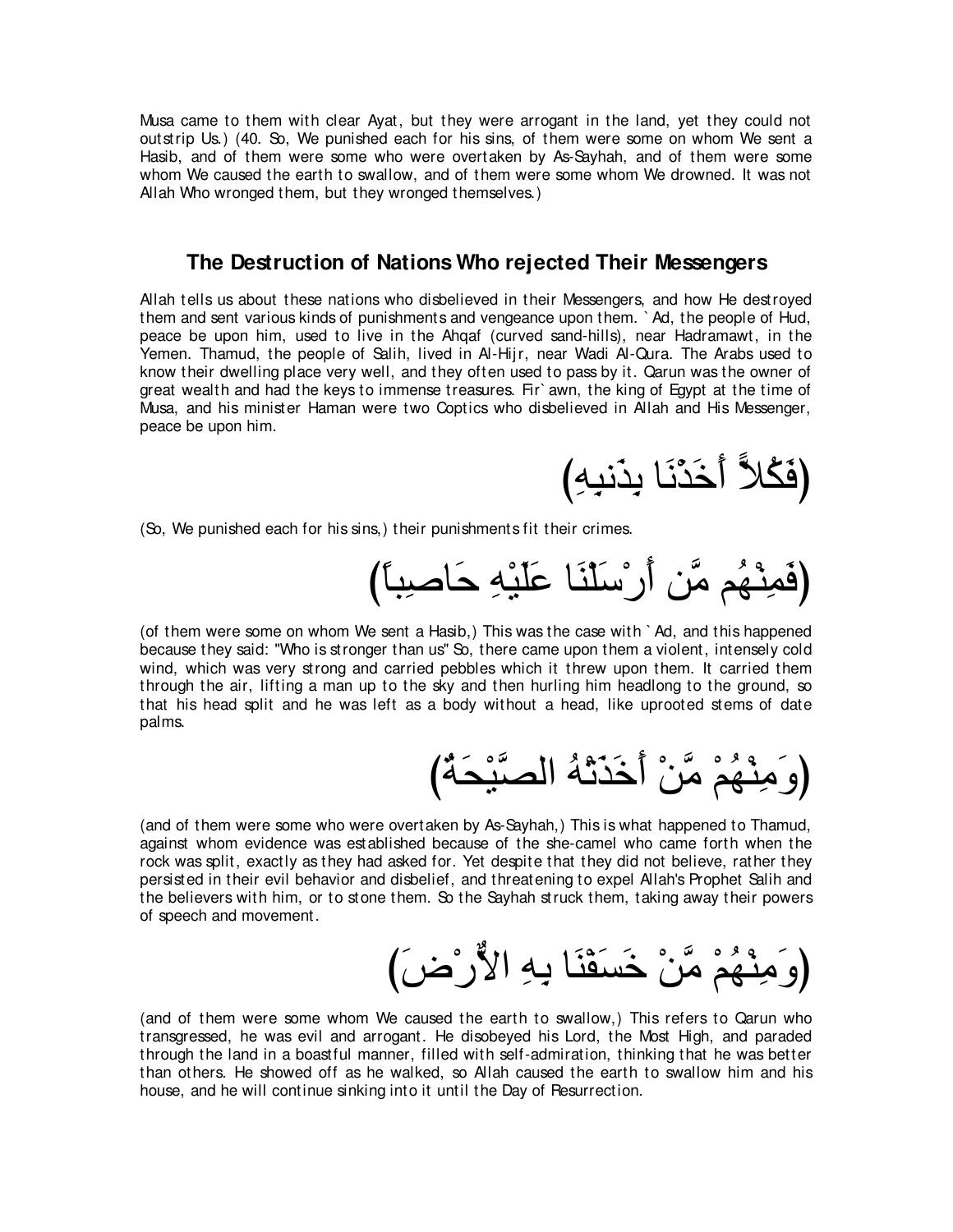(and of them were some whom We drowned.) This refers to Fir`awn, his minister Haman and their troops, all of whom were drowned in a single morning, not one of them escaped.

(It was not Allah Who wronged them,) in what He did to them,

(but they wronged themselves.) that happened to them as a punishment for what they did with their own hands.

(مَتَلُ الَذِينَ اتَّخَدُوا مِن دُون الَلَّهِ أُوُلِيَاَءَ كَمَتَلُ
$$
|نَدَنَّ وَزِنَ الَّلَهِ أَوُلِيَّاءَ كَمَتَلَ وَنَّا وَرَنَ الَلَّهِ وَلَّوَتَّا وَلِنَّا وَرَنَ وَنَهَ وَنَّا وَلَّهَيَوَتَ وَلَّهَ وَنَّا وَنَّا تَعَنَهُرَ مَا وَنَّهَ وَنَّهُوَ تَالَّهَ وَنَهُوَ تَالَعَزَينَ أَوَعُهَوَ وَنَّا وَنَّهَ وَنَهُوَ تَالَعَوَنَ وَنَّهَ وَنَهُوَ تَالَعَهَ وَنَهُوَ تَوَلَهَاَ وَرَّا لَعَوَلَهَا وَرَّا لَعَوَلَهَا وَلَّا تَعَوَلَهَا وَلَّهَ وَنَّهَ وَنَّهَ وَنَهَ وَنَّهَ وَنَّهَ وَنَّهَ وَنَّهَ وَنَّهَ وَنَّهَ وَنَّهَ وَنَّهَ وَنَّهَ وَنَّهَ وَنَّهَ
$$

(41. The parable of those who seek protectors from other than Allah is that of a spider who builds a house; but indeed, the weakest of houses is the spider's house -- if they but knew.) (42. Verily, Allah knows what things they invoke instead of Him. He is the All-Mighty, the All-Wise.) (43. And these are the examples We give for mankind; but none will understand them except those who have knowledge (of Allah).)

#### Likening the gods of the Idolators to the House of a Spider

This is how Allah described the idolators in their reverence of gods besides Him, hoping that they would help them and provide for them, and turning to them in times of difficulties. In this regard, they were like the house of a spider, which is so weak and frail, because by clinging to these gods they were like a person who holds on to a spider's web, who does not gain any benefit from that. If they knew this, they would not take any protectors besides Allah. This is unlike the Muslim believer, whose heart is devoted to Allah, vet he still does righteous deeds and follows the Laws of Allah, for he has grasped the most trustworthy handle that will never break because it is so strong and firm. Then Allah warns those who worship others besides Him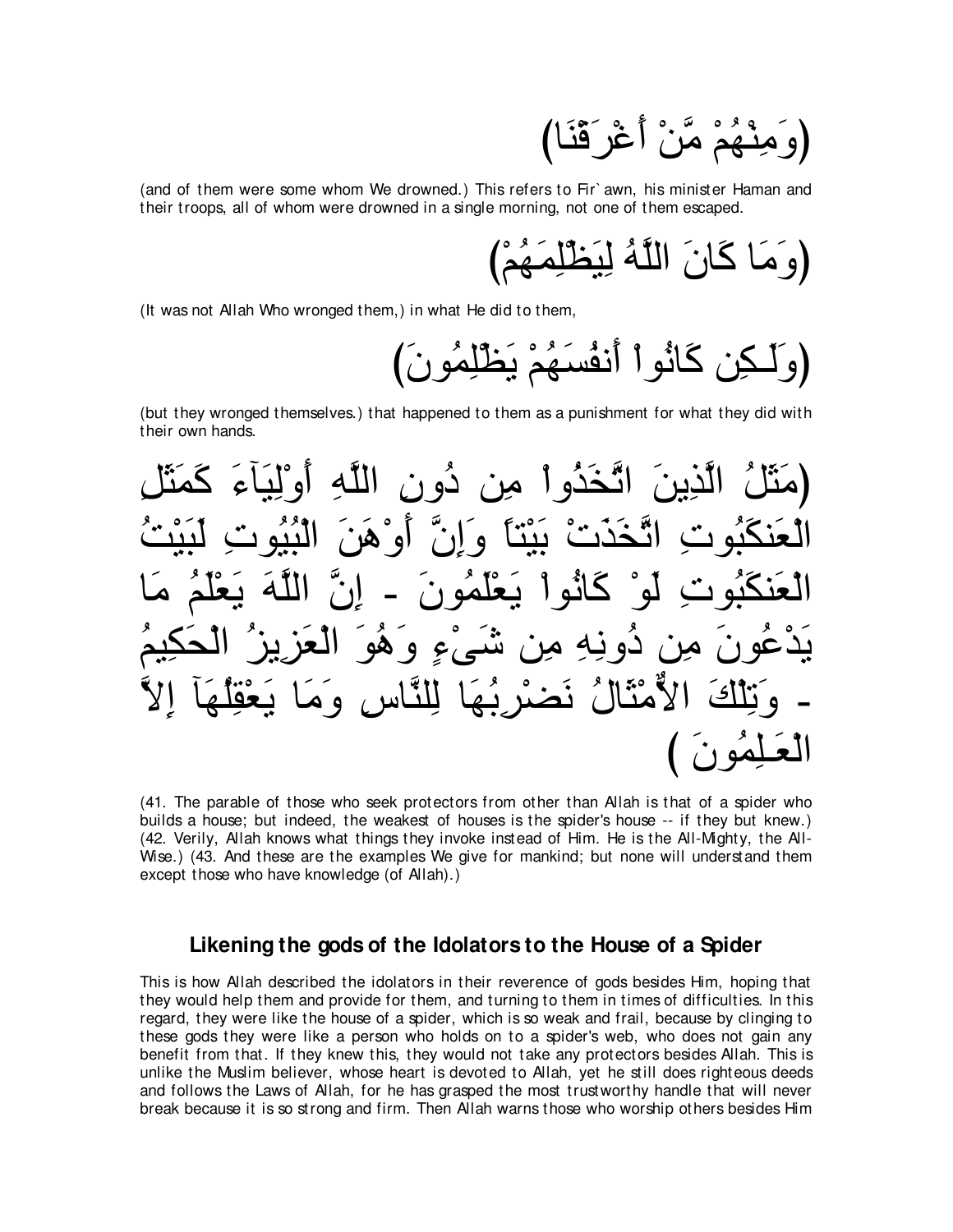and associate others with Him that He knows what they do and the rivals they associate with Him. He will punish them for their attribution, for He is All-Wise and All-Knowing. Then He says:

zΙ⌒ま べ∠ヰ⊥ヤ⌒ボ∇バ∠Α ゅ∠ョ∠ヱ ⌒サゅzレヤ⌒ャ ゅ∠ヰ⊥よ⌒ゲ∇ツ∠ル ⊥メゅ∠ん∇ョxΙや ∠マ∇ヤ⌒ゎ∠ヱぴ び ∠ラヲ⊥ヨ⌒ヤ⇒∠バ∇ャや

(And these are the examples We give for mankind; but none will understand them except those who have knowledge.) meaning, no one understands them or ponders them except those who are possessed of deep knowledge. Ibn Abi Hatim recorded that ` Amr bin Murrah said, "I never came across an Ayah of the Book of Allah that I did not know, but it grieved me, because I heard that Allah says:

zΙ⌒ま べ∠ヰ⊥ヤ⌒ボ∇バ∠Α ゅ∠ョ∠ヱ ⌒サゅzレヤ⌒ャ ゅ∠ヰ⊥よ⌒ゲ∇ツ∠ル ⊥メゅ∠ん∇ョxΙや ∠マ∇ヤ⌒ゎ∠ヱぴ び ∠ラヲ⊥ヨ⌒ヤ⇒∠バ∇ャや

(And these are the examples We give for mankind; but none will understand them except those who have knowledge. )''

ヴ⌒プ zラ⌒ま あペ∠エ∇ャゅ⌒よ ∠チ∇ケxΙや∠ヱ ⌒れや∠ヲ⇒∠ヨzジャや ⊥ヮzヤャや ∠ペ∠ヤ∠カぴ ∠リ⌒ョ ∠マ∇Β∠ャ⌒ま ∠ヴ⌒ェ∇ヱ⊥ぺ ゅ∠ョ ⊥モ∇ゎや - ∠リΒ⌒レ⌒ョ∇ぽ⊥ヨ∇ヤあャ ⇔る∠ΑΓ ∠マ⌒ャク ⌒リ∠ハ ヴ∠ヰ∇レ∠ゎ ∠りヲ∠ヤzダャや zラ⌒ま ∠りヲ∠ヤzダャや ⌒ユ⌒ホ∠ぺ∠ヱ ⌒ょ⇒∠わ⌒ム∇ャや ゅ∠ョ ⊥ユ∠ヤ∇バ∠Α ⊥ヮzヤャや∠ヱ ⊥ゲ∠ら∇ミ∠ぺ ⌒ヮzヤャや ⊥ゲ∇ミ⌒グ∠ャ∠ヱ ⌒ゲ∠ム∇レ⊥ヨ∇ャや∠ヱ ⌒¬べ∠ゼ∇エ∠ヘ∇ャや び ∠ラヲ⊥バ∠レ∇ダ∠ゎ

(44. Allah created the heavens and the earth with truth. Verily, therein is surely a sign for those who believe.) (45. Recite what has been revealed to you of the Book, and perform the Salah. Verily, the Salah prevents from Al-Fahsha' (immoral sins) and Al-Munkar (evil deeds) and the remembering (praising) of Allah is greater indeed. And Allah knows what you do.) Allah tells us of His immense power, that He created the heavens and the earth with truth, meaning for a higher purpose than mere play,

びヴ∠バ∇ジ∠ゎ ゅ∠ヨ⌒よ ∃ザ∇ヘ∠ル ぁモ⊥ミ ン∠ゴ∇イ⊥わ⌒ャぴ

(that every person may be rewarded for that which he strives) (20:15).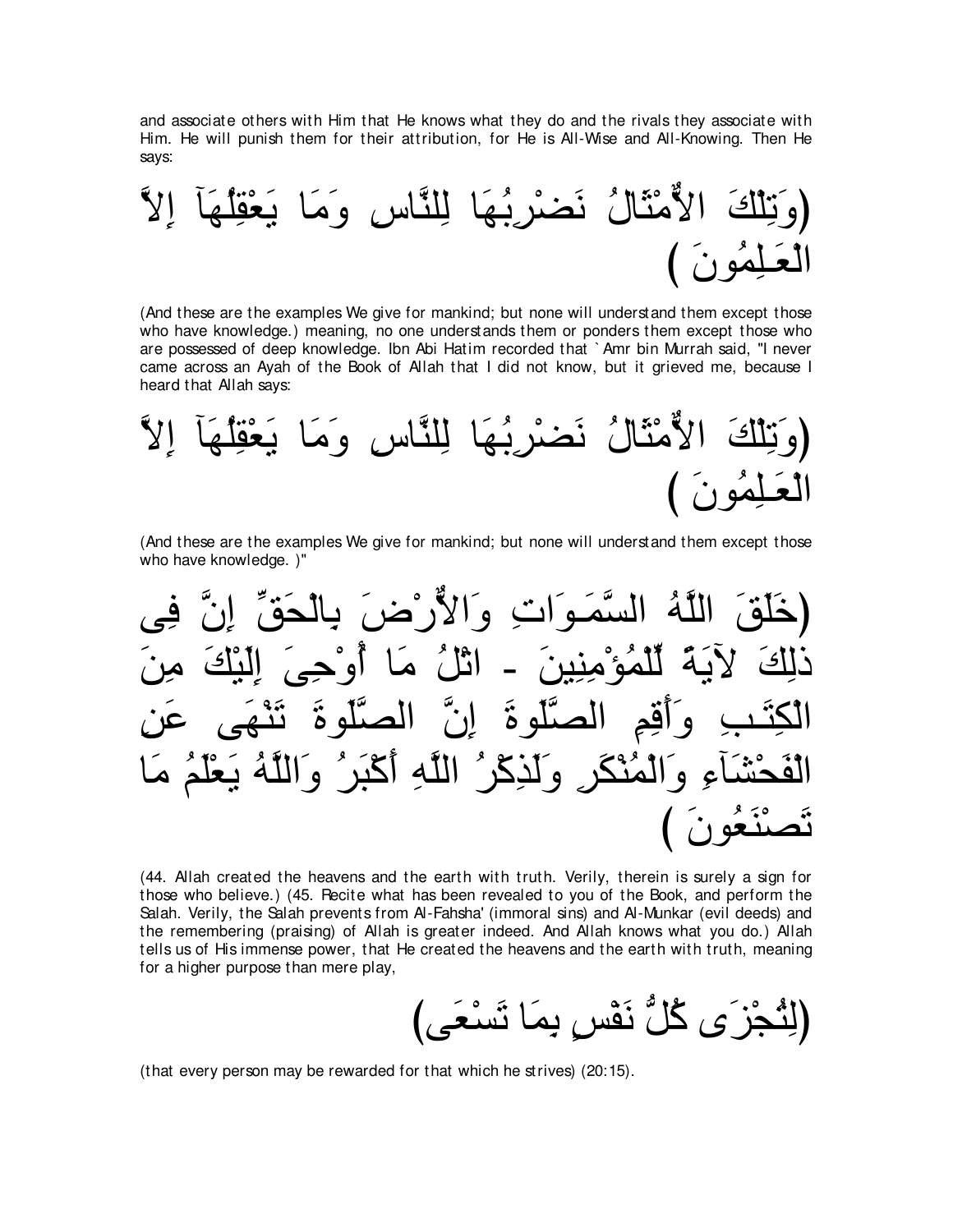∠リΑ⌒グzャや ン⌒ゴ∇イ⌒Α∠ヱ ∇やヲ⊥ヤ⌒ヨ∠ハ ゅ∠ヨ⌒よ ∇やヱ⊥¬ゅ∠シ∠ぺ ∠リΑ⌒グzャや ∠ン⌒ゴ∇イ∠Β⌒ャぴ びヴ∠レ∇ジ⊥エ∇ャゅ⌒よ ∇やヲ⊥レ∠ジ∇ェ∠ぺ

(that He may requite those who do evil with that which they have done, and reward those who do good, with what is best) (53:31).

び ∠リΒ⌒レ⌒ョ∇ぽ⊥ヨ∇ヤ⌒ャ ⇔る∠ΑΓ ∠マ⌒ャ∠ク ヴ⌒プ zラ⌒まぴ

(Verily, therein is surely a sign for those who believe. ) meaning, there is clear evidence that Allah is alone in creating, controlling, and in His divinity.

## **The Command to convey the Message, to recite the Qur'an and to pray**

Then Allah commands His Messenger and the believers to recite the Qur'an, which means both reciting it and conveying it to people.

⌒¬べ∠ゼ∇エ∠ヘ∇ャや ⌒リ∠ハ ヴ∠ヰ∇レ∠ゎ ∠りヲ∠ヤzダャや zラ⌒ま ∠りヲ∠ヤzダャや ⌒ユ⌒ホ∠ぺ∠ヱぴ び⊥ゲ∠ら∇ミ∠ぺ ⌒ヮzヤャや ⊥ゲ∇ミ⌒グ∠ャ∠ヱ ⌒ゲ∠ム∇レ⊥ヨ∇ャや∠ヱ

(and perform the Salah. Verily, the Salah prevents from Al-Fahsha' and Al-Munkar and the remembrance of Allah is greater indeed.) Prayer includes two things: the first of which is giving up immoral behavior and evil deeds, i.e., praying regularly enables a person to give up these things. Imam Ahmad recorded that Abu Hurayrah said: "A man came to the Prophet and said, ` So-and-so prays at night, but when morning comes, he steals.' The Prophet said:

$$
\langle \langle \downarrow \stackrel{?}{\leq} \downarrow \stackrel{?}{\leq} \delta
$$

(What you are saying (i.e., the Salah) will stop him from doing that.)'' Prayer also includes the remembering of Allah, which is the higher obj ective, Allah says:

(وَ لَنَـٰكُرُ اللَّهِ أَكْبَرُ *)* 

(and the remembrance of Allah is greater indeed.) more important than the former.

び∠ラヲ⊥バ∠レ∇ダ∠ゎ ゅ∠ョ ⊥ユ∠ヤ∇バ∠Α ⊥ヮzヤャや∠ヱぴ

(And Allah knows what you do.) means, He knows all that you do and say. Abu Al-` Aliyah commented on the Ayah: